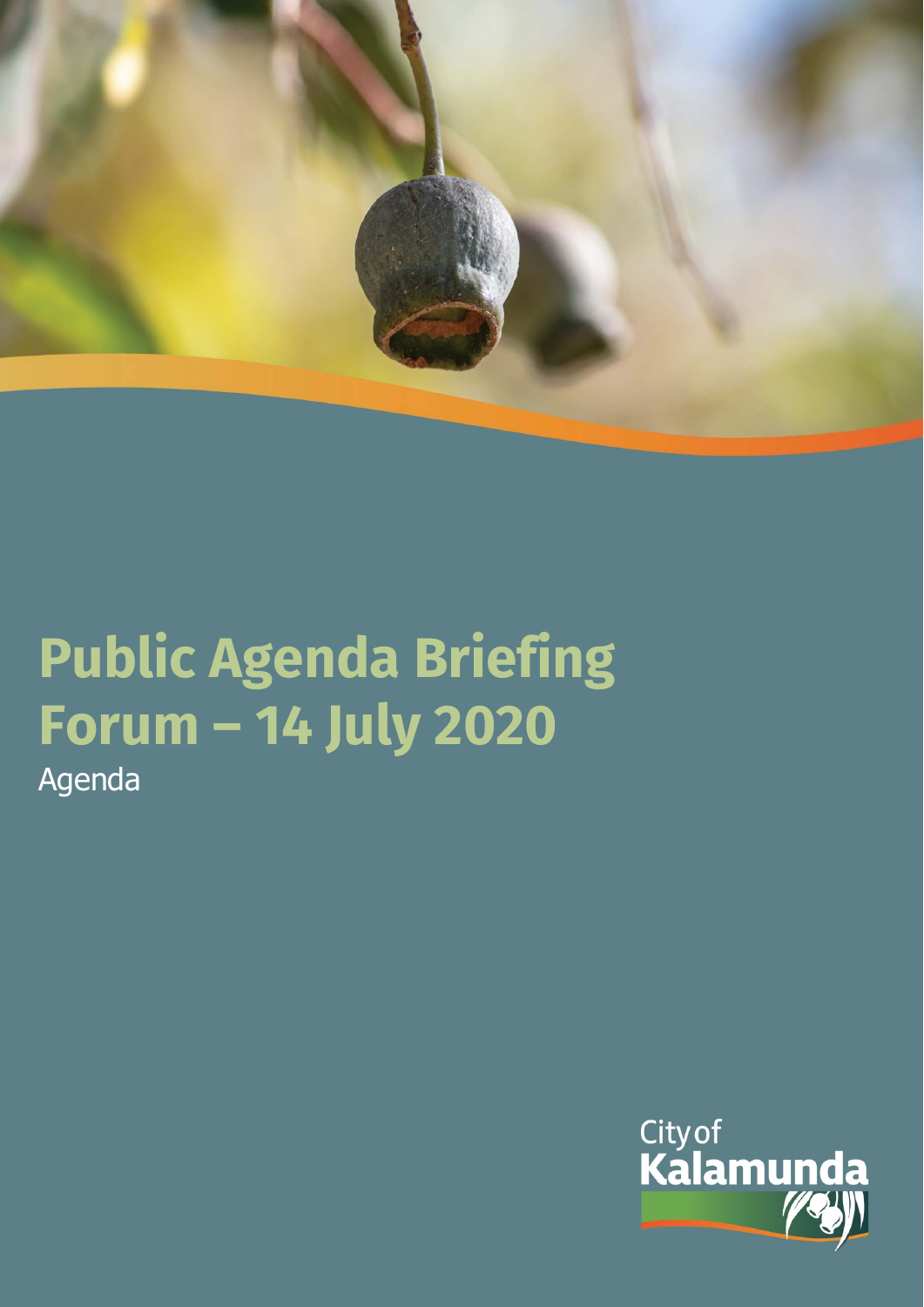# **Our Vision**



# **Connected Communities, Valuing Nature** and Creating our Future Together

# **Core Values**

Service We deliver excellent service by actively engaging and listening to each other.

Respect We trust and respect each other by valuing our differences, communicating openly and showing integrity in all we do.

Diversity We challenge ourselves by keeping our minds open and looking for all possibilities and opportunities.

Ethics We provide honest, open, equitable and responsive leadership by demonstrating high standards of ethical behaviour.

# **Aspirational Values**

**Creativity** We create and innovate to improve all we do.

Courage We make brave decisions and take calculated risks to lead us to a bold and bright future.

Prosperity We will ensure our District has a robust economy through a mixture of industrial, commercial, service and home based enterprises.

Harmony We will retain our natural assets in balance with our built environment.

Our simple guiding principle will be to ensure everything we do will make Kalamunda socially, environmentally and economically sustainable

kalamunda.wa.gov.au

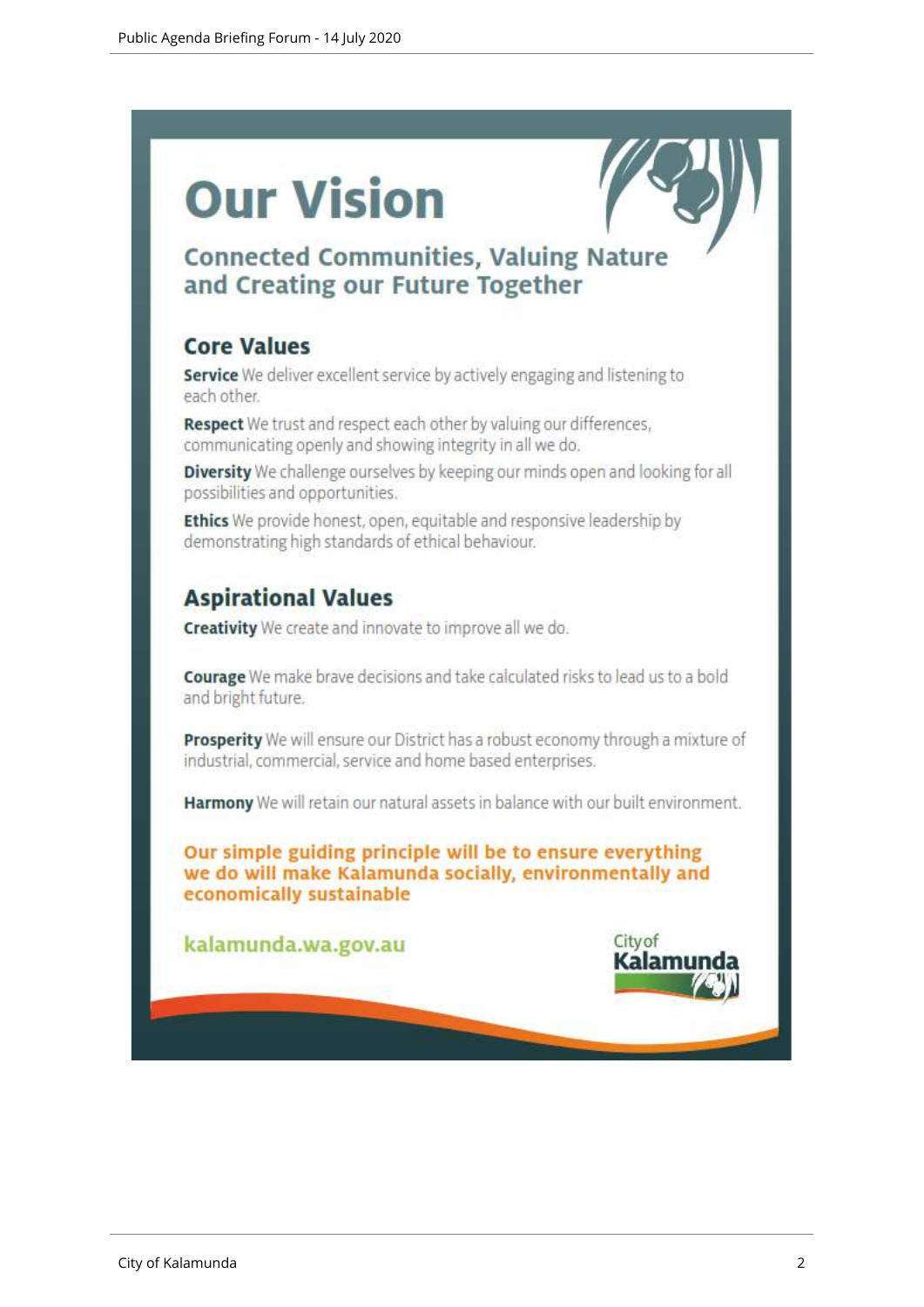#### INFORMATION FOR THE PUBLIC ATTENDING PUBLIC AGENDA BRIEFING

Agenda Briefing Forums will involve Elected Members, employees as determined by the Chief Executive Officer and external advisors (where appropriate) and will be open to the public. The Briefing Session will the held in the Function Room of the City of Kalamunda commencing at 6.30pm.

Agenda Briefing Forums will provide the opportunity for Elected Members to be equally informed and seek additional information on matters prior to the presentation of such matters to the next Ordinary Council Meeting for formal consideration and decision.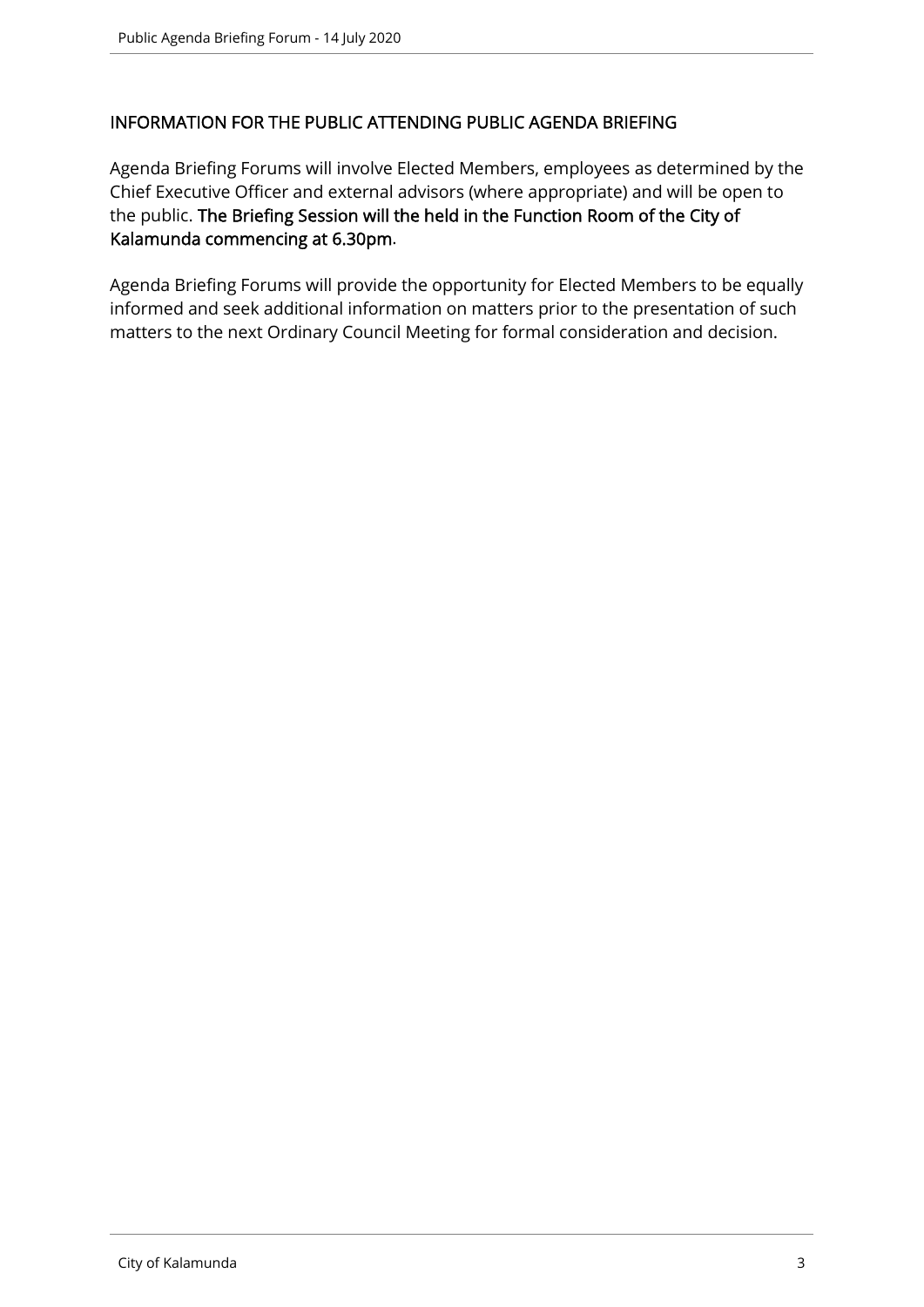### INDEX

| 1. |                                                                                                                                                                          |
|----|--------------------------------------------------------------------------------------------------------------------------------------------------------------------------|
| 2. |                                                                                                                                                                          |
| 3. |                                                                                                                                                                          |
| 4. |                                                                                                                                                                          |
| 5. |                                                                                                                                                                          |
| 6. |                                                                                                                                                                          |
| 7. |                                                                                                                                                                          |
| 8. |                                                                                                                                                                          |
| 9. |                                                                                                                                                                          |
|    |                                                                                                                                                                          |
|    |                                                                                                                                                                          |
|    | 10.1.1. Proposed Amendment to Existing Local Structure Plan (Mixed Use to a split Mixed                                                                                  |
|    |                                                                                                                                                                          |
|    | 10.1.2. Forrestfield / High Wycombe Stage 1 Industrial Area - Development Contribution<br>Plan Report: Annual Review - Consideration of Submissions and Final Approval21 |
|    |                                                                                                                                                                          |
|    | 10.2.1. Kalamunda Road Functional Review - Abernethy Road to Roe Highway Adoption .42                                                                                    |
|    | 10.2.2. Consideration of Tenders for the Supply and Laying of Asphalt Road Surfacing (RFT                                                                                |
|    |                                                                                                                                                                          |
|    |                                                                                                                                                                          |
|    |                                                                                                                                                                          |
|    | 10.4.1. Community Sporting and Recreation Facility Funding Program - Small Grants                                                                                        |
|    |                                                                                                                                                                          |
|    |                                                                                                                                                                          |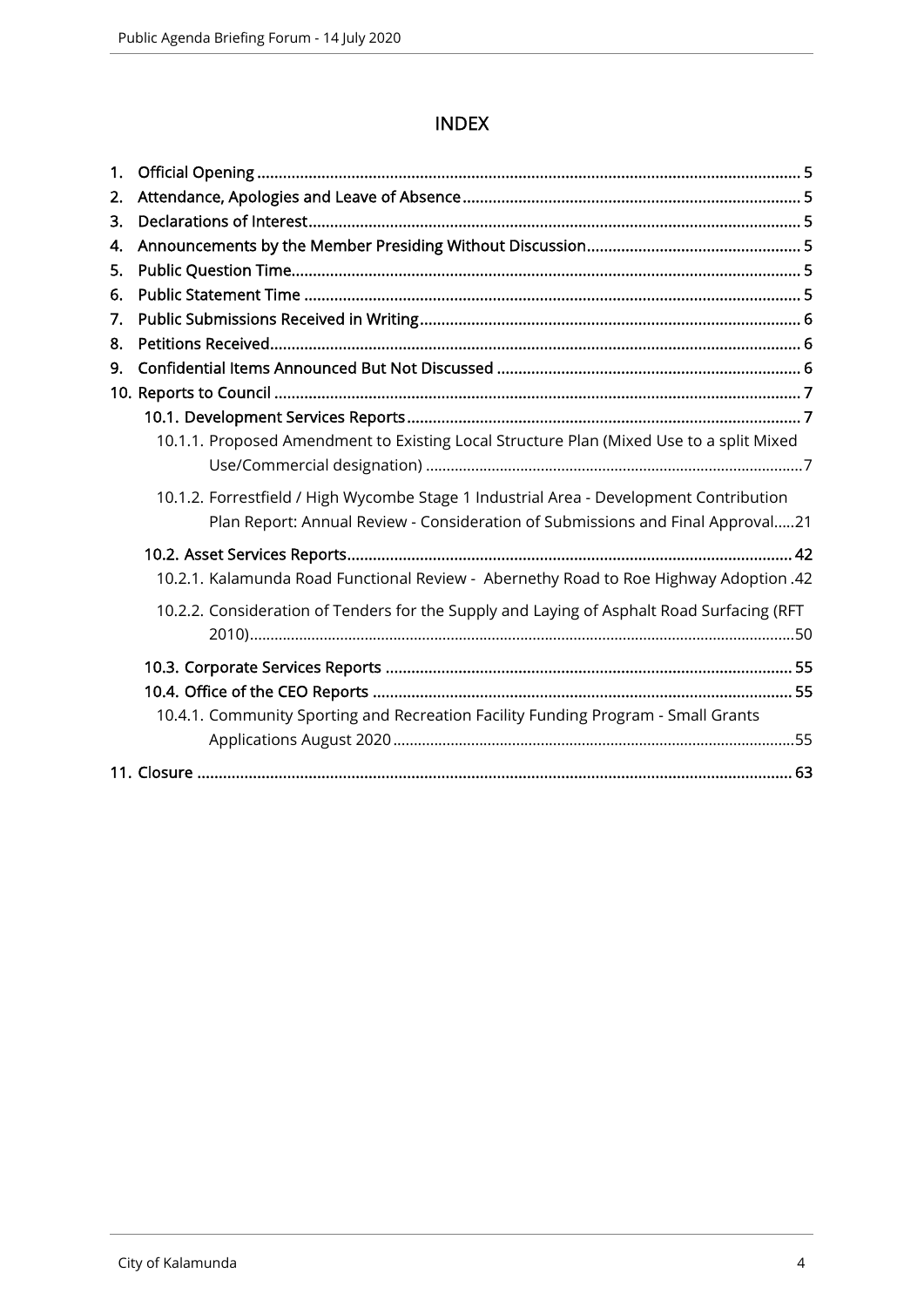#### 1. Official Opening

#### 2. Attendance, Apologies and Leave of Absence

#### 3. Declarations of Interest

#### 3.1. Disclosure of Financial and Proximity Interests

- a. Members must disclose the nature of their interest in matter to be discussed at the meeting. (Section 5.56 of the *Local Government Act* 1995.)
- b. Employees must disclose the nature of their interest in reports or advice when giving the report or advice to the meeting. (Section 5.70 of the Local Government Act 1995.)

#### 3.2. Disclosure of Interest Affecting Impartiality

a. Members and staff must disclose their interest in matters to be discussed at the meeting in respect of which the member or employee had given or will give advice.

#### 4. Announcements by the Member Presiding Without Discussion

#### 5. Public Question Time

Public question time will be allocated a maximum of 10 minutes and will be limited to two (2) minutes per member of the public, with a limit of two (2) verbal questions per member of the public.

Statements are not to precede the asking of a question during public question time. Statements should be made during public submissions.

For the purposes of Minuting, these questions and answers will be summarised.

#### 6. Public Statement Time

A period of maximum 10 minutes is provided to allow public statements from the gallery on matters relating to a matter contained on the agenda or the functions of Council. Public Statement Time will be limited to two (2) minutes per member of the public.

Public Statement Time is declared closed following the 10 minute allocated time period, or earlier if there are no further statements.

For the purposes of Minuting, these statements will be summarised.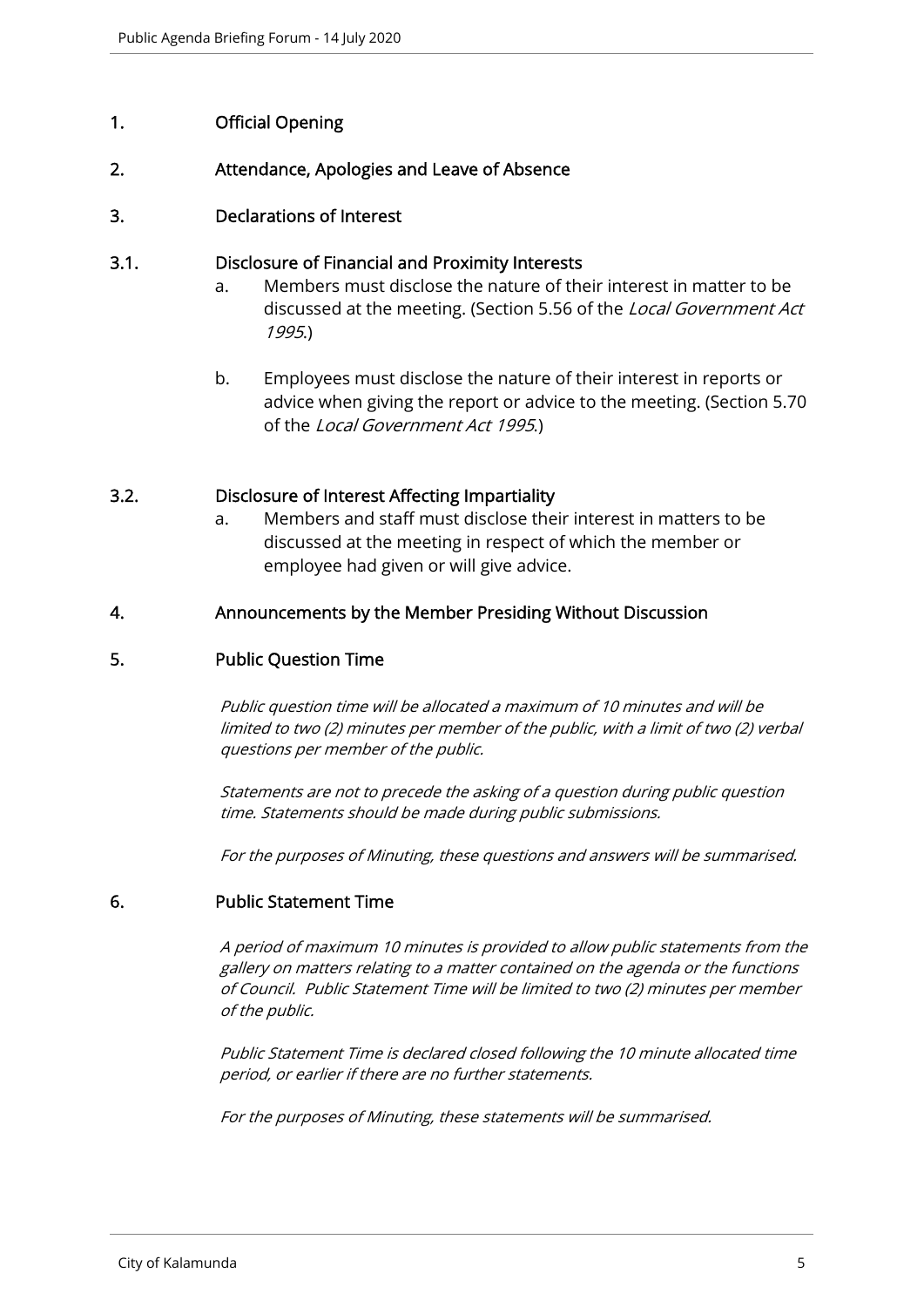#### 7. Public Submissions Received in Writing

#### 8. Petitions Received

#### 9. Confidential Items Announced But Not Discussed

9.1 Item 10.1.2 Forrestfield / High Wycombe Stage 1 Industrial Area - Development Contribution Plan Report: Annual Review - Consideration of Submissions and Final Approval – CONFIDENTIAL ATTACHMENTS – Submitters List, Senior Counsel Legal Advice, McLeods – Legal Advice Reason for Confidentiality: Local Government Act 1995 (WA) Section 5.23 (2) (b) -"the personal affairs of any person." Reason for Confidentiality: Local Government Act 1995 (WA) Section 5.23 (2) (d) -"legal advice obtained, or which may be entered into, by the local government which

relates to a matter to be discussed."

9.2 Item 10.2.1 Consideration of Tenders for the Supply and Laying of Asphalt Road Surfacing (RFT 2010) – CONFIDENTIAL ATTACHMENTS – Tender Evaluation Report and Price Schedules

> Reason for Confidentiality: Local Government Act 1995 (WA) Section 5.23 (2) (c) - "a contract entered into, or which may be entered into, by the local government and which relates to a matter to be discussed at the meeting."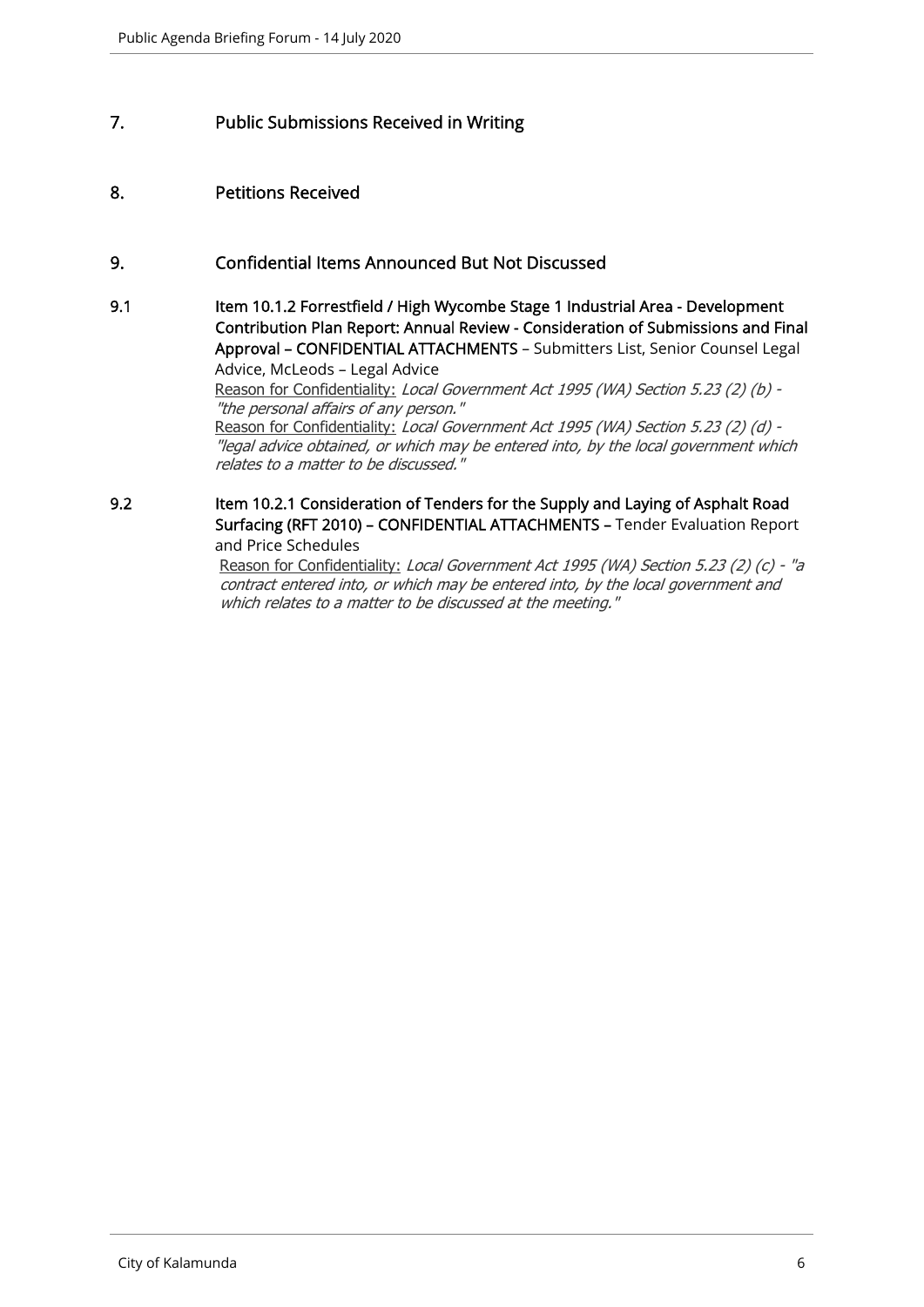#### 10. Reports to Council

#### 10.1. Development Services Reports

# 10.1.1. Proposed Amendment to Existing Local Structure Plan (Mixed Use to a split Mixed Use/Commercial designation)

#### Declaration of financial / conflict of interests to be recorded prior to dealing with each item.

| Previous             | NA. |                                                                                                                               |
|----------------------|-----|-------------------------------------------------------------------------------------------------------------------------------|
| Items                |     |                                                                                                                               |
| Directorate          |     | Development Services                                                                                                          |
| <b>Business Unit</b> |     | <b>Approval Services</b>                                                                                                      |
| File Reference       |     | <b>PG-DEV/049</b>                                                                                                             |
| Applicant            |     | Dynamic Planning and Developments                                                                                             |
| Owner                |     | SU ATF SU Family Trust, Kim Miew (310 and 318 Hale<br>Road) & The Late Estate of Libero Guiseppe Quaesimin<br>(326 Hale Road) |
| Attachments          | 1.  | Wattle Grove Outline Development Plan<br>Amendment Document [10.1.1.1 - 60 pages]                                             |

2. Summary of Submissions Structure Plan Modification Hale Road [10.1.1.2 - 16 pages]

#### TYPE OF REPORT

|        | Advocacy    | When Council is advocating on behalf of the community to<br>another level of government/body/agency                                                                                                                                                                                                                                                                                                                                |
|--------|-------------|------------------------------------------------------------------------------------------------------------------------------------------------------------------------------------------------------------------------------------------------------------------------------------------------------------------------------------------------------------------------------------------------------------------------------------|
|        | Executive   | When Council is undertaking its substantive role of direction<br>setting and oversight (e.g. accepting tenders, adopting plans<br>and budgets                                                                                                                                                                                                                                                                                      |
| $\Box$ | Information | For Council to note                                                                                                                                                                                                                                                                                                                                                                                                                |
|        | Legislative | Includes adopting Local Laws, Town Planning Schemes and<br>Policies. When Council determines a matter that directly<br>impacts a person's rights and interests where the principles of<br>natural justice apply. Examples include town planning<br>applications, building licences, other permits or licences<br>issued under other Legislation or matters that could be<br>subject to appeal to the State Administrative Tribunal |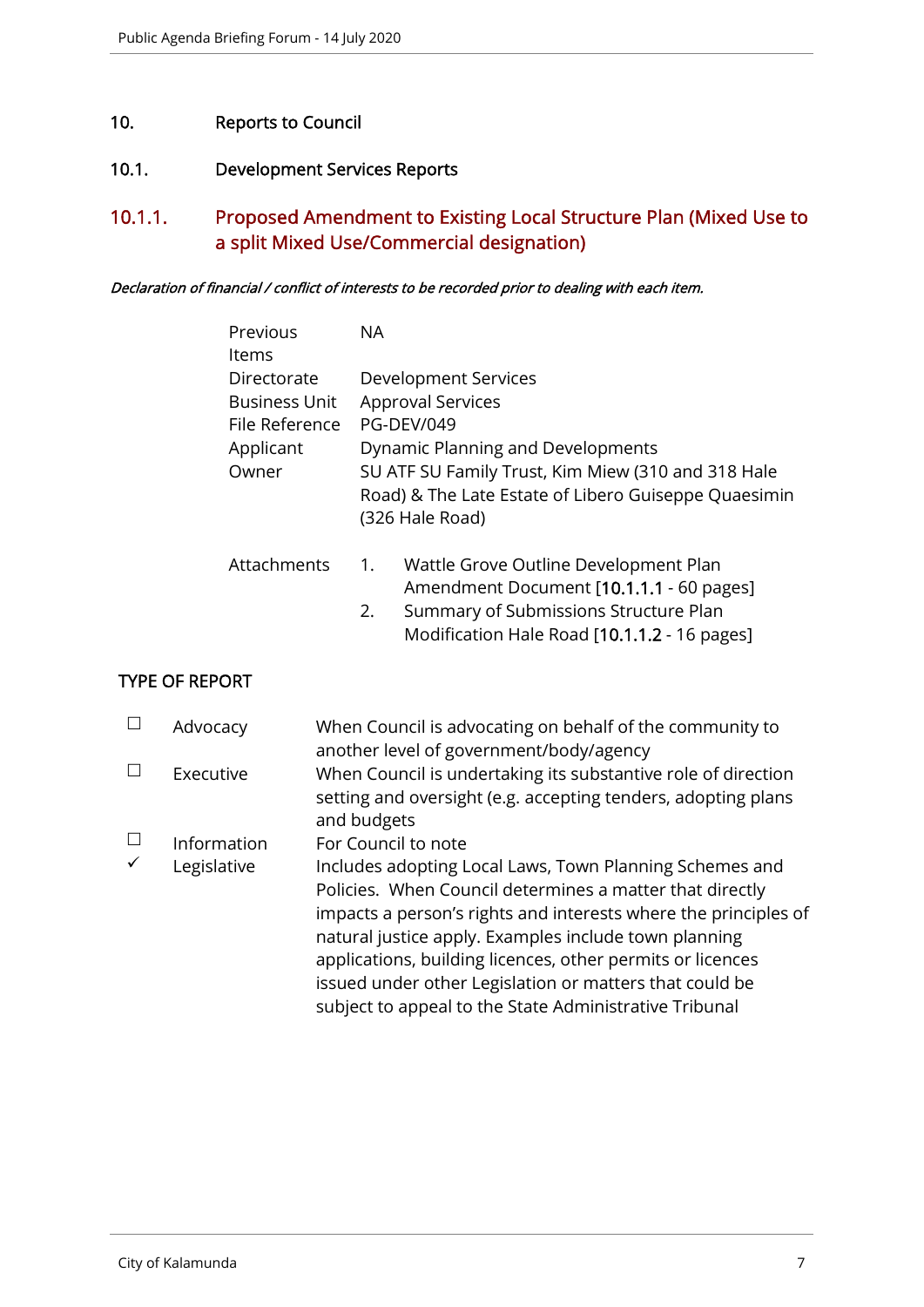#### STRATEGIC PLANNING ALIGNMENT

Kalamunda Advancing Strategic Community Plan to 2027

#### Priority 3: Kalamunda Develops

Objective 3.1 - To plan for sustainable population growth. **Strategy 3.1.1** - Plan for diverse and sustainable housing, community facilities and industrial development to meet changing social and economic needs.

#### Priority 3: Kalamunda Develops

Objective 3.3 - To develop and enhance the City's economy. **Strategy 3.3.1** - Facilitate and support the success and growth of industry and businesses.

#### Priority 3: Kalamunda Develops

Objective 3.4 - To be recognised as a preferred tourism destination. Strategy 3.4.1 - Facilitate, support and promote, activities and places to visit.

#### EXECUTIVE SUMMARY

- 1. The purpose of this report is to consider an amendment to the Wattle Grove Urban Cell – U9 Adopted ODP (Structure Plan), as shown in Attachment 1.
- 2. The applicant proposes to amend the Structure Plan to change the land use designation of a portion of Lots 192, 193 and 194 (No.326, 318 and 310) Hale Road, Wattle Grove from 'Mixed Use' to 'Commercial'. The general result of the amendment would be that the lots change from 100% 'Mixed Use' to approximately 50% 'Mixed Use', 50% 'Commercial'.
- 3. During the consultation period nine submissions were received. Three submissions raised no objection to the proposal and six objected to the proposal. The City sent letters to 105 nearby owners and occupiers within a 100-metre radius of the site, including nearby existing commercial sites.
- 4. It is recommended Council forward the Wattle Grove Urban Cell U9 Adopted ODP to the Western Australian Planning Commission (WAPC) with a recommendation for approval without modifications.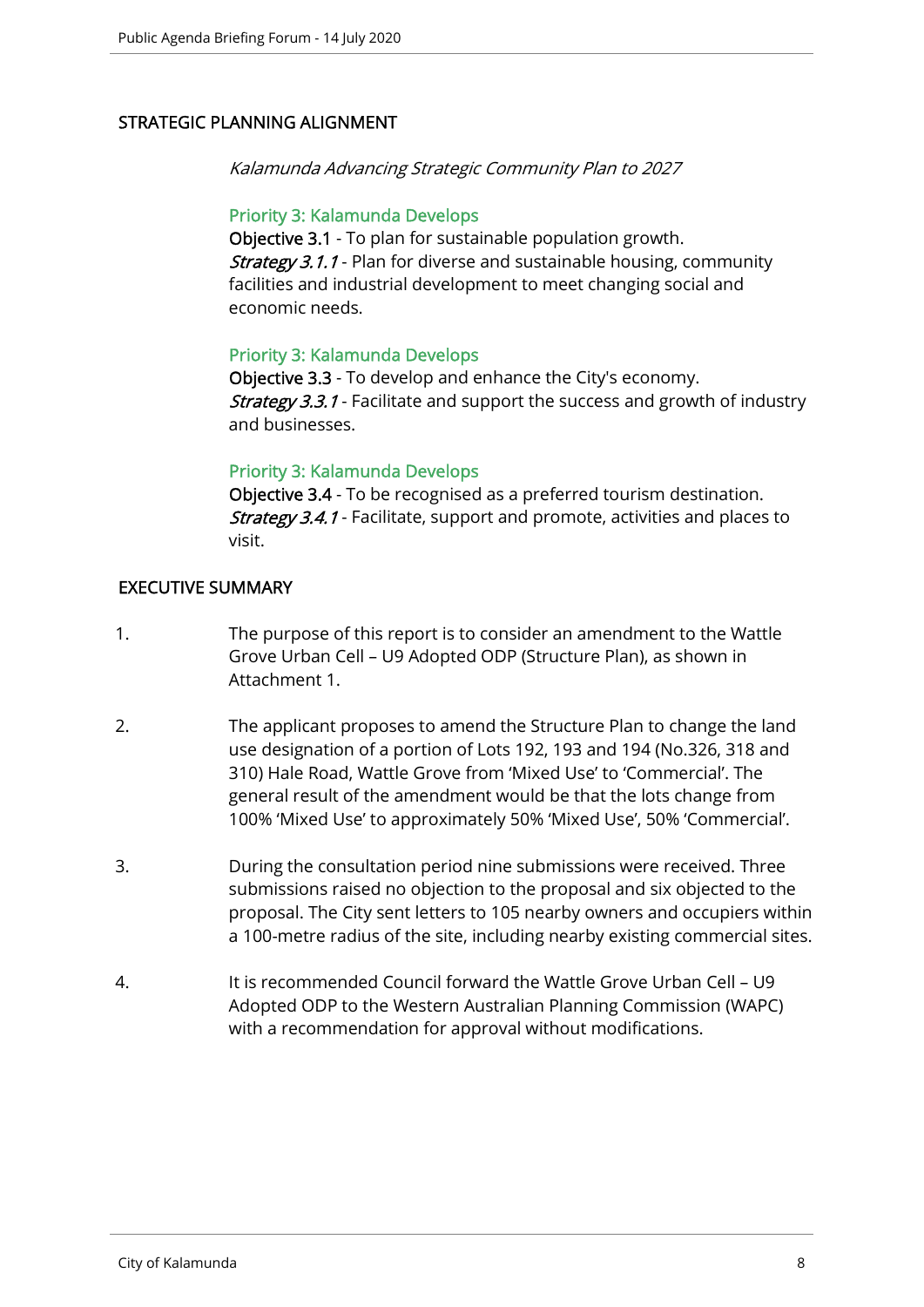### BACKGROUND

#### 5. Land Details:

| Lanu Detans.                       |                   |
|------------------------------------|-------------------|
| Land Area:                         | Lot 192: 9293m2   |
|                                    | Lot 193: 8607m2   |
|                                    | Lot 194: 5678m2   |
| Local Planning Scheme Zone         | Urban Development |
| <b>Structure Plan Designation:</b> | Mixed Use         |
| Metropolitan Regional Scheme Zone: | Urban             |

# 6. Locality Plan:



# 7. Existing Structure Plan Designations:

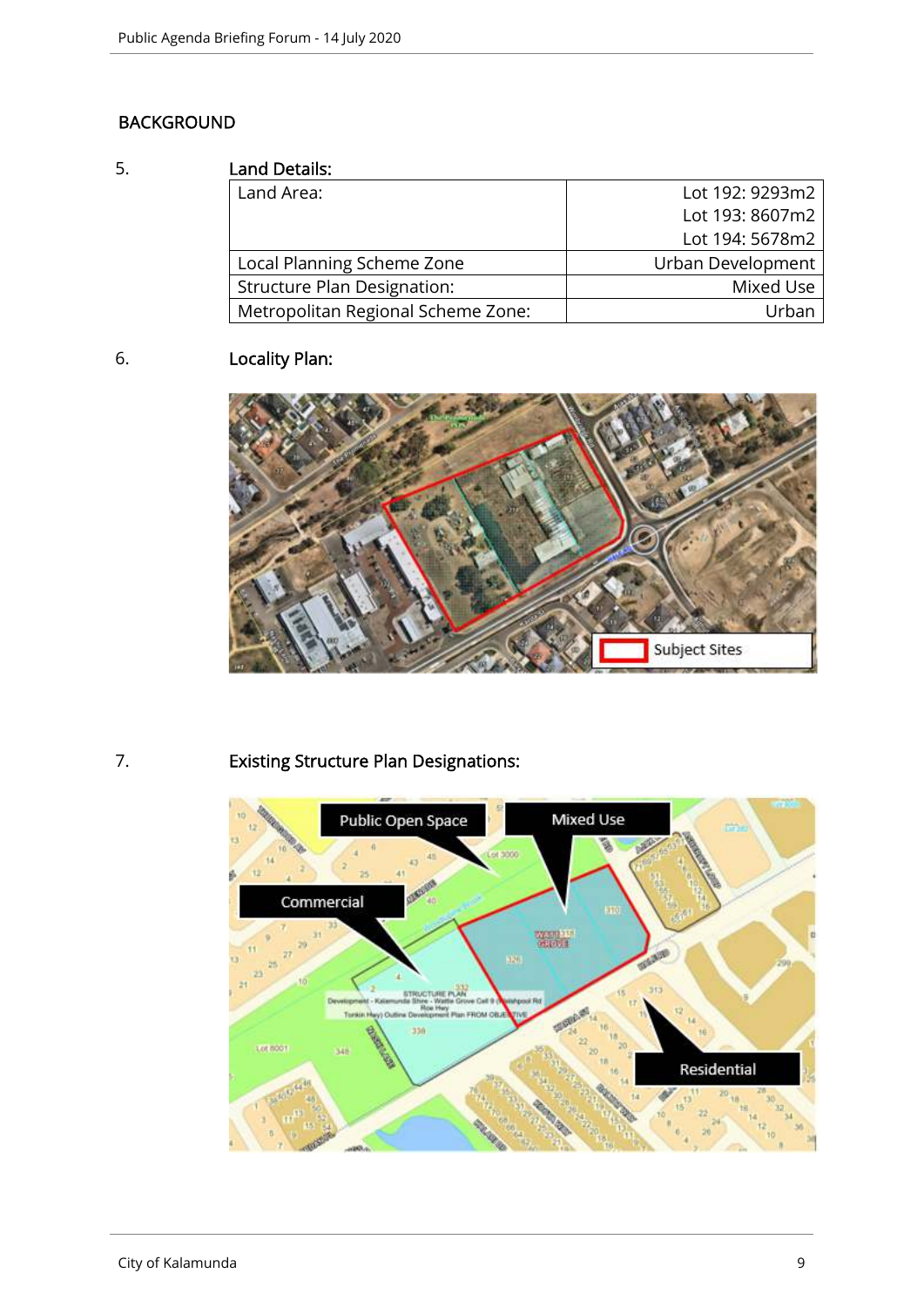#### DETAILS AND ANALYSIS

- 8. The subject lots are currently identified as 'Mixed Use' under the adopted U9 structure plan.
- 9. The subject sites adjoin two large developed 'Commercial' designated sites to the west (including Aldi), and abut a large continuous Public Open Space reserve to the north-west (Woodlupine Brook).
- 10. The area on the southern side of Hale Road is a recently established lowdensity residential area, with medium density residential to the east, and an approved low to medium density residential subdivision and under construction to the south-east.
- 11. The Structure Plan amendment does not propose any modifications to the nearby movement network or to public open space areas.
- 12. To support the proposal the applicant has provided the following technical studies:
	- a) Planning Report
	- b) Retail Needs Assessment
- 13. The City of Kalamunda (City) acknowledges that the sites remain undeveloped, whereas the commercial and residential sites surrounding them are being developed as it was anticipated through the original adopted in 2001, and later amended 2016 Wattle Grove Urban Cell – U9 Adopted ODP.
- 14. Given the sites remain undeveloped for such a long period of time, the City understands the landowners request to seek additional land use permissibility and considers it appropriate to explore the potential of amending the land use designation of the sites through the Structure Plan amendment process.
- 15. The purpose of any land use designation amendment should be measured against the context of the site, and whether an amendment is consistent with the broad objectives of the original structure planning process.
- 16. The subject portion of Hale Road represents a consolidated area of nonresidential activity. This portion provides for a range of land uses to be developed with an objective of servicing the needs of the growing local community, and visitors to the area.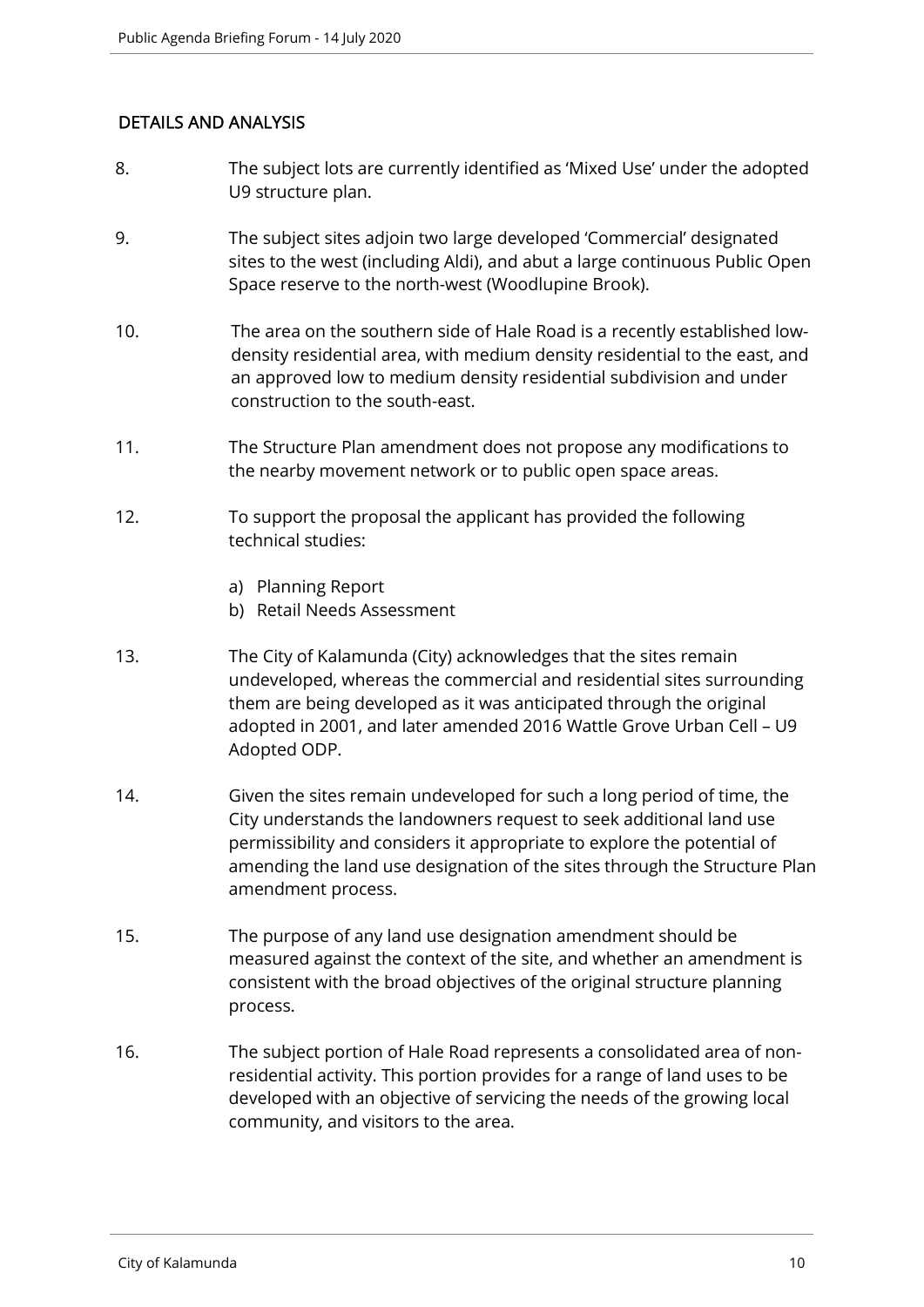- 17. The conversion of a portion of the 'Mixed Use' designation to 'Commercial' is consistent with the pattern of development, facilitating the provision of non-residential services for the local community, and its visitors. For example, a proposal to modify the land use designation from 'Mixed Use' to 'Light Industry' or 'Residential – R60' would be a significant departure from the planned pattern of development. As a result, the City considers the degree of the modification to be appropriate.
- 18. The proposed 'Commercial' designation has a direct interface with Hale Road, which is a logical extension of the 'Commercial' designation to the west of the subject sites. This has the potential to establish a consistent character for the non-residential frontage to Hale Road. For example, an inappropriate interface for a 'Commercial' designation would be directly abutting low to medium density residential land.
- 19. The City notes that the proposed 'Commercial' designation would have residential properties facing it from Wimbridge Road. The City considers the road reserve to be a sufficient separation of the two land uses.
- 20. To avoid duplication, the matters of increased retail floor space and traffic are discussed in the Consultation section of the report, as they are matters which have been raised through submissions.

#### APPLICABLE LAW

#### Metropolitan Region Scheme

21. Under the provisions of the Metropolitan Region Scheme (MRS) the subject site is zoned Urban. The proposed amendment to the structure plan is consistent with the provisions of the MRS.

#### Planning and Development (Local Planning Schemes) Regulations 2015

22. Schedule 2 Clause 29 (1) of the Planning and Development (Local Planning Schemes) Regulations 2015 (Regulations) states that:

> "A structure plan may be amended by the Commission at the request of the local government or a person who owns the land in the area covered by the plan."

23. Consistent with Clause 29 (1) of the Regulations, the Wattle Grove Urban Cell – U9 Adopted ODP Structure Plan Amendment has been submitted by Dynamic Planning and Development who are the planning consultants acting on behalf of Su Family Trust who are owners of two of the three lots subject to the proposed amendment. It should be noted that not all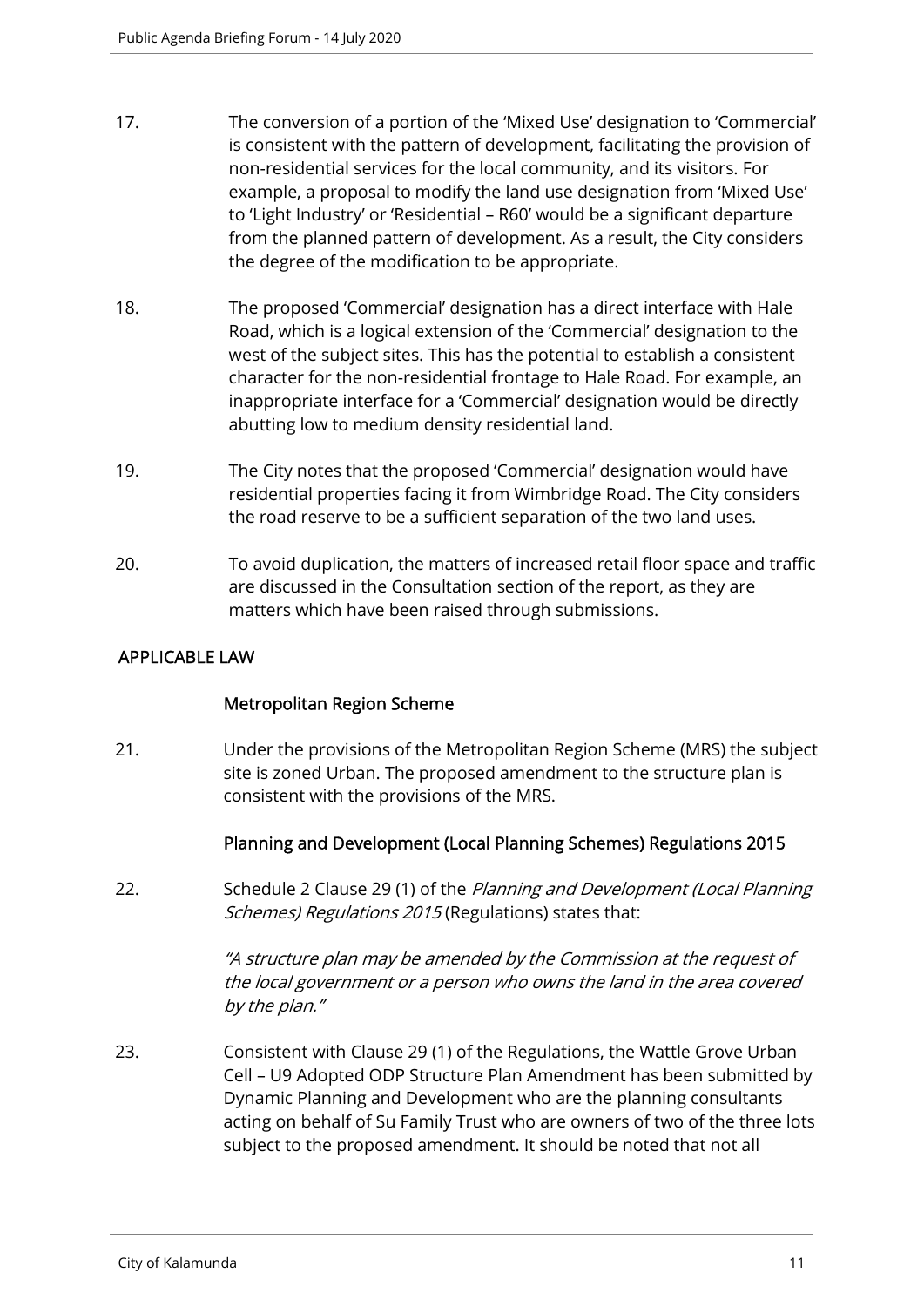landowners are required to be actively part of the Structure Plan amendment process.

- 24. Under clause 22 (1) of the Regulations, on receipt of a report for a structure plan amendment, the WAPC may:
	- a) Approve the Structure Plan; or
	- b) Require the City or the applicant to
		- i. Modify the Structure Plan in the manner specified by the WAPC; and
		- ii. Resubmit the modified Structure Plan for the WAPC for approval; or
	- c) Refuse to approve the Structure Plan.
- 25. Pursuant to clause 29 (2) of the Regulations, a Structure Plan amendment must follow the same process for making a fresh structure plan, and the City is required to undertake the following actions:
	- a) Determine the level of information required to be provided with the Structure Plan;
	- b) Assess the Structure Plan against appropriate planning principles;
	- c) Advertise the Structure Plan;
	- d) Consider and respond to submissions received during advertising; and
	- e) Prepare a report and recommendation on the proposed Structure Plan amendment and forward the City's recommendation to the WAPC for decision.
- 26. With regard to clause 29(2)(a), in pre-lodgement discussions the City identified the main technical consideration outside typical planning matters, was information demonstrating the impact of the proposed land use designation change on both the local commercial activities, as well as the wider commercial impact beyond Wattle Grove.
- 27. The applicant has provided a Retail Needs Analysis which concludes that the proposed development provides an opportunity to reduce a retail gap in the area which is projected to increase by 2026.
- 28. Over time, the projected retail gap will grow to 6,200m2 by 2026 in the catchment area of the development sites, and 40,000m2 growing to 60,000m2 in 2026 in the broader study area.
- 29. The Retail Needs Assessment as it has been prepared by Pracsys which is an economics and management consulting firm which specialises in land use studies. The City accepts the modelling and recommendations provided by the technical experts.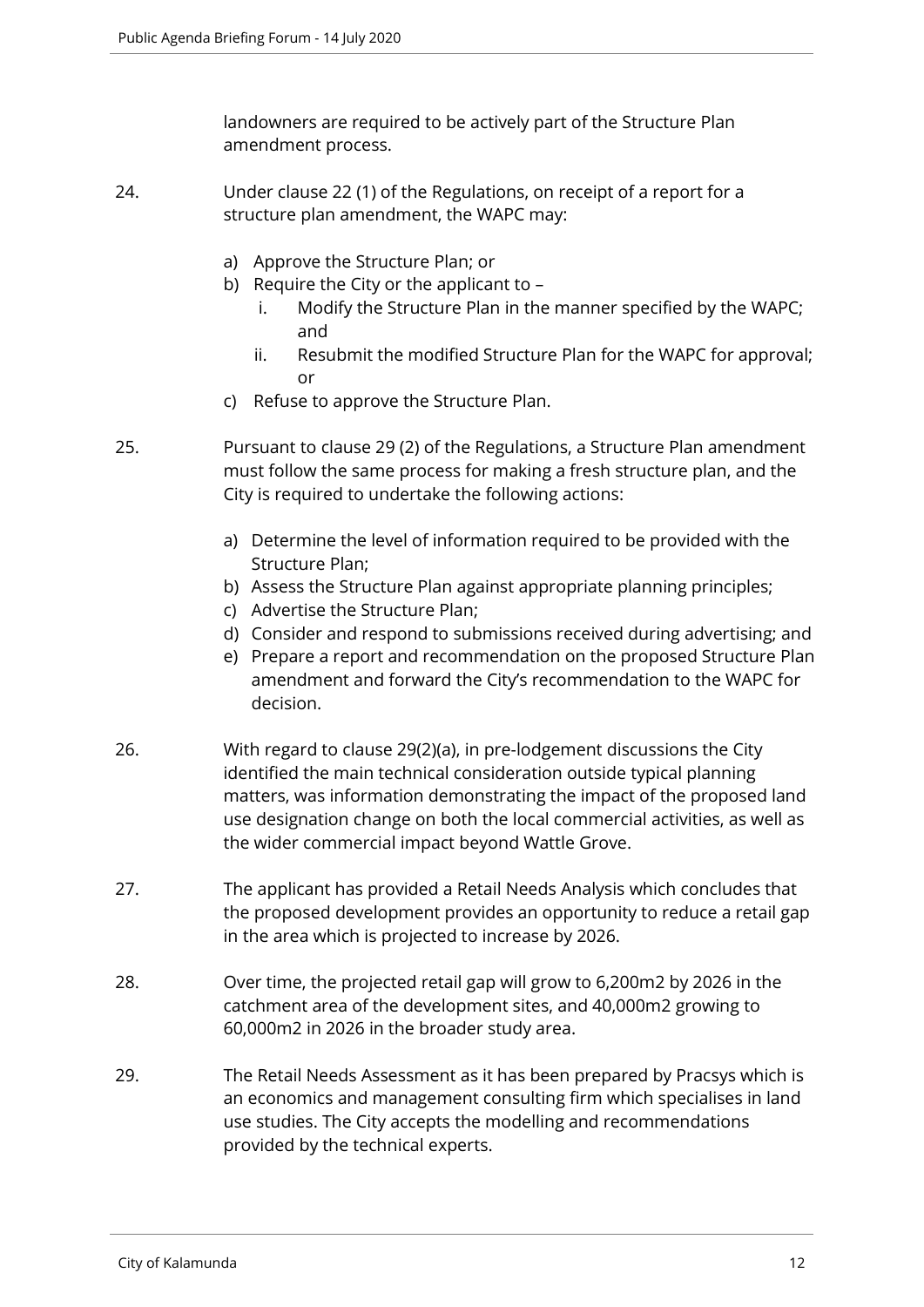- 30. The risk with land use designation changes such as the one proposed, are that they may divert retail opportunity in a strategic location, which can undermine broad economic and development strategies. This can mean that neither centre reaches its envisaged capacity.
- 31. As noted above, the Retail Needs Assessment identifies that there is a shortfall of retail floorspace, which means that the proposed amendment equating to 12,000m2 of 'Commercial' area, is unlikely to undermine the viability of other nearby retail centres.
- 32. It is unclear in the current planning framework whether it is appropriate to seek an amended retail assessment, based on the recent economic impact due to Covid-19. As it is unclear whether needs modelling would be impacted by recent global events, Officers recommend proceeding on the basis that the current Retail Needs Assessment is acceptable.
- 33. With regard to clause 29(2)(b), the amended structure plan has been considered against relevant planning principles. These are discussed later in reference to Local Planning Scheme provisions and State Planning Policies.
- 34. With regard to clause 29(2)(c), the amended structure plan has been advertised in accordance with Local Planning Policy 11 (LPP11). Detailed discussion is in the Stakeholder Engagement section of this report.

#### Local Planning Scheme No.3

- 35. The site subject to the proposed amendment is currently zoned Urban Development under the provisions of Local Planning Scheme No.3 (the Scheme). Clause 4.2.1 of the Scheme outlines the objectives of the Urban Development zone as follows:
	- a) To provide orderly and proper planning through the preparation and adoption of Structure Plan setting the overall design for the area.
	- b) To permit the development of land for residential purposes and for commercial and other uses normally associated with residential development.
- 36. In accordance with the objectives of the Urban Development zone, the preparation of a Structure Plan is required to facilitate future development and subdivision. The proposed amendment to the existing structure plan can be considered an update of the existing structure plan to provide additional land use flexibility for a consolidation of an undeveloped portion of the structure plan area. The proposed structure plan amendment ensures that the existing structure plan is consistent with the Scheme objectives for land zoned Urban Development.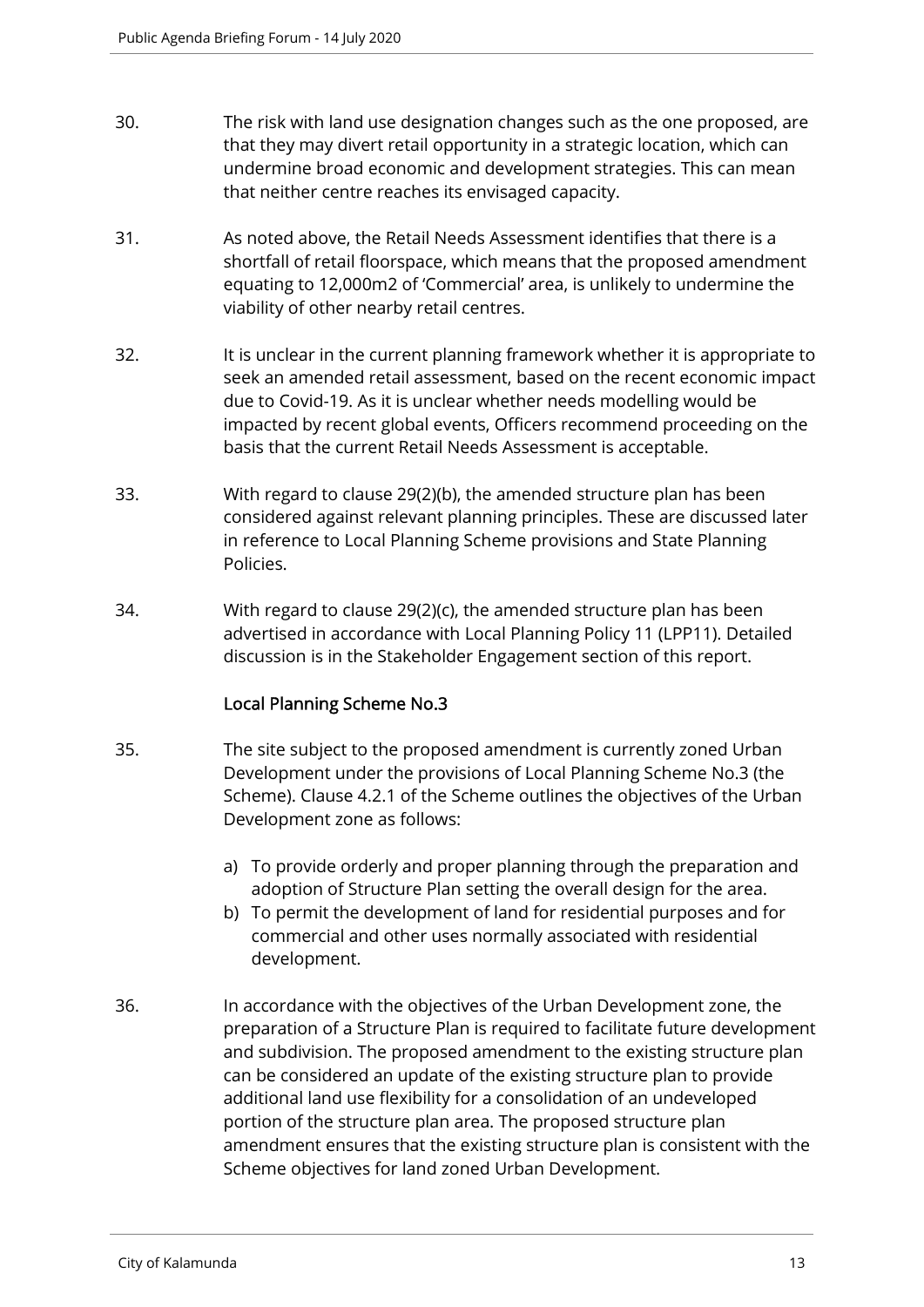#### APPLICABLE POLICY

#### Perth and Peel @ 3.5million – North-East Sub-Regional Planning Framework

- 37. The North-East Sub-Regional Planning Framework (Sub-Regional Framework) is the strategic planning document that encompasses the area of Forrestfield and sets out proposals to meet future housing, employment and infrastructure needs while protecting environmental and landscape values.
- 38. The Sub-Regional Framework suggests the development of land zoned Urban and Urban Deferred should occur to accommodate increased urban infill development and higher densities in undeveloped areas already zoned for urban use. The subject site is identified as 'Urban' under the framework and is therefore identified as suitable location for accommodating increased urban development. The Sub-Regional Framework expects that growing populations will be serviced with local employment opportunities, and commercial services in local contexts.

#### Liveable Neighbourhoods 2009

- 39. Liveable Neighbourhoods is an operational WAPC policy that guides structure planning and subdivision of large sites. The proposed amendment has been prepared in accordance with the current (January 2009) version of Liveable Neighbourhoods. An updated version of Liveable Neighbourhoods was released by the Department of Planning for the purposes of public review in October 2015.
- 40. Liveable Neighbourhoods is a performance-based document made up of 8 elements and sub-objectives under each element. These elements include:
	- a) Element 1 Community Design
	- b) Element 2 Movement Network
	- c) Element 3 Lot Layout
	- d) Element 4 Public Parkland
	- e) Element 5 Urban Water Management
	- f) Element 6 Utilities
	- g) Element 7 Activity Centres and Employment
	- h) Element 8 Schools.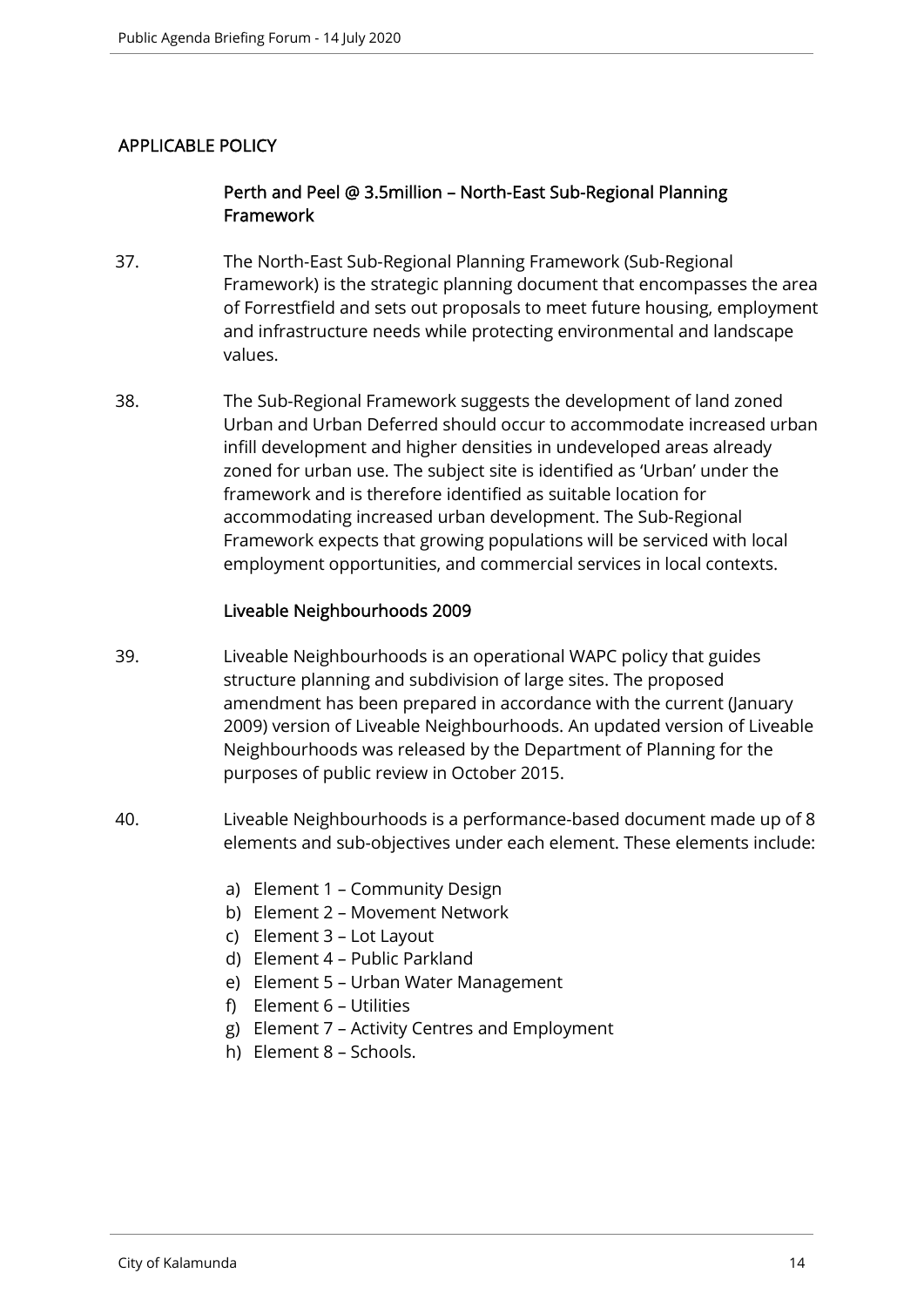41. The Structure Plan Amendment is broadly consistent with the principals, objectives and requirements of each of the relevant Liveable Neighbourhoods design elements. The main reason for this, is that the proposed amendment does not have implications for the majority of elements, as they are already established and locked in.

#### 42. Element 1 – Community Design

Objective O2 (O2) of Element 1 states that structure plans should 'provide safe, convenient and attractive neighbourhoods and towns that meet the diverse and changing needs of the community and offer a wide choice of housing, leisure, local employment opportunity and associated community and commercial facilities.'.

43. Consistent with objective O2, the proposed amendment would allow additional flexibility in potential land uses to be developed on the site. A greater range of potential land uses provides flexibility for the development outcomes of the sites to meet the needs of the community, at the time the sites are developed.

#### 44. Element 2 – Movement Network

The emphasis of Liveable Neighbourhoods is on connectivity, amenity, and integration to achieve safe, efficient and attractive street networks.

45. The proposed amendment does not include any changes to the existing road network. The three subject sites are well serviced with wide frontages to Hale Road. There is potential for coordination between the three sites in terms of a shared vehicle access, and reciprocal rights of access between the lots. This is like the arrangements put in place for the commercial sites to the south.

#### 46. Element 7 – Activity Centres and Employment

The emphasis of Liveable Neighbourhoods is for Structure Plans to provide indicative layouts and massing for centres and other employment generating areas.

- 47. The proposed amendment continues the non-residential theme of land uses on Hale Road which also provide retail and commercial services and employment opportunities.
- 48. While the change to a 'Commercial' designation increases the likelihood of retail-based business which are generally more intensely utilised land uses with greater potential amenity impacts, with that land use intensity comes increased employment opportunities.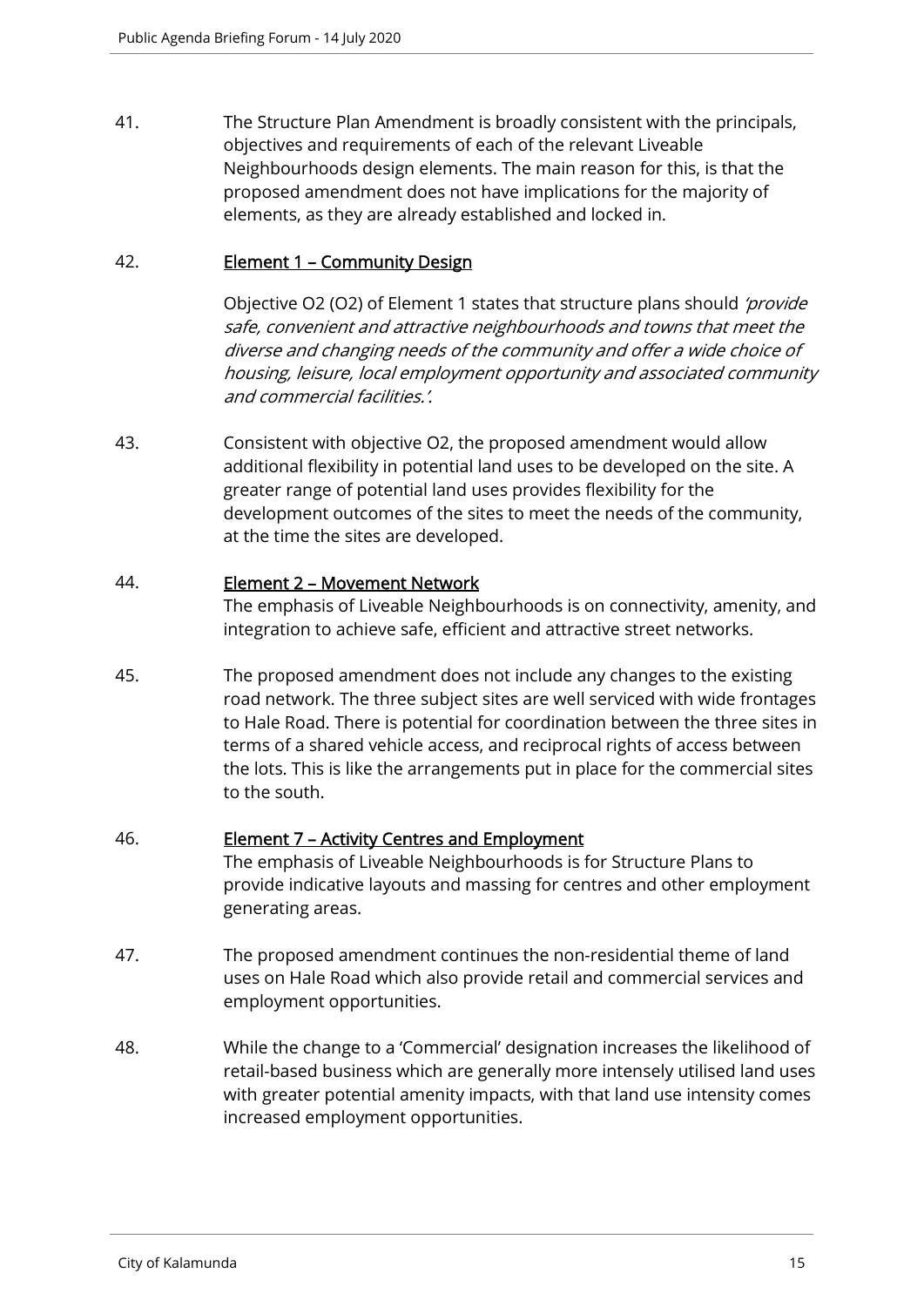#### 49. City of Kalamunda Local Planning Strategy 2010

The City's Local Planning Strategy sets out key strategies and actions for the strategic planning direction of the City.

- 50. The Economic principle of the strategy is to actively assist in the creation of regional wealth, supporting the development of new industries and encouraging economic activity in accordance with sustainable development principles.
- 51. The proposed amended structure plan is consistent with the principle of encouraging economic activity, as the change in land use designation provides additional commercial land use permissibility. While the land use designation does not guarantee development outcomes, the applicant has indicated that the current land use designation of 'Mixed Use' does not provide the flexibility to facilitate a large development of multiple uses which the landowner anticipates.

#### 52. City of Kalamunda Draft Activity Centres Strategy 2020

The City's draft Activity Centres Strategy (draft Strategy) has recently concluded community consultation.

- 53. The draft Strategy includes Lots 88 and 191 Hale Road (the existing developed commercial sites next to the subject sites) as the Wattle Grove North Neighbourhood Activity Centre.
- 54. The draft Strategy notes the opportunity to expand existing commercial uses at the site. Retail modelling in the draft strategy reflects the fully developed state of the existing commercial sites and does not predict any future retail demand. The Retail Gravity Model of the Strategy provides a suitable guide for the future expansion and growth of the City's activity centres, and to guide the strategic directions and actions of the City's planning related decisions. The Strategy states that any proposed expansions or new activity centres should be required to undertake a retail sustainability assessment which provides a detailed assessment of the centre to enable the City to make accurate informed decisions.

The City considers that the Retail Needs Assessment provided by the applicant provides sufficient guidance for the City in making its recommendation.

55. Based on the draft Strategy identifying the potential expansion of commercial activity from the Wattle Grove North Neighbourhood Activity Centre to include the subject sites, the City does not consider the proposed amendment to be out of centre development, instead it amounts to a logical extension of the existing commercial sites.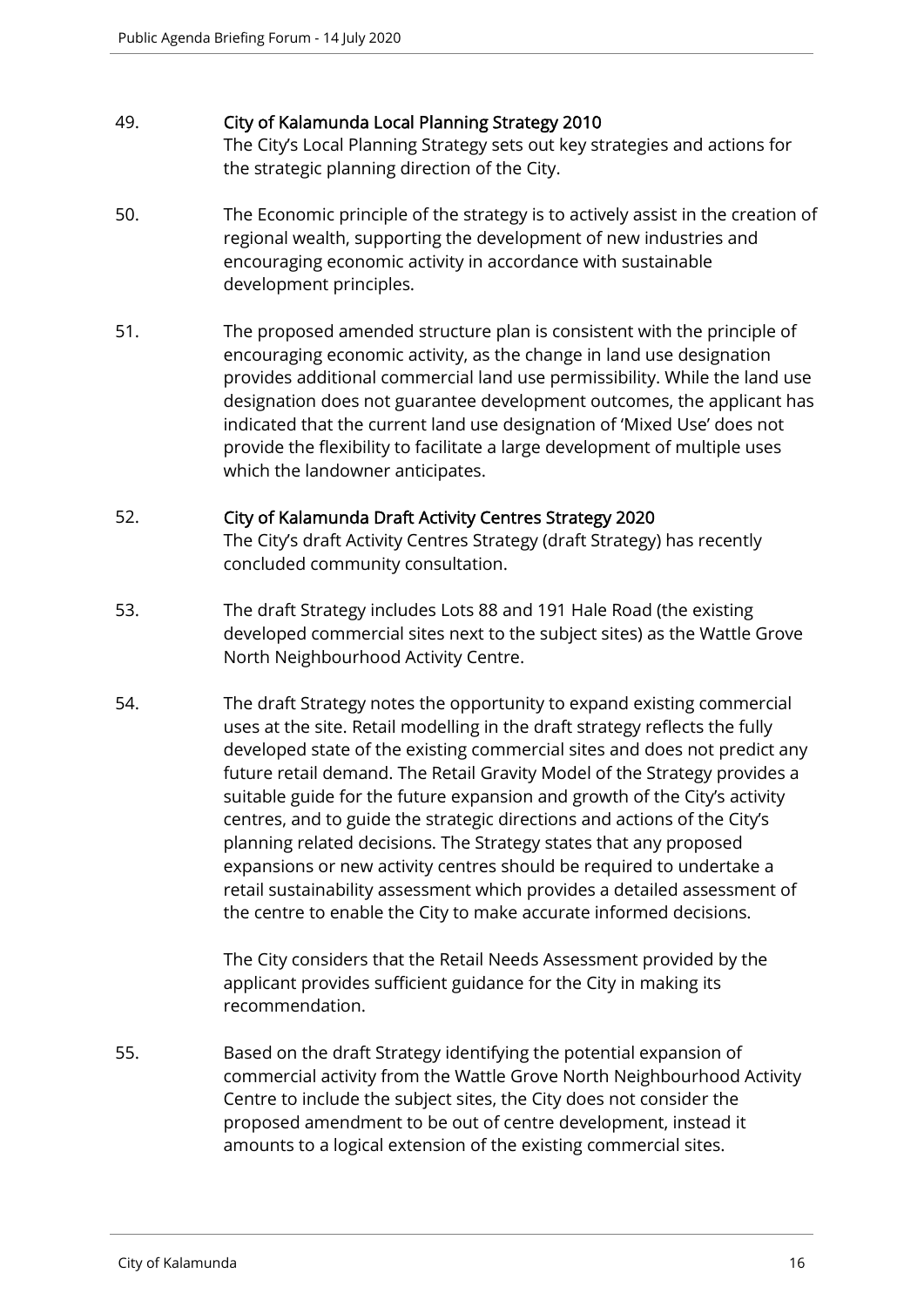#### STAKEHOLDER ENGAGEMENT

#### 56. Community Consultation

Consistent with Table One of Local Planning Policy 11– Public Notification of Planning Proposals and Schedule 2 Clause 18 of the LPS Regulations, the proposed amendment was advertised for a period of 14 days concluding on 21 May 2020. An extension was granted for an additional week for submitters 8 and 9 to allow them to complete their submissions.

- 57. The advertising period involved letters sent to property owners within 100m of the site and a notice of the proposed amendment was published on the City's Website. Due to Covid-19 restrictions being in effect during the advertising process a sign on site and community drop in session were not undertaken.
- 58. During the consultation period the City received nine submissions, of which six raised concerns or objected to the proposal and three were supportive of the proposal. Key concerns include:
	- (a) Impact on existing retail providers;
	- (b) Insufficient consideration of traffic impacts;
	- (c) Points of vehicle access; and
	- (d) Lack of integration with existing development on Hale Road.

#### Impact on existing retail providers

- 59. The City acknowledges that the proposed amendment facilitates a wider range of land uses being capable of future approval on the subject sites. With a wider range of land uses being able to be considered brings with it an increased likelihood for potential duplication of uses, including specifically retail uses. However, as no development application has been submitted to the City, any suggestion of conflict is hypothetical at the structure plan phase. The City's Local Planning Scheme does not legislate against competing commercial activities, rather market forces will control the demand for different land uses at the time of future development, meaning that the commercial viability is a matter left to the landowners of the site as they develop in the future.
- 60. The City notes that the Retail Needs Assessment indicates there will be demand for additional retail floorspace in the area.
- 61. The City's focus is to ensure that the proposed structure plan amendment is consistent with the planning framework that applies to structure plans. Having due regard to applicable government and state planning policies, on balance the City is satisfied through the retail needs assessment, that the proposed structure plan amendment is unlikely to impact on existing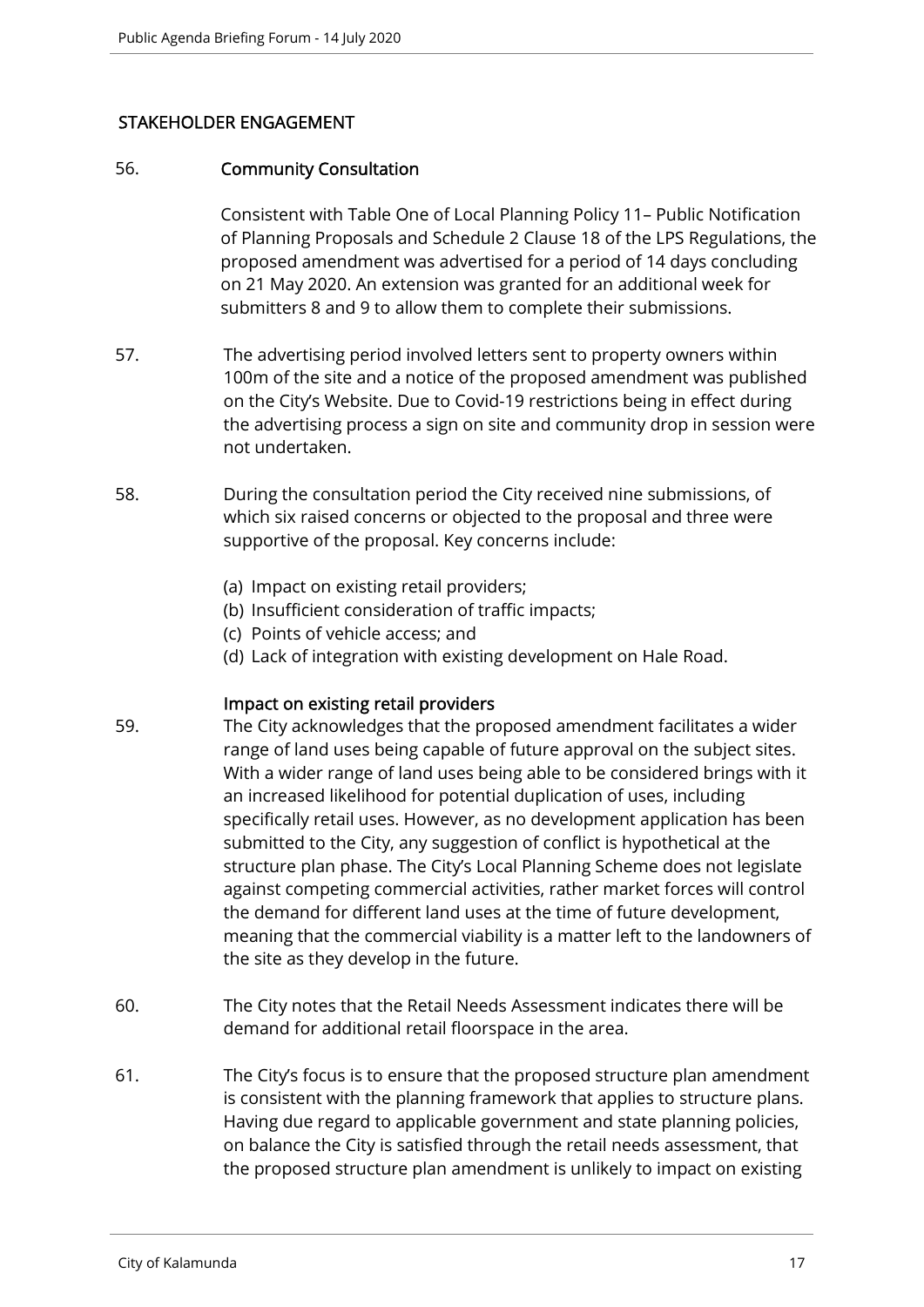retail providers, as the demand for retail is projected to increase in line with population growth.

62. As the balance of the site is proposed to remain as 'Mixed Use', there is potential for future development not only to supply retail floorspace, it may also create the demand for it through potential residential based land uses.

#### Insufficient Consideration of Traffic Impacts

- 63. The City acknowledges that traffic is an element of the structure planning process for which the applicant has not provided detailed information. However, having due regard for the relevant planning framework, the City does not consider that the proposed amendment warrants detailed traffic information being provided.
- 64. While detailed traffic information would be a vital part of the structure plan assessment for a proposal to change a rural area to industrial, or to change a low density residential R5 area to high density R80, the City does not consider the proposed amendment likely to have the same traffic impacts.
- 65. The subject sites are already designated for non-residential uses and many of the land uses which can be considered under the 'Commercial' designation, are already able to be considered under the 'Mixed Use' designation.
- 66. Given the types of land uses and general development style of those uses (combined buildings with car parking areas), the City considers it appropriate to consider the implications or restrictions of traffic at the development application stage.
- 67. The possible development outcomes vary significantly, however there are requirements for the impacts of traffic to be assessed at the development application stage, when the true form of the development on the sites is clear. It is at that stage, like many commercial proposals in the City, the applicant will have to demonstrate in sufficient detail which reflects the scale of the development, that the traffic impacts, and access/egress arrangements provide for an orderly planning outcome. If the applicant is not able to demonstrate acceptable traffic impacts, the application is not likely to be supported.

#### 68. Points of Vehicle Access

The specific points of access are typically determined at the development application stage, when the opportunities and constraints of the landowners intended development outcome are known. As one landowner owns the two sites closest to the corner there is flexibility for access points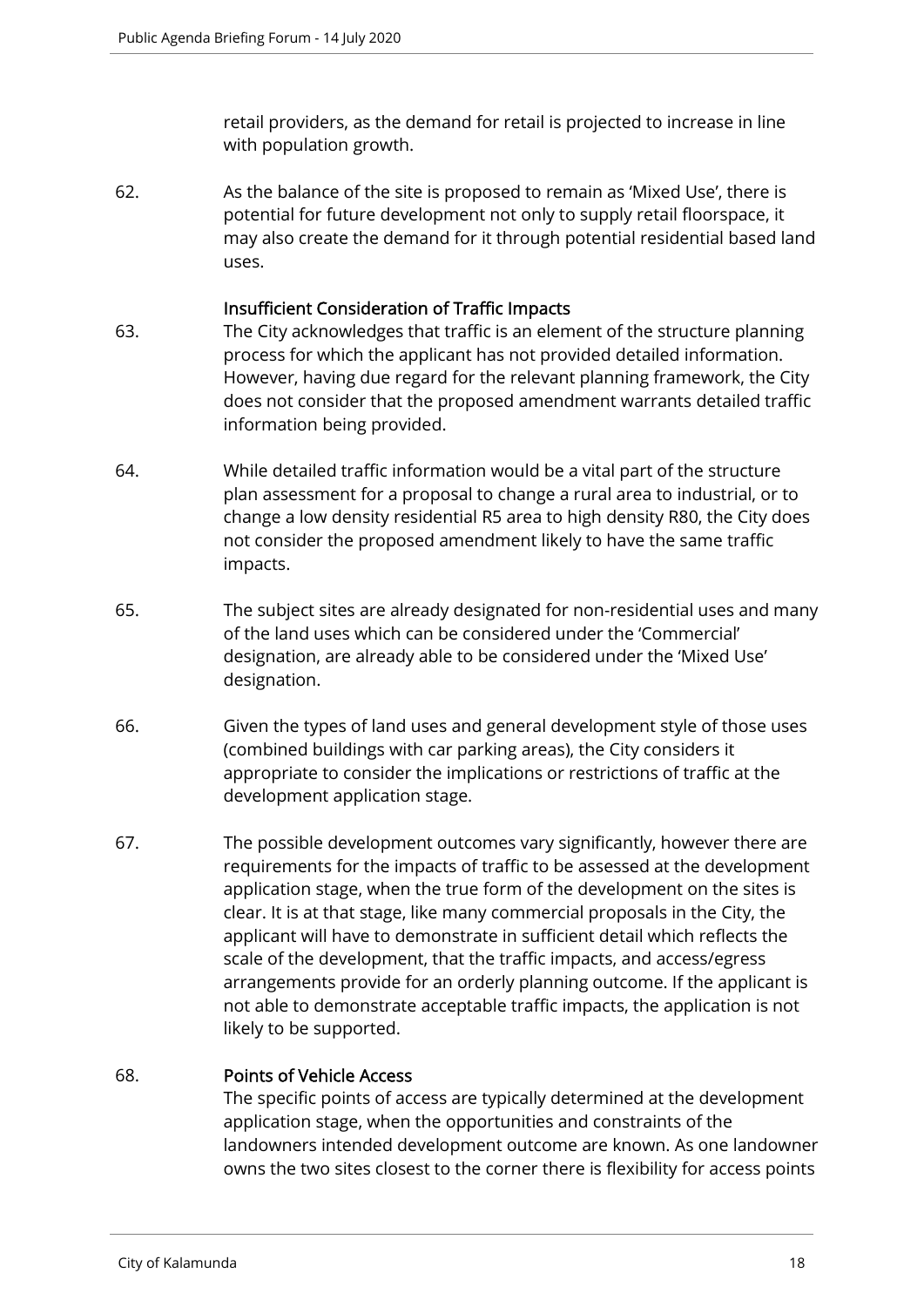to be taken either from Hale Road or Wimbridge Road, however this is a matter appropriately dealt with at the development application stage.

69. The City notes that depending on the timeframe for development it is possible that improvements to Hale Road may result in future median islands or other road treatments restricting access to the site.

#### Lack of Integration with Existing Development on Hale Road

- 70. The proposed amendment presents as a logical extension of the existing pattern of development along Hale Road. The City considers the proposed amendment to make planning for the stretch of Hale Road more consistent than the current structure plan.
- 71. The City is satisfied that the proposed amendment would have the potential to integrate with the established built form on Hale Road through the development application process. Given that the proposed amendment applies consistently across three undeveloped sites, it is likely that coordination could occur through the development application process on car parking, access, built form, and landscaping.
- 72. To ensure that the sites are designed to facilitate reciprocal vehicle and pedestrian access the Council could advise the WAPC that a notation on the amended structure plan would be appropriate.

#### FINANCIAL CONSIDERATIONS

73. Nil.

#### **SUSTAINABILITY**

#### Social Implications

74. Nil.

#### Economic Implications

75. The applicant anticipates that the modification to the land use designation will facilitate a future development application for a combined commercial and mixed-use development. Commercial investment in the sites will have a positive benefit on services available to the local community and local employment opportunities.

#### Environmental Implications

76. Nil. The subject sites have been cleared in the past to facilitate the historical plant nursery and residential land uses.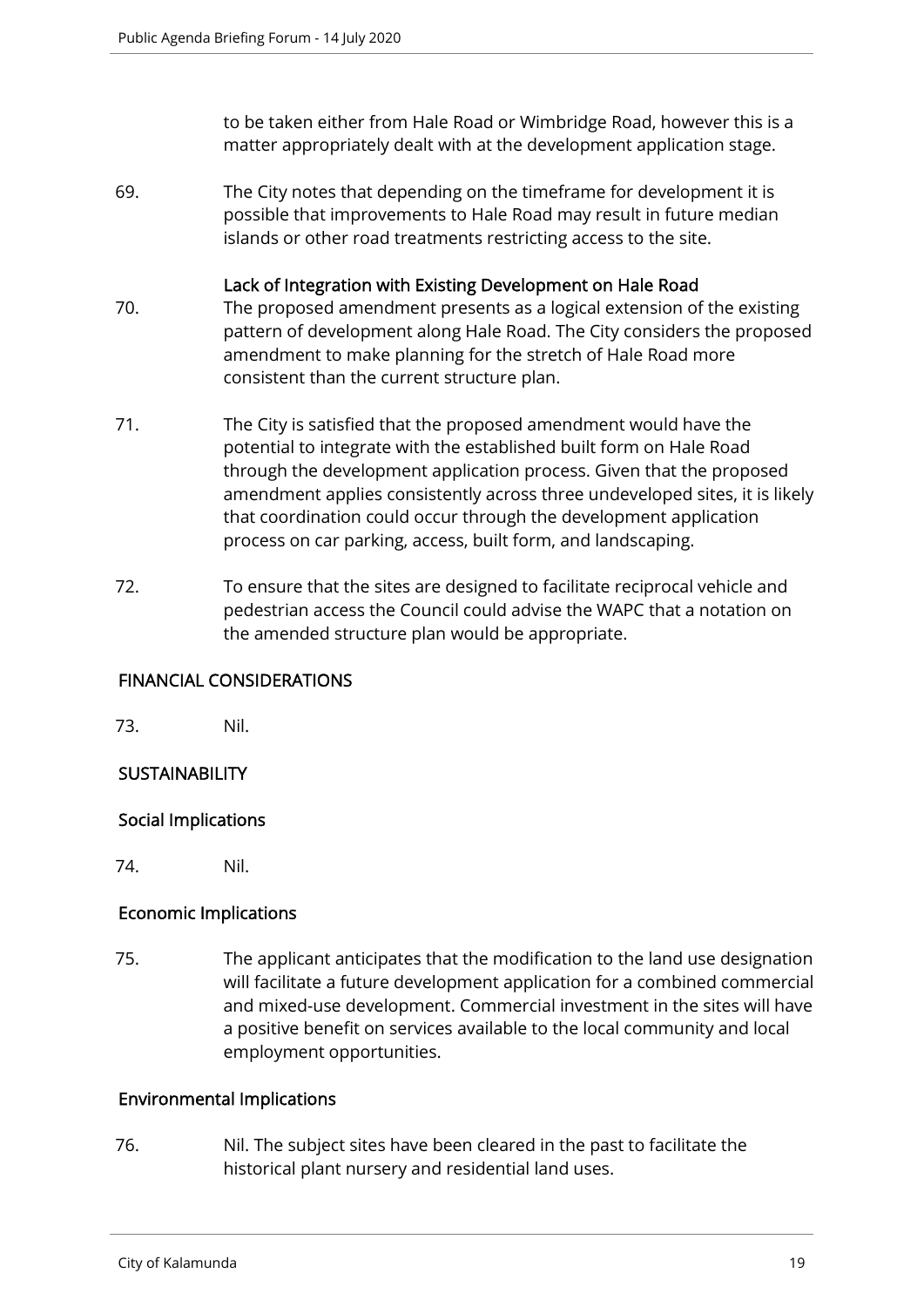#### RISK MANAGEMENT

77. Risk: Council recommends that the Western Australian Planning Commission (WAPC) refuse the proposed structure plan amendment.

| Consequence            | Likelihood | Rating |  |
|------------------------|------------|--------|--|
| Moderate               | Possible   | Medium |  |
| <b>Action/Strategy</b> |            |        |  |

Regardless of Council's recommendation, the final determination of the appropriateness of the amendment will be determined by the WAPC.

There is a risk that a recommendation of refusal could be overturned, with Council missing the opportunity to recommend modifications to the amendment.

Council should consider whether the amendment is capable of support, subject to amendments.

#### **CONCLUSION**

- 78. The City is satisfied, that, on balance, the proposed amendment to the existing Wattle Grove Urban Cell – U9 Adopted ODP (Structure Plan) represents an orderly extension of the nearby existing 'Commercial' designation.
- 79. It aligns with the City's strategic aspirations to facilitate appropriate development which will both provide services to the local community, as well as provide employment opportunities.

#### Voting Requirements: Simple Majority

#### RECOMMENDATION

That Council:

- 1. RECOMMEND the amended Outline Development Plan be approved by the Western Australian Planning Commission.
- 2. FORWARD the amended Outline Development Plan to the Western Australian Planning Commission for endorsement.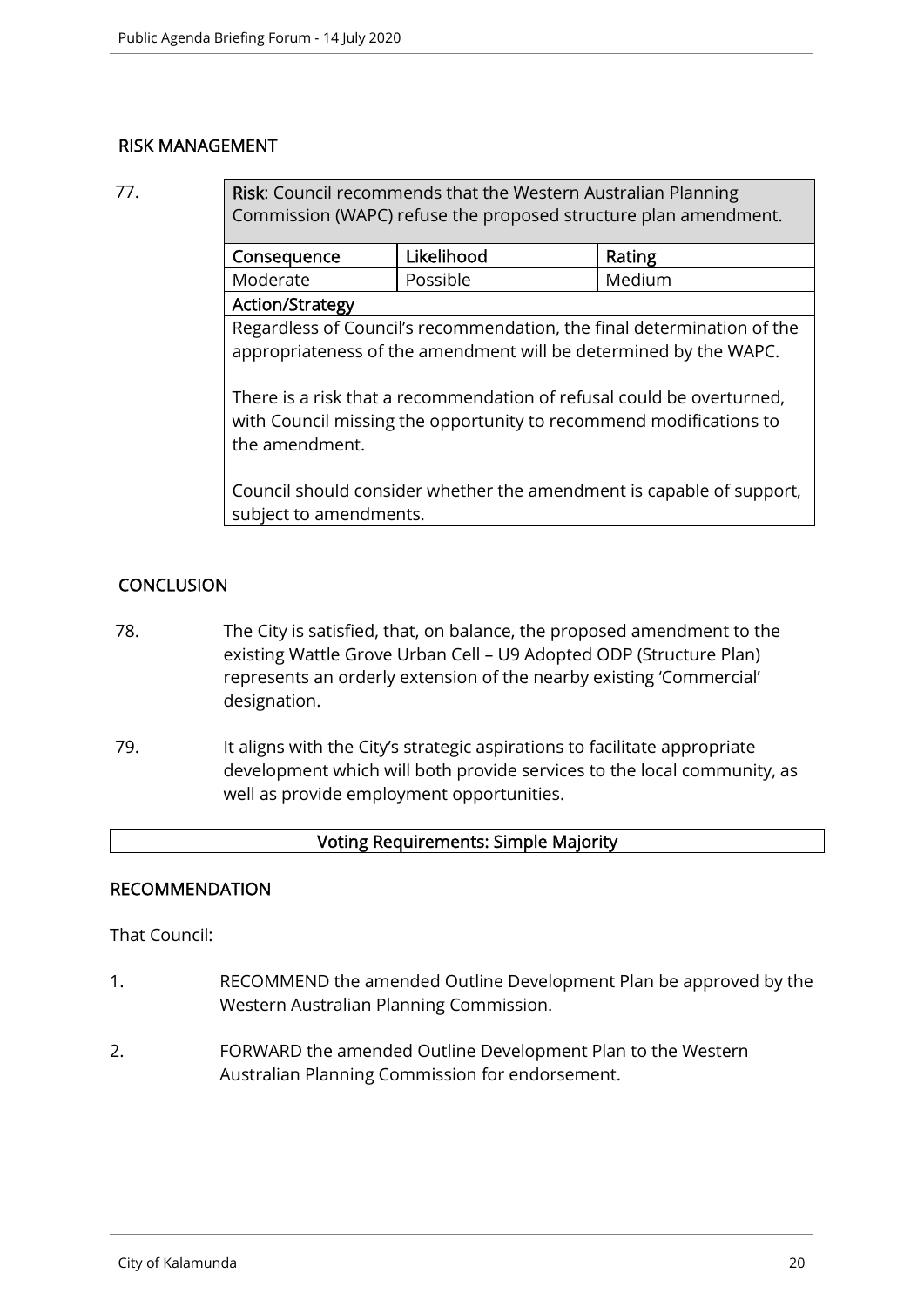# 10.1.2. Forrestfield / High Wycombe Stage 1 Industrial Area - Development Contribution Plan Report: Annual Review - Consideration of Submissions and Final Approval

#### Declaration of financial / conflict of interests to be recorded prior to dealing with each item.

| Previous Items       |         | SCM 230/2018, OCM 27/2020                            |
|----------------------|---------|------------------------------------------------------|
| Directorate          |         | Development Services                                 |
| <b>Business Unit</b> |         | <b>Strategic Planning</b>                            |
| File Reference       |         | <b>PG-STU-028</b>                                    |
| Applicant            |         | City of Kalamunda                                    |
| Owner                | Various |                                                      |
| Attachments          | 1.      | DCP Report with attachments [10.1.2.1 - 134 pages]   |
|                      | 2.      | Consulting Engineers Summary Report -                |
|                      |         | Infrastructure Cost Estimates [10.1.2.2 - 193 pages] |
|                      | 3.      | Submission Table [10.1.2.3 - 46 pages]               |
| Confidential         | 1.      | Confidential Submitter List [10.1.2.1 - 1 page]      |
| Attachments          | 2.      | Senior Counsel – Legal Advice [10.1.2.2. – 12 pages] |
|                      | 3.      | McLeods Legal Advice [10.1.2.3 - 19 pages]           |
| Provided under       |         |                                                      |
| separate cover       |         |                                                      |
|                      |         |                                                      |

#### TYPE OF REPORT

| Advocacy    | When Council is advocating on behalf of the community to<br>another level of government/body/agency                                                                                                                                                                                                                                                                                                                                |
|-------------|------------------------------------------------------------------------------------------------------------------------------------------------------------------------------------------------------------------------------------------------------------------------------------------------------------------------------------------------------------------------------------------------------------------------------------|
| Executive   | When Council is undertaking its substantive role of direction<br>setting and oversight (eg accepting tenders, adopting plans<br>and budgets                                                                                                                                                                                                                                                                                        |
| Information | For Council to note                                                                                                                                                                                                                                                                                                                                                                                                                |
| Legislative | Includes adopting Local Laws, Town Planning Schemes and<br>Policies. When Council determines a matter that directly<br>impacts a person's rights and interests where the principles of<br>natural justice apply. Examples include town planning<br>applications, building licences, other permits or licences<br>issued under other Legislation or matters that could be<br>subject to appeal to the State Administrative Tribunal |

#### STRATEGIC PLANNING ALIGNMENT

Kalamunda Advancing Strategic Community Plan to 2027

#### Priority 3: Kalamunda Develops

Objective 3.1 - To plan for sustainable population growth.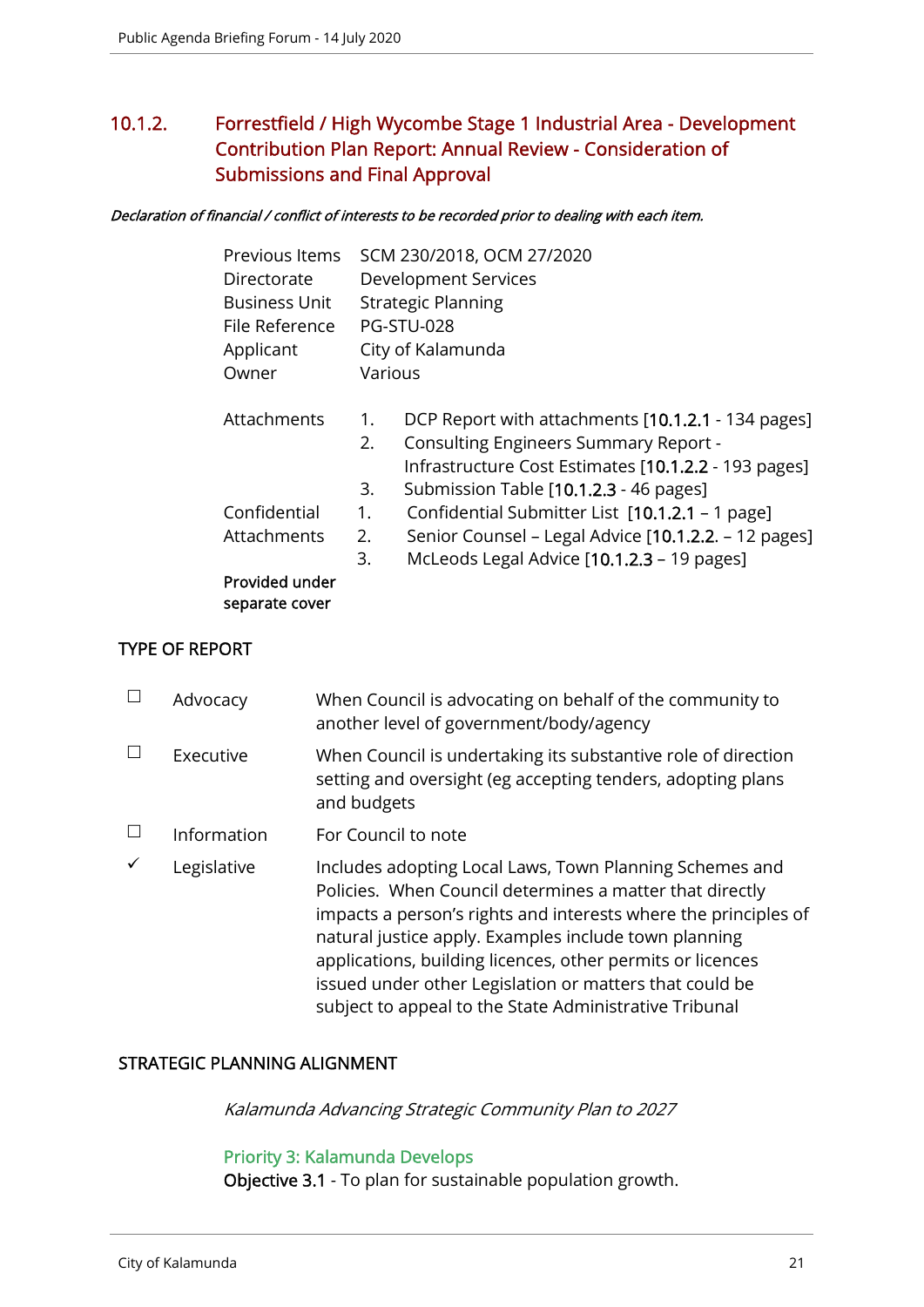**Strategy 3.1.1** - Plan for diverse and sustainable housing, community facilities and industrial development to meet changing social and economic needs.

#### EXECUTIVE SUMMARY

- 1. The purpose of this report is for the Council to consider submissions received during advertising, and final adoption, of the Forrestfield / High Wycombe Industrial Area Stage 1 (FF/HW Stage 1) – Development Contribution Plan Report (DCP Report) annual review (Attachment 1).
- 2. At its Ordinary Meeting held 25 February 2020, the Council resolved to adopt the DCP Report and an interim Cost Contribution rate of \$23/m² for the purposes of public advertising. The interim rate was also adopted to be used immediately as the applicable rate for new developments being approved within the DCP area.
- 3. The DCP Report was advertised to landowners within the FF/HW Stage 1 area during March and April 2020. At the conclusion of the public advertising period, a total of eight submissions were received, comprising six objections and two comments on the matter. Further discussion regarding the nature of objections and comments is provided in the Details and Analysis section of this report.
- 4. It is recommended that the Council adopt the DCP Report and the Cost Contribution rate of \$22.43/m².

#### **BACKGROUND**



5. Locality Plan: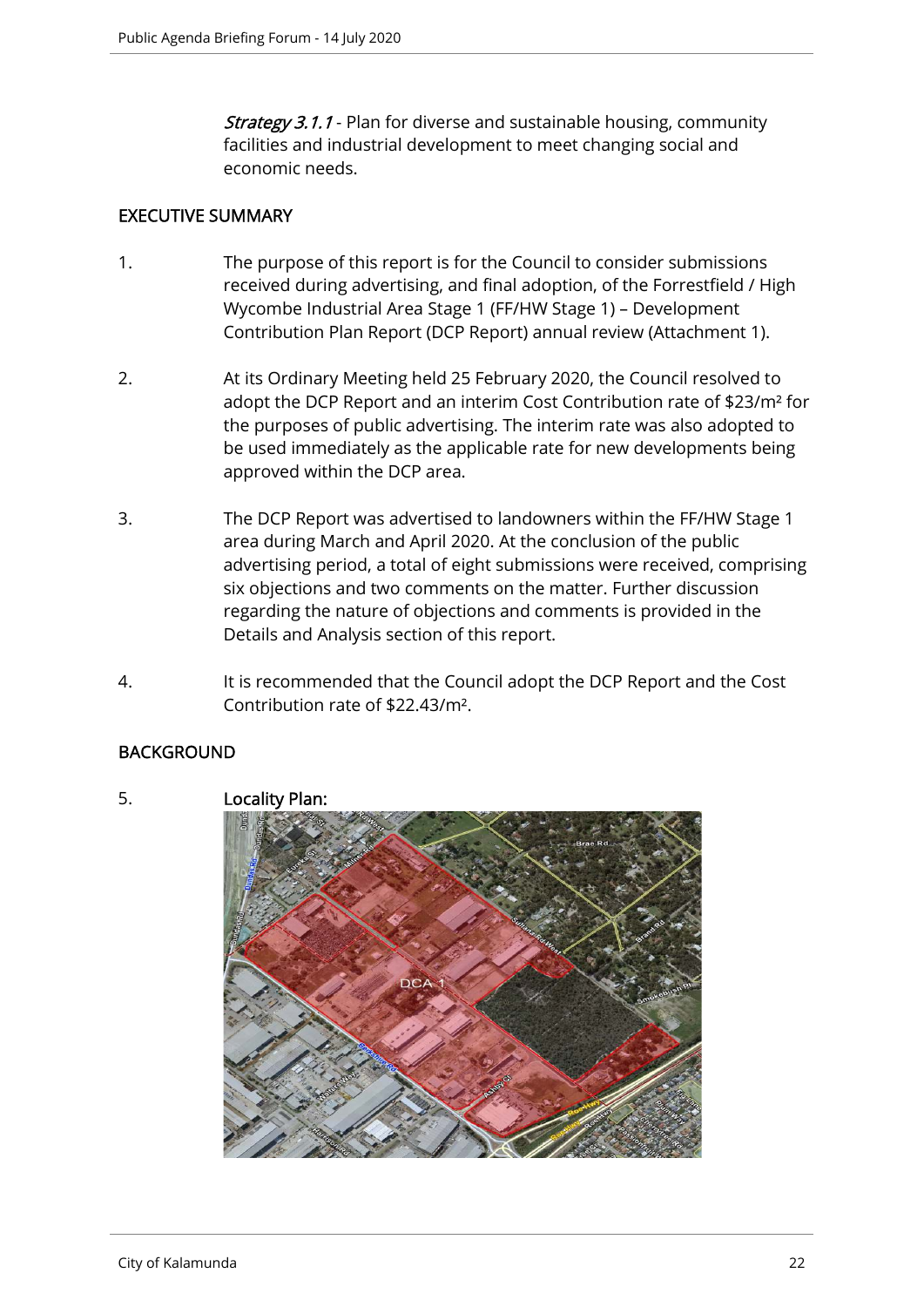- 6. The Scheme Amendment to include the DCP Scheme within the City's Local Planning Scheme No.3 (LPS3) was gazetted in May 2013. This allowed the City to place on development and subdivision approvals, the obligation to pay a Cost Contribution for common infrastructure and administration costs to manage the DCP.
- 7. Following the gazettal of the DCP, the Council was required to adopt a DCP Report and cost apportionment schedule. The DCP Report and the associated cost apportionment schedule sets out, in detail, the calculation of cost contributions for development in accordance with the methodology shown in the DCP.
- 8. The DCP Report needs to be a dynamic document to maintain the currency of the cost of infrastructure, land and other DCP items. The DCP Report does not form part of LPS3 but, once adopted by the Council, is required by Clause 6.5.11.2 of LPS3 to be reviewed at least annually.

#### 9. Previous Reviews

Historical rates for the DCP Report review are as follows:

| <b>Date Adopted</b> | <b>Cost Contribution Rate</b>                         |  |
|---------------------|-------------------------------------------------------|--|
| December 2012       | \$23.03/m <sup>2</sup>                                |  |
| December 2013       | \$28.49/m <sup>2</sup>                                |  |
| June 2015           | \$31.23/m <sup>2</sup>                                |  |
|                     | Reduced to \$29.66/m <sup>2</sup> to account for only |  |
|                     | 50% of the cost of Sultana Road West.                 |  |
| December 2016       | \$29.79/m <sup>2</sup>                                |  |
| December 2018       | \$17.01/m <sup>2</sup>                                |  |
|                     | Comprehensive review of utility cost                  |  |
|                     | estimates and reduced land value                      |  |
|                     | resulting in significant reduction in cost.           |  |
| February 2020       | \$23/m <sup>2</sup> interim rate (for advertising and |  |
|                     | immediate application). Included a review             |  |
|                     | of calculation to ensure consistent with              |  |
|                     | SPP3.6 and LPS3.                                      |  |

- 10. At its Special Meeting held 3 December 2018, the Council resolved to adopt the DCP Report and the Cost Contribution rate of \$17.01/m².
- 11. As a consequence of matters arising from the 2018 DCP Report annual review, the City of Kalamunda (City) undertook a thorough review and analysed the DCP to determine compliance with relevant LPS3 provisions and the requirements established through State Planning Policy 3.6 – Development Contributions for Infrastructure (SPP3.6).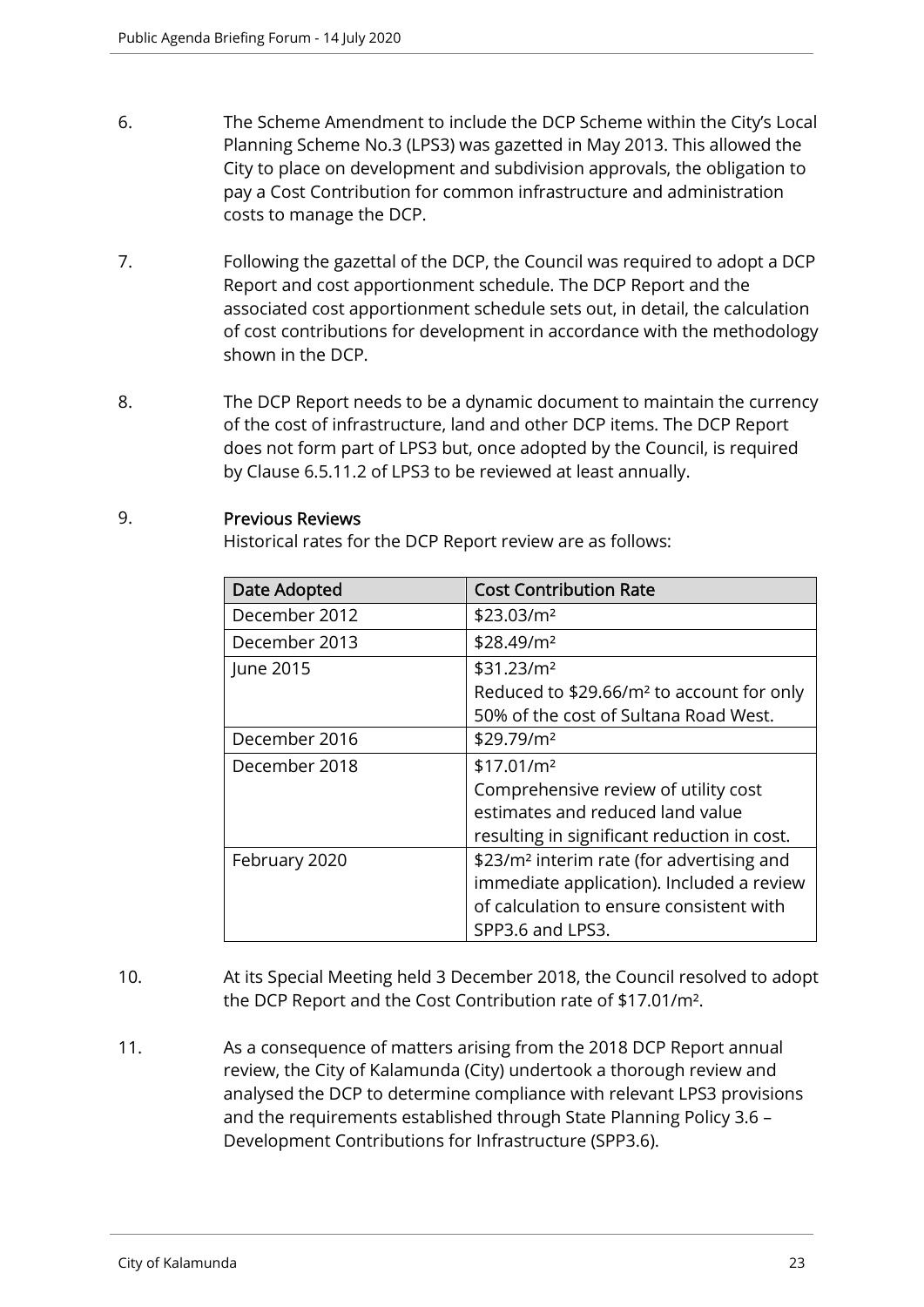- 12. Prior to undertaking the most recent annual review, the City sought advice on the interpretation of the provisions of the LPS3 and SPP 3.6 relating to the calculation and application of the DCP rate. The confidential advices are comprehensive and provide for a way forward which meets the intent and principles of the DCP, LPS3 and SPP3.6. The advices are included as a Confidential Attachment for the benefit of Council.
- 13. The most recent DCP review and procedural adjustments to the operation of the DCP have been undertaken having regard to the advices received.

#### DETAILS AND ANALYSIS

#### 14. Method for Calculating Contributions

Prior to the DCP Report considered by the Council on 25 February 2020, the Cost Contribution was calculated using the whole of the Method for Calculating Contributions (Method) as contained within Schedule 12 of LPS3. This section contains an equation and supplementary notes used for calculating the Cost Contribution Rate as follows:



- 15. As outlined in the report to OCM on 25 February 2020, as a consequence of the application of the above equation in its entirety, together with the supplementary notes, as each landowner makes their cost contribution over time, the developed area is deducted from the 'net lot area' and the constructed infrastructure and money collected is also removed from the equation, leaving only the remaining (estimated) infrastructure and administrative costs to be divided by the net lot area of undeveloped land.
- 16. That approach has resulted in some landowners who had developed early, with a rate based on preliminary cost estimates, contributing at a higher rate than landowners who have developed at a later time and with a rate based on the actual cost of infrastructure or more refined estimates. The inclusion of contributions collected, based on higher estimates, as part of the equation also reduced the cost contributions of later landowners, raising issues of equity to those early contributors.
- 17. In addition, the calculation method resulted in the landowners, who are yet to contribute, only making a contribution towards infrastructure that is yet to be built, and not infrastructure that has already been built, and to which the landowner and the development receives a benefit.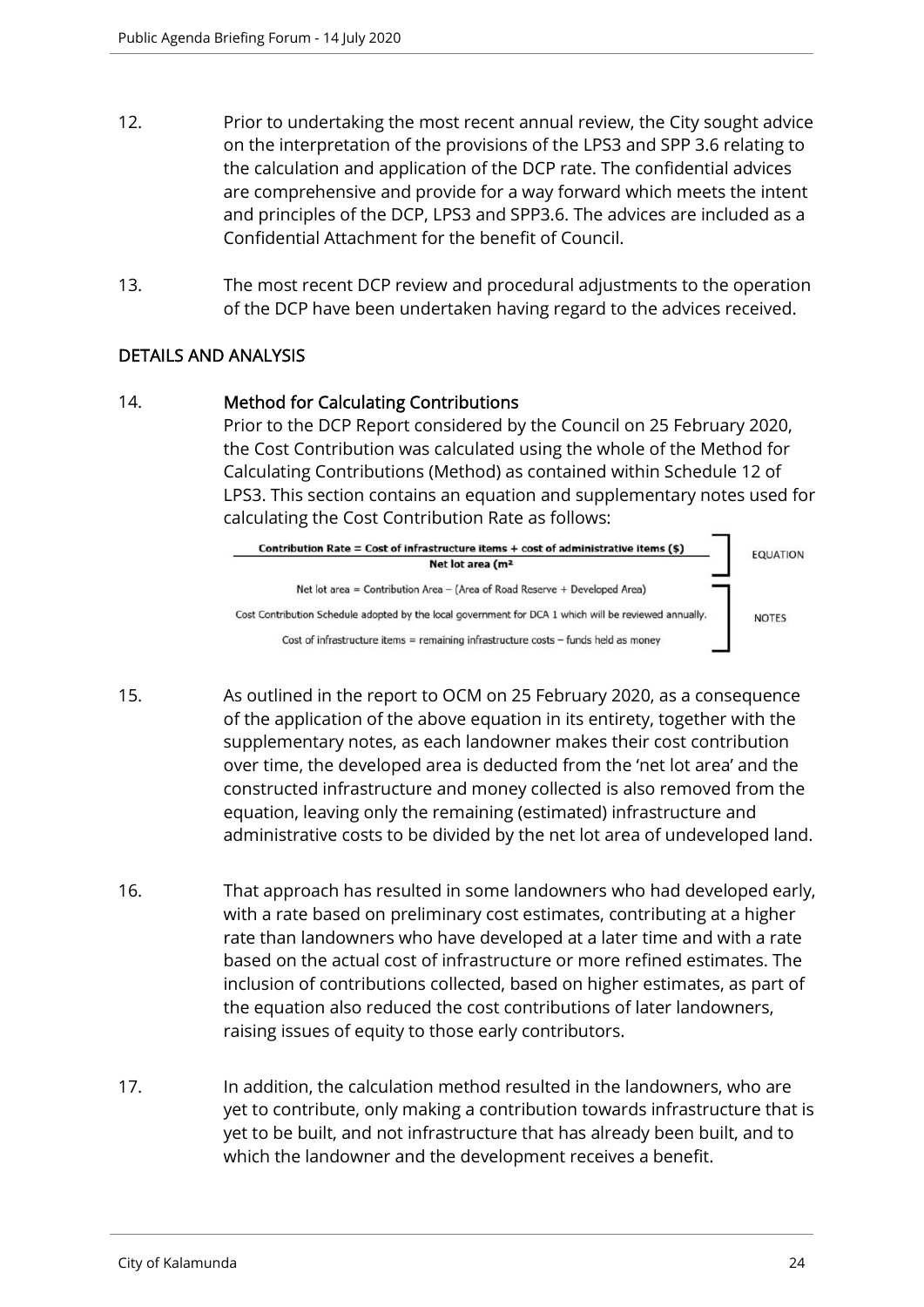- 18. In summary, the cost of all infrastructure required to be delivered by the DCP has not been fairly distributed amongst all landowners over the course of the DCP's operation.
- 19. The approach has resulted in a situation that is inconsistent with the overarching principles of determining infrastructure contributions (outlined in SPP3.6) and specifically the principle of equity.
- 20. In order to comply with the requirements of LPS3 and SPP3.6, and to proceed with the operation of the DCP in a practical and equitable manner, the equation included in the above method will still be used, but the City has been advised that it should not have regard to the supplementary notes included below the equation (in particular the use of 'funds held as money' or contributions collected).
- 21. This will result in all infrastructure and administrative costs (based on both estimates and on actual costs) being divided by the net lot area (all developable area minus road reserves) and will address the equity issues.
- 22. A key area of concern raised through submissions received during advertising of the DCP Report, was that the City's interpretation of LPS3, to disregard certain words in the 'Method for Calculating Contributions' (refer to discussion above) would require; an amendment to the LPS3, public advertising, and ultimately the approval of the Minister for Planning through a scheme amendment.
- 23. In this regard, the City has been advised that the approach adopted does not constitute or require an amendment to LPS 3. Further detail on this aspect are contained within the confidential attachment for the benefit of Council.
- 24. The objections also refer to the City not undertaking prior advertising before the immediate application of the interim \$23/m² contribution rate. It is argued in Submissions 3 that this process is in breach of the landowners' and developers' rights of consultation and arbitration, as well as accountability in the process of determining the immediate interim rate, in breach of SPP3.6 and the City's LPS 3.
- 25. It is noted that the City is not required to undertake advertising prior to adopting a DCP Report and a new cost contribution rate. However, the City does in practice advertise during a DCP review to ensure good governance and transparent decision making. It was necessary to apply the interim rate immediately following the Council's consideration on 25 February 2020 to ensure the timely determination of development approvals and building permits and to ensure that any new approvals and consequent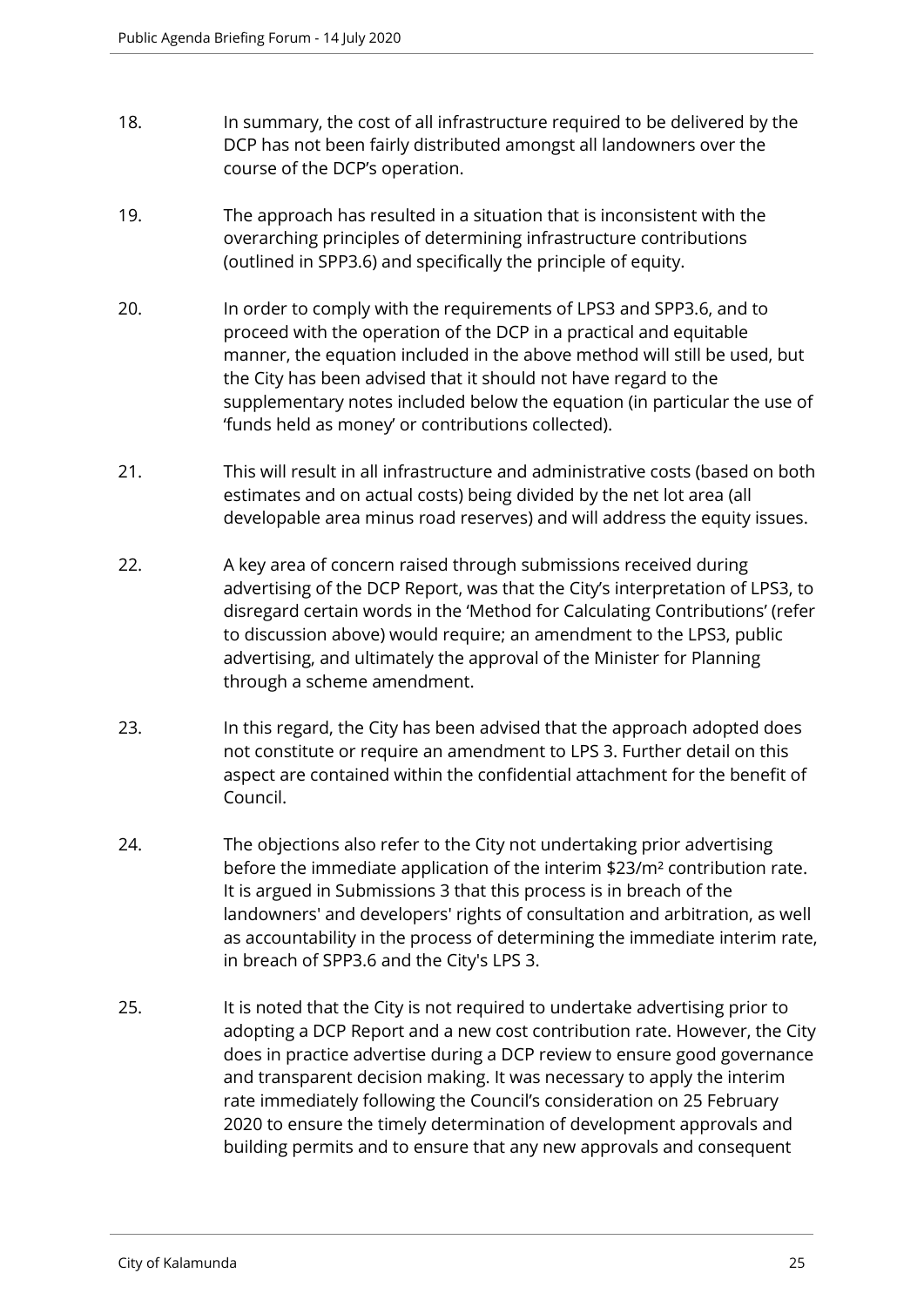cost contributions would be based on the appropriate calculation method and rate.

26. Previous DCP reviews did not highlight the issue in relation to the use of contributions collected in the equation. Based on the City's review, the use of contributions collected in the calculation of the contribution rate occurs in several other DCPs within the metropolitan area. However, what is evident in these DCPs is that there have not been any significant variances in infrastructure estimates as has occurred in this instance.

#### 27. Reconciliation of Interim Cost Contributions

The major infrastructure items within the DCP have been constructed, including the Ashby / Nardine Close connection, Stage 1 of the Nardine Close extension, and major intersection upgrades for Restricted Access Vehicle Classification (RAV) 7 and Bonser Road has recently reached practical completion.

- 28. There are some infrastructure items (ie. Stage 2 of the Nardine Close extension, Milner Road, Sultana Road West, Berkshire Road and the bush forever fencing) that are yet to be constructed. These items will progressively be constructed as priorities in the DCP are reviewed and funds become available.
- 29. In addition, there are some other infrastructure items that have either been previously removed or modified (ie. Dundas Road, the Berkshire / Milner intersection and widening to Berkshire Road) as part of reviews to the planning framework for the broader area, or that may no longer be required, resulting in changes to the infrastructure items within DCP over time.
- 30. The changes over time have impacted the contribution rates that have applied over the same period, along with the transition from estimated costs to actual costs as the rate is continuously reviewed and infrastructure is progressively delivered.
- 31. LPS3 and SPP3.6 establishes that the contributions that have been paid, or the initial contributions to be paid, when based on estimated costs or a combination of estimated and actual costs, is not final unless pursuant to Clause 6.5.11.4 of LSP3, the City enters into a specific agreement with the owner stipulating the payment based on estimates is a final payment.
- 32. In the absence of a specific agreement, it is only once all the final infrastructure costs have been established (constructed and paid for) can a final contribution rate for all landowners be determined.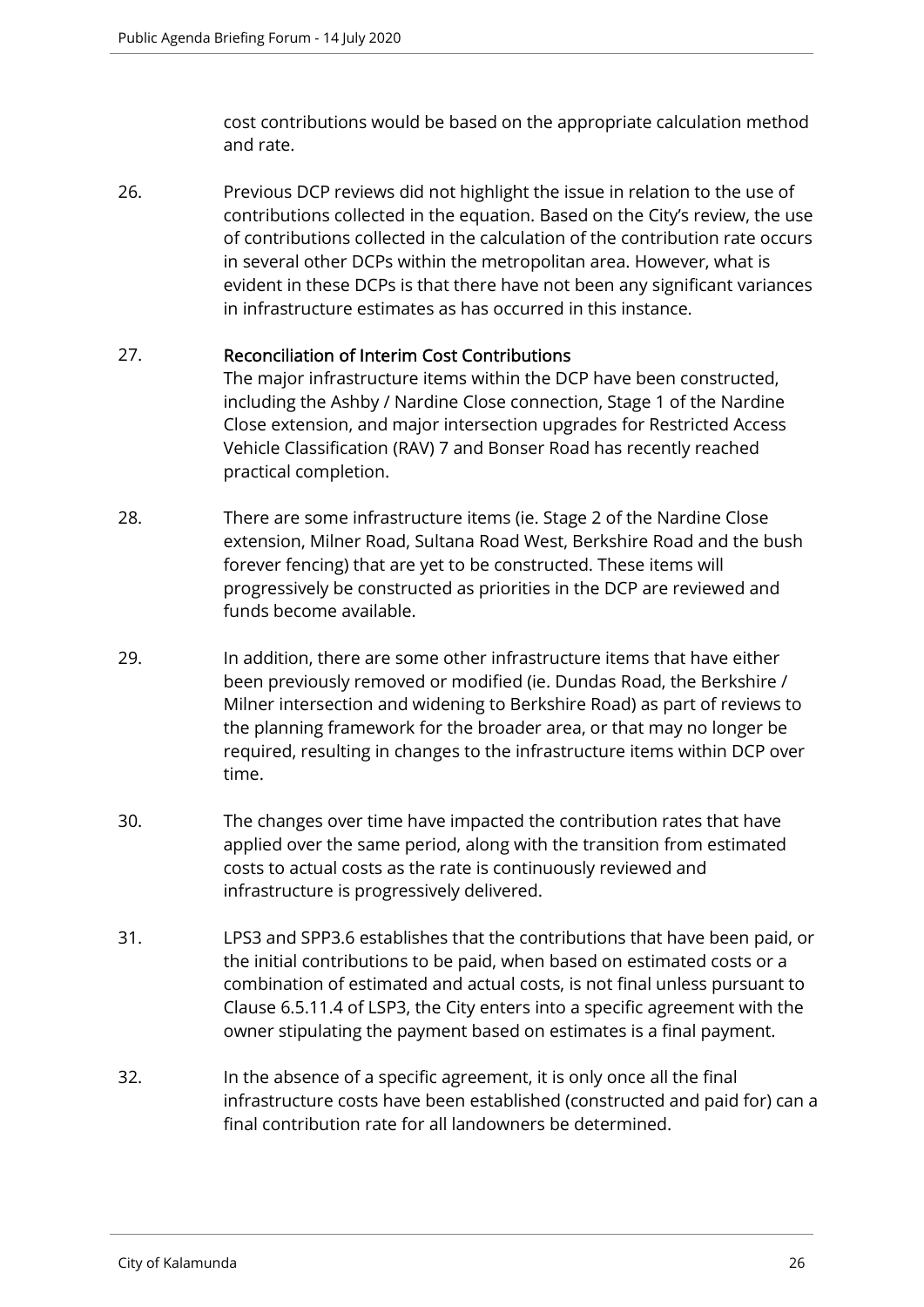- 33. In the report to Council on 25 February 2020, it was suggested that the final cost contribution rate could potentially be ascertained in approximately three years (at the conclusion of the 10-year DCP operative timeframe outlined in Schedule 12 of LPS 3). However, in the context of the economic impacts likely to be experienced in the property and development sector because of the COVID-19 pandemic, the take up of development may not occur at the rate previously expected.
- 34. While it may be possible to ascertain with some certainty and accuracy the estimated costs of outstanding infrastructure items by 2023, it is highly unlikely that all land will be developed and infrastructure items will be constructed by the end of the DCP's operative life.
- 35. If there is a need to extend the timeframe for the DCP, an amendment to the LPS3 will be required. The City will need to further consider the need for an amendment to extend the timeframe of the DCP having regard to the take up of development over the next three years.
- 36. Once a final cost contribution rate is known, final invoices or credits for the interim Cost Contributions made will need to be issued. This will mean that some landowners who have paid higher amounts will be provided a credit and some landowners who have paid lower amounts may be required to make an additional contribution.
- 37. In relation to the landowners who have paid a lower amount, this matter will be considered by the Council at the conclusion of the operation of the DCP when all infrastructure costs and the final financial position of the DCP is known.
- 38. At the conclusion of the DCP, there may still be some landowners who have not yet developed. The City will have to establish a separate agreement with those landowners to ensure contributions are collected at a future time when they, or a future owner of the land, decide to develop.
- 39. As part of the review, it has been identified that the landowners of any proposed development will be required to enter into an agreement with the City as a condition of development approval.
- 40. The agreement will be to formalise the contribution process and ensure security over future payments, as well as providing certainty for any potential credits that may be due at the end of the operation of the DCP.
- 41. The costs for preparing these agreements have been estimated and are included as an administrative cost within the DCP. It is noted that the estimated costs presented to the OCM on 25 February 2020 was for approximately \$5,000 per agreement (totalling \$150,000 for 31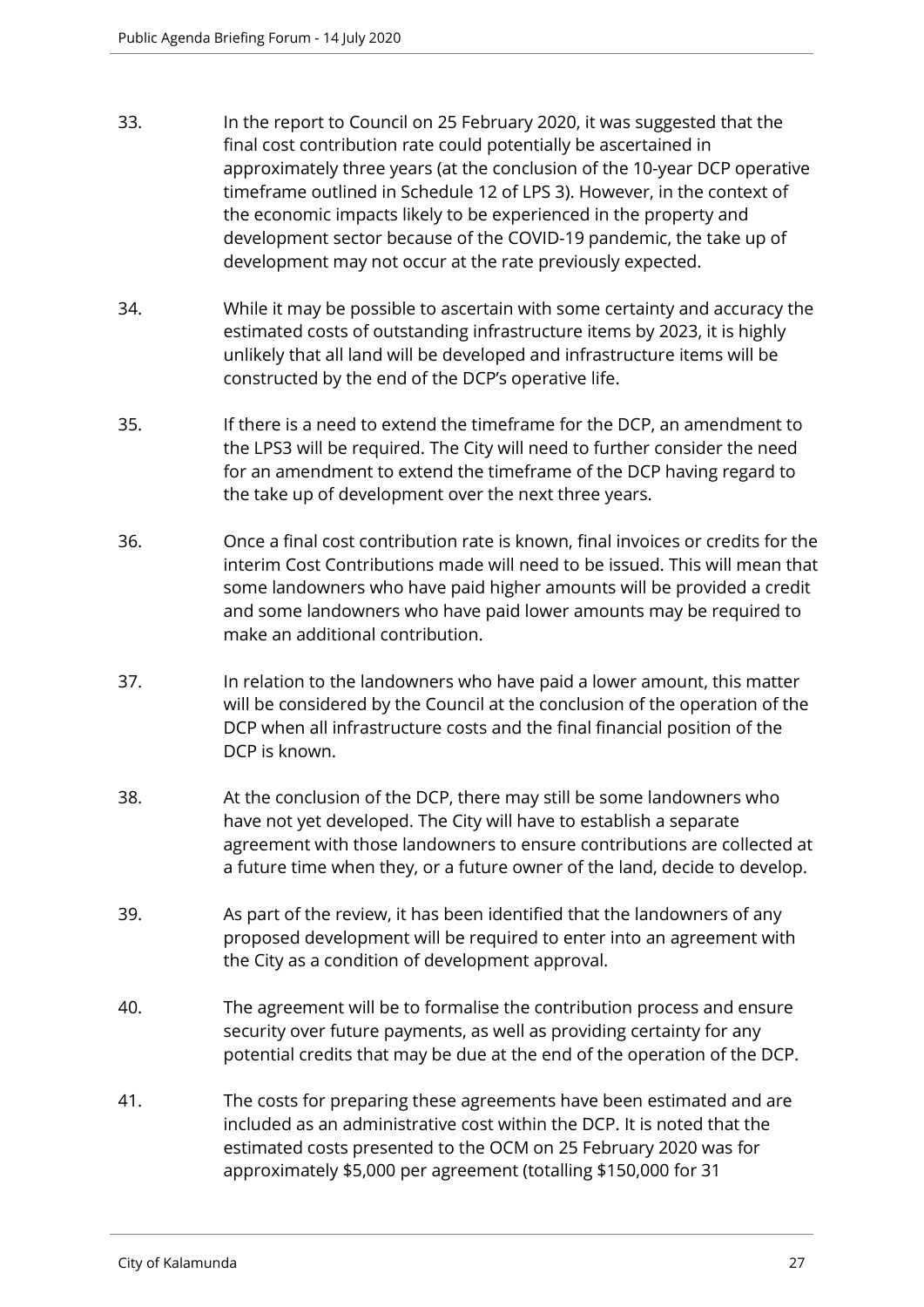landowners yet to develop), however this has been revised to approximately \$3,000 (totalling \$90,000) upon further review and in response to submissions received.

- 42. Initial versions of the DCP calculated contributions based on a gross area (calculated based on total land area) and collected on a net area (deducting areas for road reservations). This resulted in a short fall of contributions of approximately \$195,463. Under the previous DCP calculation methodology, the short fall was proposed to be reconciled at the end of the DCP. As a result of the most recent review, and with payments being considered interim until the conclusion of the DCP, the shortfall will no longer occur as all contributions will be reconciled to the final DCP amount. In this context, the deduction that was previously included has been removed from the calculation of the DCP rate.
- 43. In summary, based on the requirements of LPS3 and SPP3.6, Cost Contributions that have been made to date are considered interim payments (in the absence of any formal agreement). Furthermore, all future contributions will be considered interim payments until the end of the DCP.
- 44. At the conclusion of the DCP, when the final contribution rate is known (based on actual costs of all infrastructure), all previous interim contributions made will need to be reconciled against the final rate based on actual costs of the final list of infrastructure items delivered.
- 45. Five of the submissions received during advertising of the DCP Report raise concern with the approach taken by the City to deem all cost contributions based on estimated costs as 'interim' until actual costs are known (infrastructure is completed) or ascertained with certainty, and to reconcile costs at the end of the DCP's operative life. It is argued that this process is not provided for, or allowed, under the provisions of LPS 3 and is in breach of the principles underlying DCPs, principally transparency and certainty.
- 46. To summarise the City's approach and the relevant provisions of LPS3 in arriving at this approach, the following is noted:
	- a) Clause 6.5.11.4 provides that where any cost contribution has been calculated on the basis of an estimated cost, the local government is to adjust the cost contribution of any owner in accordance with the revised estimated costs. The City may also accept a cost contribution, based upon estimated costs, as a final cost contribution and enter into an agreement with the owner accordingly to settle the acceptance of the final cost contribution and the terms of acceptance.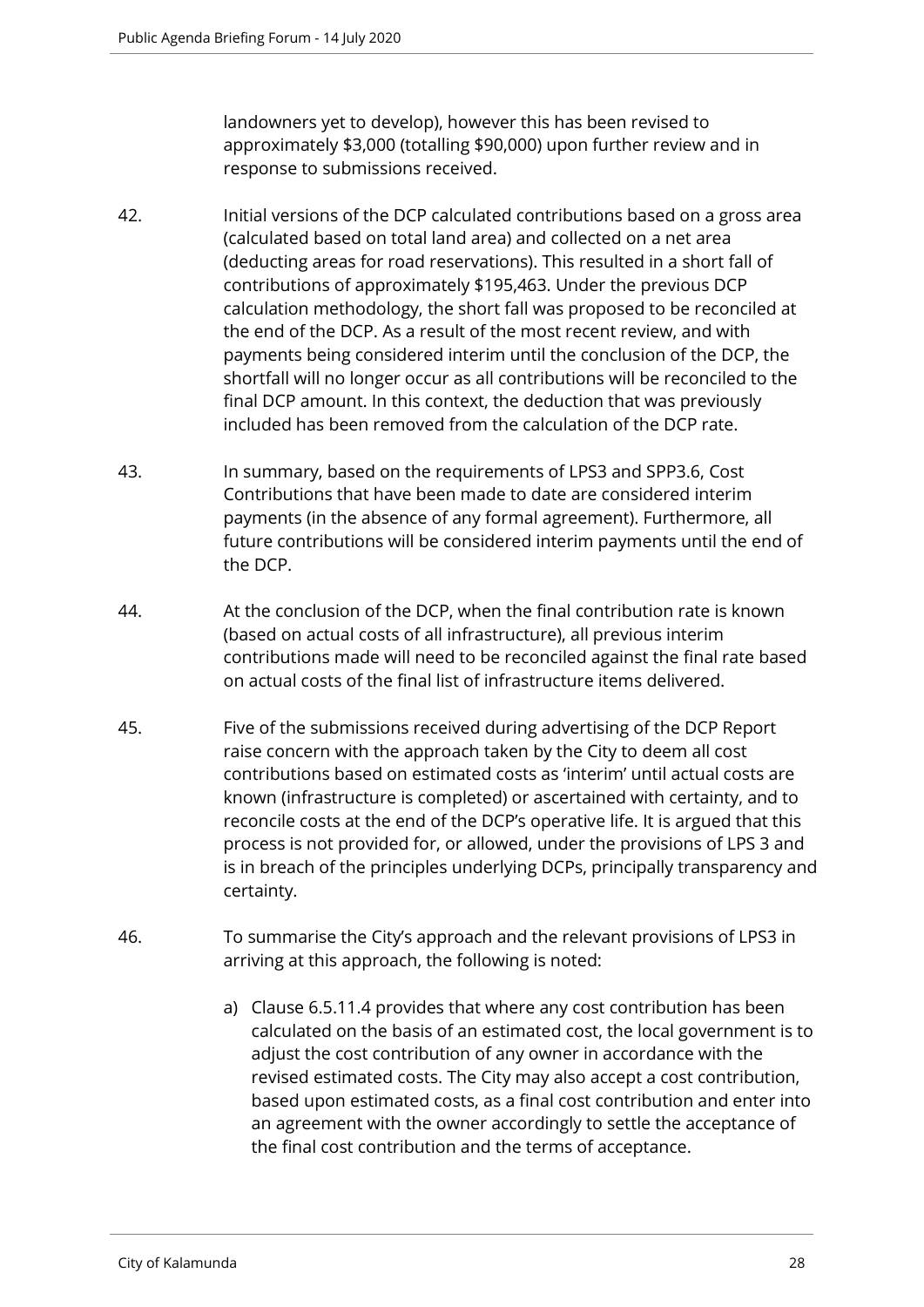- b) Under Clause 6.5.14.1, the owner, with the agreement of the local government, is to pay the Owner's cost contribution by a list of different methods, including "some other method acceptably to the local government" or "any combination of these methods".
- c) Clause 6.5.14.2 provides that an owner, with the agreement of the local government, may pay the Owner's cost contribution in a lump sum, by instalments or in such other manner acceptable to the local government.
- d) Clause 6.5.14.3 provides that payment by an Owner of the cost contribution, including a cost contribution based upon estimated costs, in a manner acceptable to the local government, constitutes full and final discharge of the owner's liability under the DCP and in that event, the local government is required to provide certification in writing to the owner of such discharge if requested.
- e) Clause 6.5.14.3 is clear that an owner only receives a final discharge if a contribution is paid 'in a manner acceptable to the local government'. As outlined above, the City will deem a cost contribution as full and final discharge of the Owner's liability only once all the final infrastructure costs have been established (constructed and paid for) and, a final contribution rate is determined and costs are reconciled to the satisfaction of the City.
- f) It is noted that the local government may accept a cost contribution based upon estimated costs as a final cost contribution but for it to be a final contribution, this is required to be settled through an agreement between the local government and the owner.
- g) An agreement would provide for an adjustment of the owner's cost contribution, being a refund by the City to the owner if the owner's interim cost contribution exceeds the final cost contribution, or alternatively an additional contribution by the owner if the final cost contribution rate exceeds the interim cost contribution.
- 47. Having regard to the above, it is clear that the LPS3 provisions enable the City to revise the estimate of an owner's cost contribution from time to time, to receive initial payment of a cost contribution, and to make agreements with an owner as to the payment of the whole or any balance of a cost contribution.

#### 48. DCP Review

At each DCP Report review, all factors contributing to the contribution rate must be revised. The significant factors reviewed are as follows:

- a) Remaining developable land;
- b) Land requiring acquisition;
- c) Land valuation;
- d) Estimated and actual costs of infrastructure works;
- e) Administration costs; and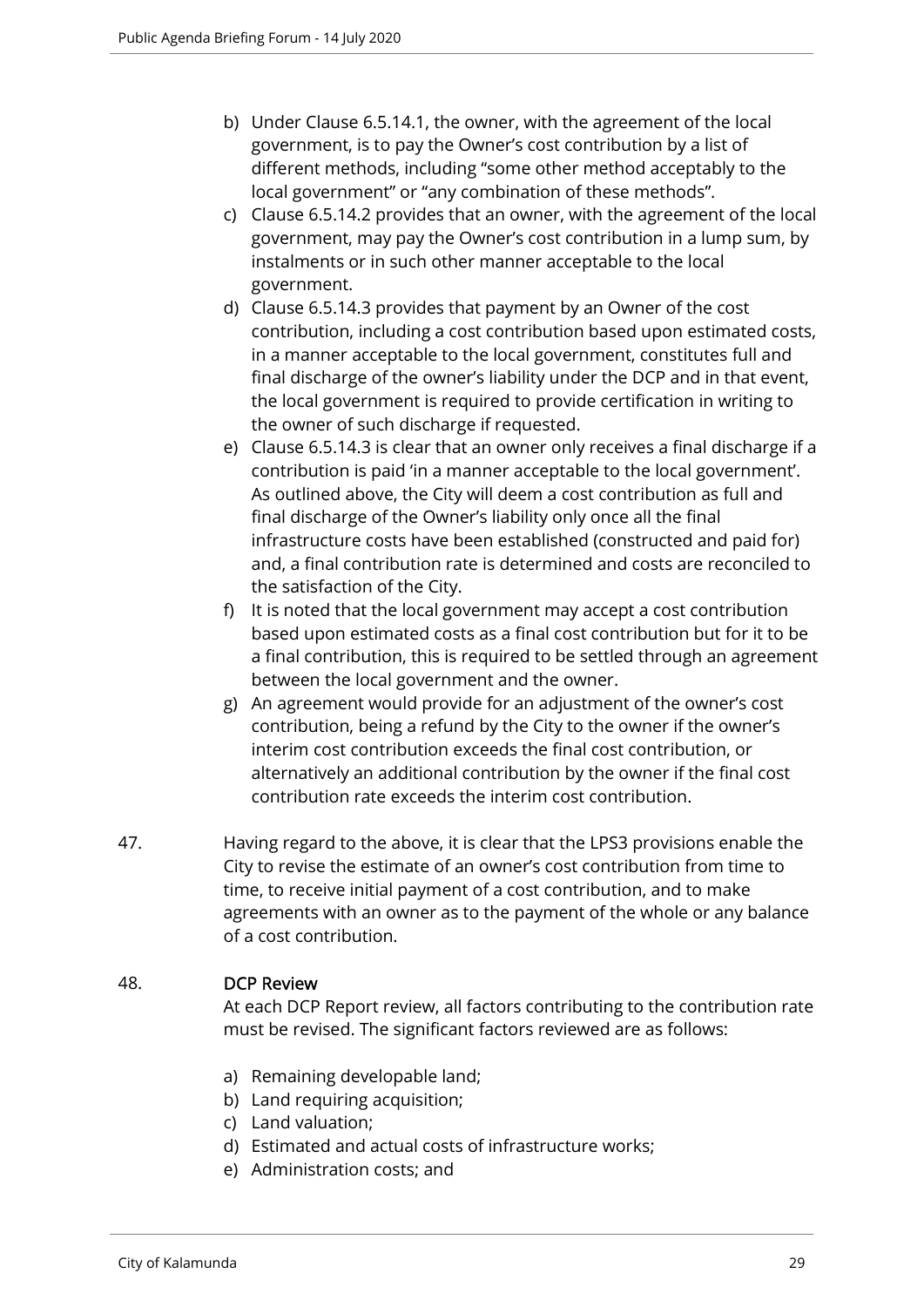f) Priority of infrastructure works.

Further discussion regarding these factors are provided below.

#### 49. Remaining developable land

As of the end of March 2020, 31 of the 52 lots (approx. 60% of all lots) within the Development Contribution Area were undeveloped equating to approximately 328,715m² of 662,344.4m² (approx. 50% of land area).

50. Based on the rate of development occurring since the DCP was established in May 2013, the DCP has developed at approximately 50,000m² per year, equivalent to five one-hectare lots which are commonly found in the FF/HW Stage 1 area.

#### 51. Land Requiring Acquisition

As of the end of March 2020, 16,277.5m² has been acquired. To facilitate the delivery of infrastructure in the FF/HW Stage 1 area. Approx. 11,789.06m² is required to be acquired, representing approximately 42% of all land required for road construction.

| Acquired Area (m <sup>2</sup> )         | Cost        |
|-----------------------------------------|-------------|
| 16,277.5m <sup>2</sup>                  | \$4,225,510 |
| Requiring Acquisition (m <sup>2</sup> ) | Cost        |
| 11,789.06                               | \$2,947,265 |

- 52. It is noted that the detailed designs prepared for Milner Road and Sultana Road West has confirmed that the 93m² land acquisition is no longer required on Lot 200 (103) Milner Road. However, the design process has identified a need for an area to accommodate Western Power switchgear and low voltage kiosk to the northern side of the intersection requiring 18.06m² of land to be acquired, as a result of the removal of a power pole to facilitate intersection works.
- 53. A breakdown of the land areas acquired and yet to be acquired is provided in the Section 2.3 of the DCP report (Attachment 1).

#### 54. Land Valuation

Historical land values that have informed the previous DCP reviews are as follows:

| Date DCP Review Adopted | <b>Land Value</b>    |
|-------------------------|----------------------|
| December 2012           | \$250/m <sup>2</sup> |
| December 2013           | \$275/m <sup>2</sup> |
| June 2015               | \$260/m <sup>2</sup> |
| December 2016           | \$220/m <sup>2</sup> |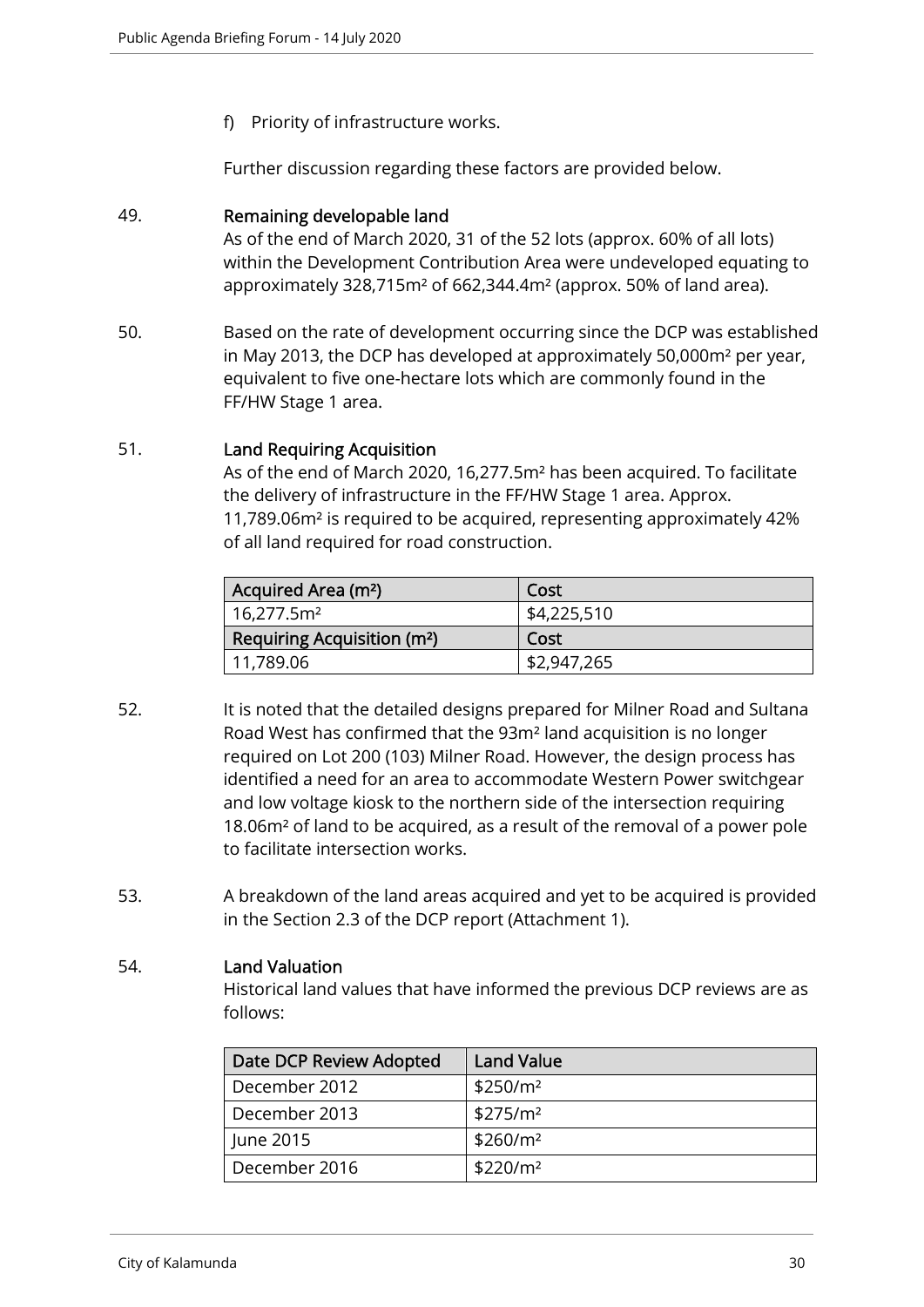| December 2018 | \$220/m <sup>2</sup>                                   |
|---------------|--------------------------------------------------------|
| February 2020 | \$240/m <sup>2</sup> interim rate (for advertising and |
|               | immediate application).                                |
| June 2020     | \$250/m <sup>2</sup> (for adoption of the DCP report)  |

55. It is noted that the land value presented to the Council on 25 February 2020 was \$240/m² based on a land valuation completed in July 2019. In March 2020, an updated land valuation was provided with a land value rate of \$250/m². The land valuation has been appended to the DCP report in Attachment 1.

#### 56. Estimated and Actual Costs of Infrastructure Works

As at the end of March 2020, approximately \$3.15m is required to complete the remaining infrastructure works, with \$3.69m spent on infrastructure works to date. Details of these estimates are provided in Attachment 1.

57. The following is noted with regard to the key changes to infrastructure items since the Council's consideration on 25 February 2020 and which have informed the estimated costs in the draft DCP Report currently before the Council for adoption.

#### 58. Milner Road and Sultana Road West Designs

In June 2020, the City received detailed designs for Milner Road and Sultana Road West to 85% status engineering drawings. The designs accommodate category Restricted Access Vehicle (RAV) 7 (36.5m long vehicles) for Milner Road between Berkshire Road and Nardine Close, and 'As of Right' (19m semi-trailer) vehicles for Milner Road between Nardine Close and Sultana Road West. Sultana Road West has been designed with a 9m wide pavement for As of Right vehicles.

- 59. Regarding the designs prepared for the section of Milner Road between Nardine Close and Sultana Road West and the whole of Sultana Road West, prior to completing the 85% design process the City surveyed existing and approved industrial operators who front on to these sections of road. This process confirmed that none of the businesses currently require, or will require in the future, access for larger RAV vehicles beyond the 'As of Right' standard 19m semi-trailer. Accordingly, the design reflects the current and future access needs with a view of minimising unnecessary infrastructure costs.
- 60. It is important to note that this process has provided greater confidence in the designs, estimated costs and associated project risks. Accordingly, the contingency included in the DCP been reduced from the previous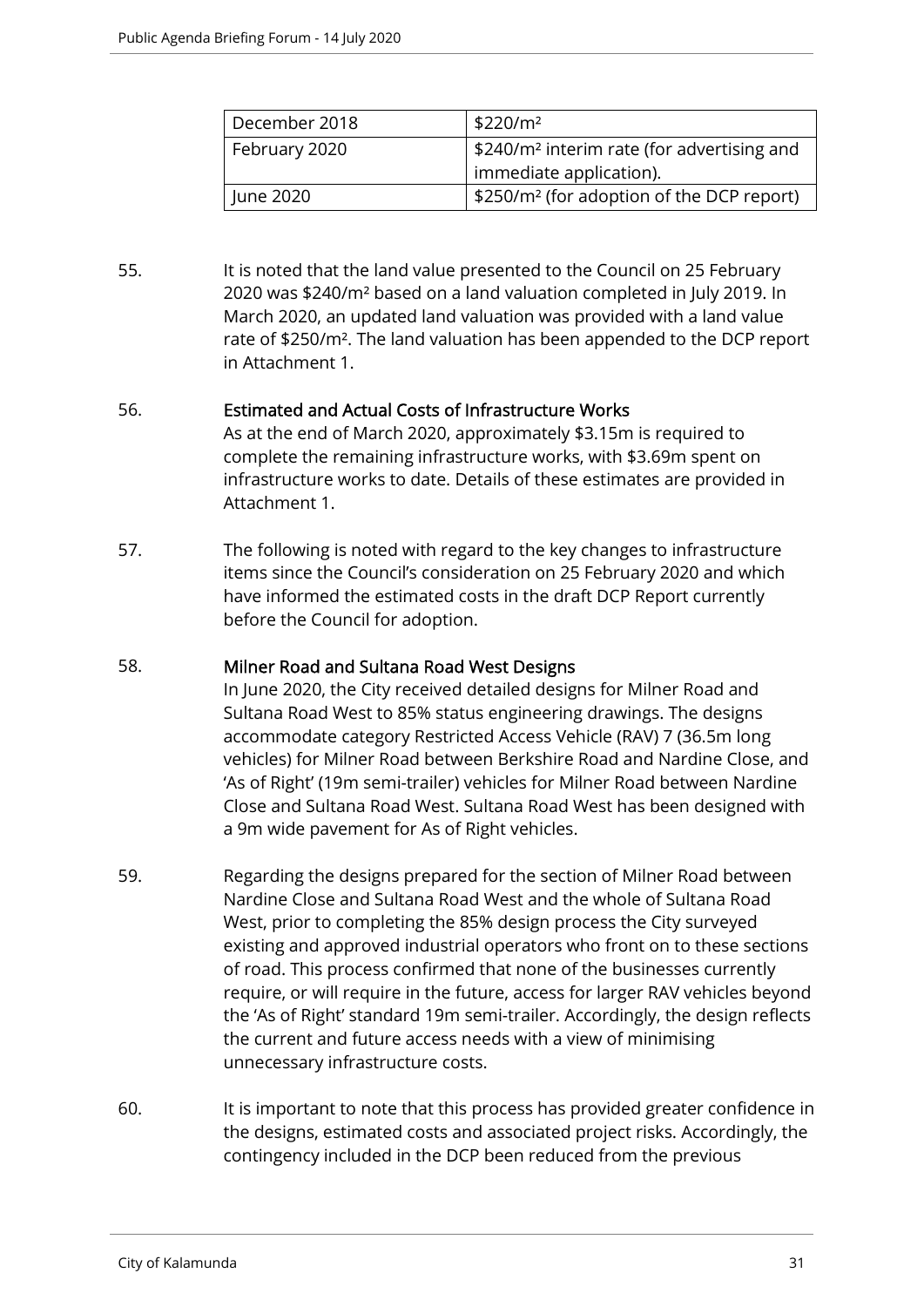contingency of 10% for Milner Road and 20% for Sultana Road West to 5% for both items.

#### 61. Berkshire Road

In January 2020, the City received State Government funding through the WA Bicycle Network (WABN) scheme to undertake a design for shared paths on Berkshire and Dundas Road. Subject to the designs and construction estimates being finalised in 2021, the City anticipates grant funding for this project to become available. At this stage, it is not certain that WABN funding for construction will be available. As a result, the DCP has been amended for Berkshire Road to remove the shared path item and instead include the completion and necessary upgrades to the existing 2m wide footpath on the northern side of Berkshire Road as the lowest cost / certainty item to facilitate pedestrian movements from the developments of the lots.

- 62. A clearance assessment has also been undertaken to all overhead services that cross Berkshire Road (Western Power consumer lines) to determine safe clearance requirements for Restricted Access Vehicle routes. This assessment noted that five overhead consumer lines are required to be undergrounded which is anticipated result in a total cost of \$87,500.
- 63. As a result of a clearly defined scope for works and cost planning on Berkshire Road, the contingency included in the DCP is 5%.

#### 64. Stage 2 of the Nardine Close extension (Road 2A)

With regard to Stage 2 of the Nardine Close extension (Road 2A), a development application was approved by the Joint Development Assessment Panel in May 2020 for a place of worship at Lot 50 Sultana Road West, that would utilise Sultana Road West as access entirely, and would not require internal light industrial oriented access to the FF/HW Industrial area, via Nardine Close. Based on the information available to the City, Lot 50 Sultana Road West has been purchased with the intent of developing the site as a place of worship.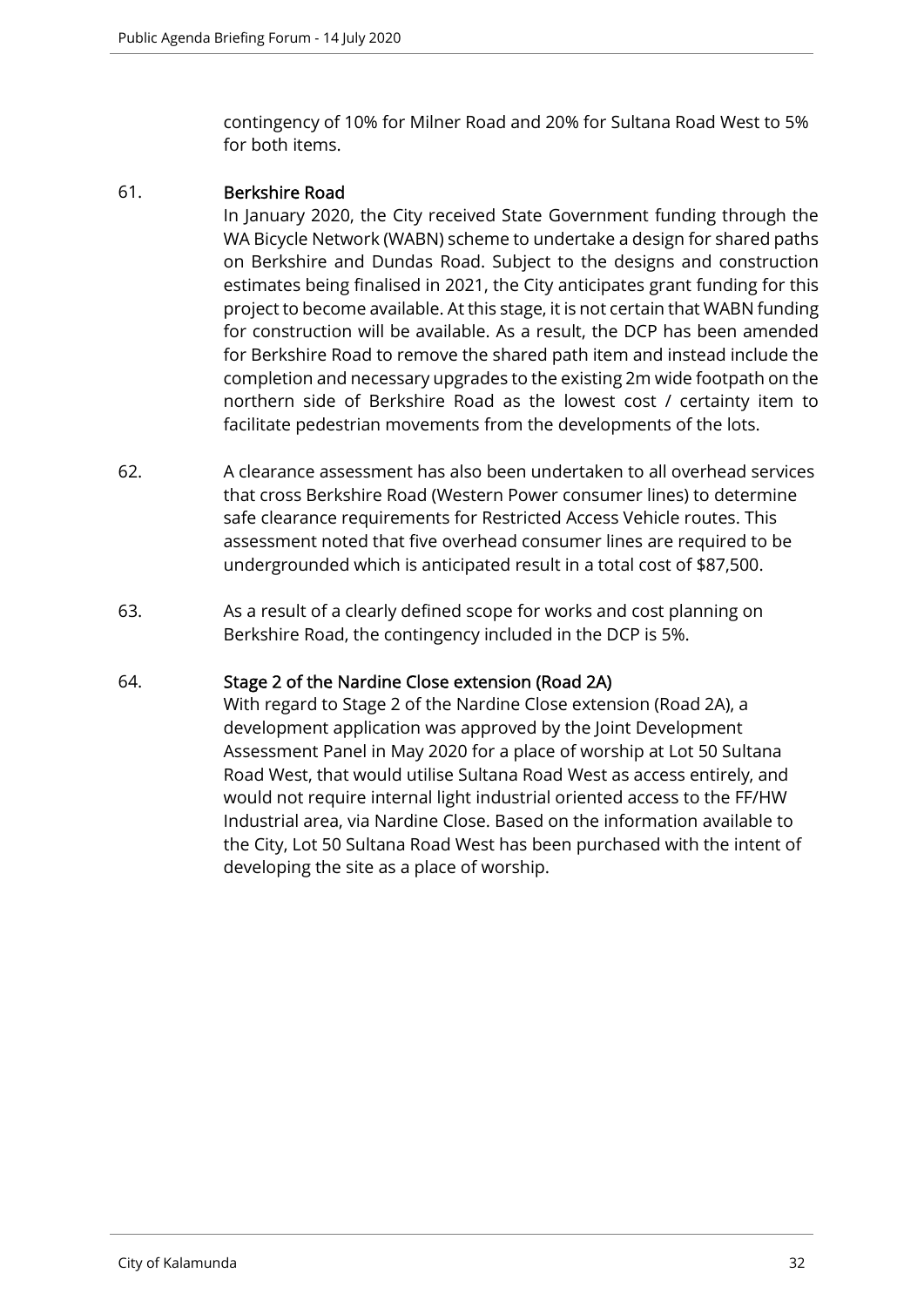

- 65. While the information currently available, and the development approval, indicates that the place of worship development will proceed, the place of worship development has not commenced construction. This leaves open the risk that the development will not proceed and the potential that the site could be developed and used for light industrial purposes. Accordingly, at this stage, the City cannot recommend to Council that Stage 2 of the Nardine Close extension be removed as an item from the DCP until there is certainty that the site does not require access from Nardine Close. To be certain, it is considered that the development should commence for the place of worship development, which generally means that construction has commenced.
- 66. While the removal of Stage 2 of the Nardine Close extension would reduce land acquisition and road construction costs to the DCP, the existing temporary cul-de-sac would be required to be brought up to a standard fit for a permanent road reserve.
- 67. The City sought an opinion on the construction requirements and estimated costs to formalise the temporary cul-de-sac in its current position. Due to concerns being raised by one landowner that the existing cul-de-sac arrangement will not provide adequate access to Lot 51, an alternative arrangement was also considered with the cul-de-sac being modified to be centrally located on the boundary dividing Lots 308 and 51.
- 68. The analysis, which is provided in Attachment 2 of this report, finds that the existing temporary cul-de-sac location would not detrimentally impact access to Lot 51 Sultana Road West and would allow for the installation of crossovers consistent with industrial sites in the area. Furthermore, the retention of the existing cul-de-sac location would result in construction cost savings of approximately \$56,000 and less land area to be acquired. The retention of the existing cul-de-sac location would therefore be the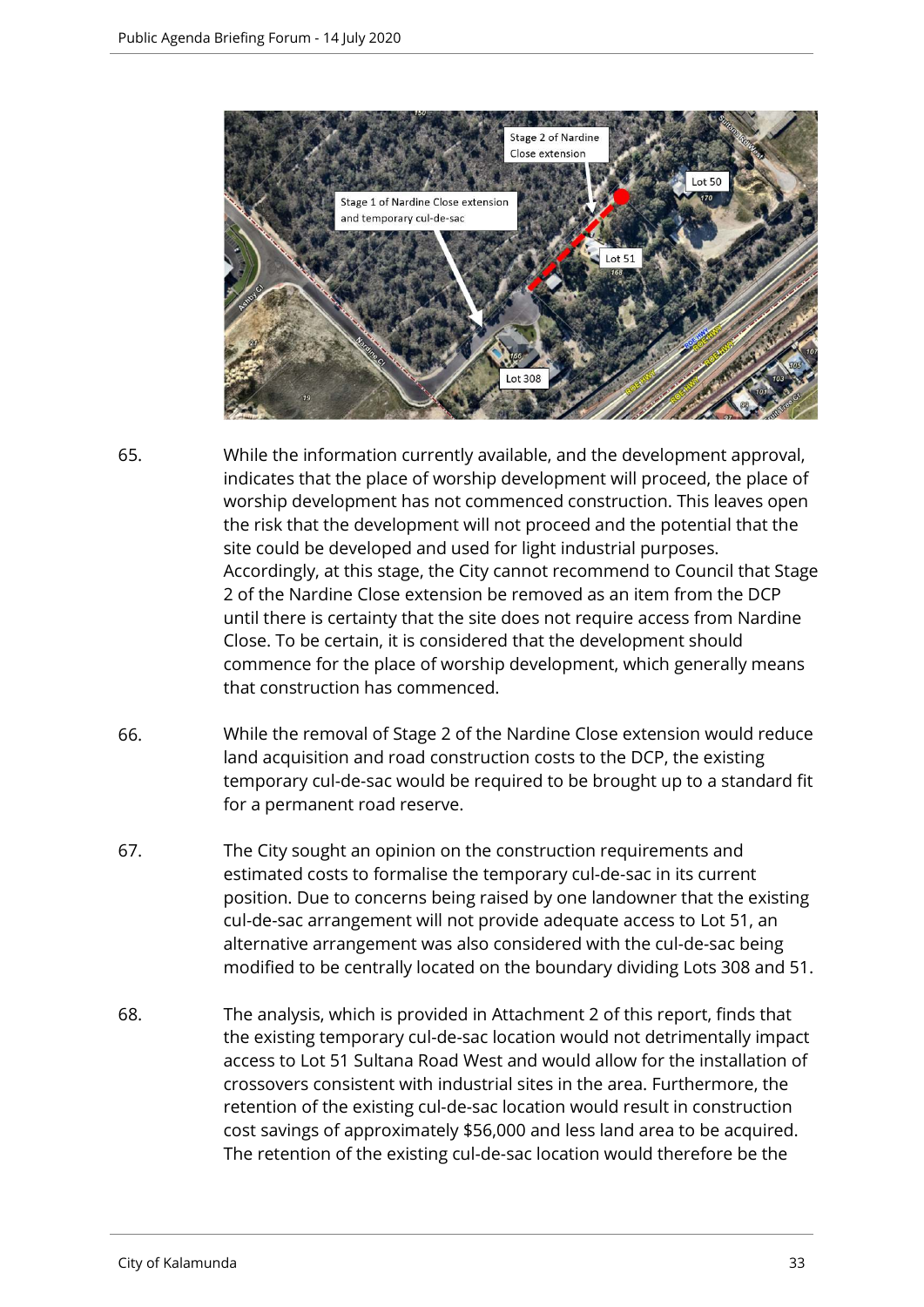preferred option in the event that Stage 2 of the Nardine Close extension is removed from the DCP.

- 69. Necessary works for the retention of the existing cul-de-sac include service relocations, fencing, footpath, a crash barrier to protect the existing dwelling adjacent to the cul-de-sac, and an emergency accessway linking Nardine Close to Sultana Road West for bushfire purposes. Construction costs are estimated to be approximately \$264,400 (ex GST) to make permanent the existing cul-de-sac.
- 70. On balance, if Stage 2 of the Nardine Close extension (Road 2a) is removed from the DCP, net infrastructure costs and land acquisition would reduce by approximately \$850,000 and the cost contribution rate would reduce to approximately \$21/m².
- 71. The City will consider, at the time the building has commenced construction, amending the Local Structure Plan and DCP to remove Stage 2.
- 72. Notwithstanding the City's recommendation in relation to Stage 2, should Council feel comfortable with the level of certainty regarding the place of worship, Council can determine to remove Stage 2 and reduce the DCP rate accordingly.

#### 73. Administrative Items

As at the end of March 2020, \$573,912.89 of administrative costs have been spent from the DCP and an estimated \$345,000 is required to administer the DCP for the remaining 3 years, until the conclusion of the 10-year DCP operative timeframe under Schedule 12 of LPS3, unless this period is extended by the City through an LPS3 amendment. Details of these estimates are provided in Attachment 1.

74. As part of the administrative process adopted by the Council on 25 February 2020, the applicant/owner of any proposed development will be required to enter into an agreement with the City as a condition of development approval for the provision of cost contributions. The administrative costs have been reviewed to include the cost of the preparation of the agreement for the remaining properties to be developed within the DCP area. It is noted that the estimated costs presented to the OCM on 25 February 2020 was for approximately \$5,000 per agreement (totalling \$150,000 for 31 landowners yet to develop), however this has been amended to approximately \$3,000 per agreement (totalling \$90,000) upon further review and in response to submissions received.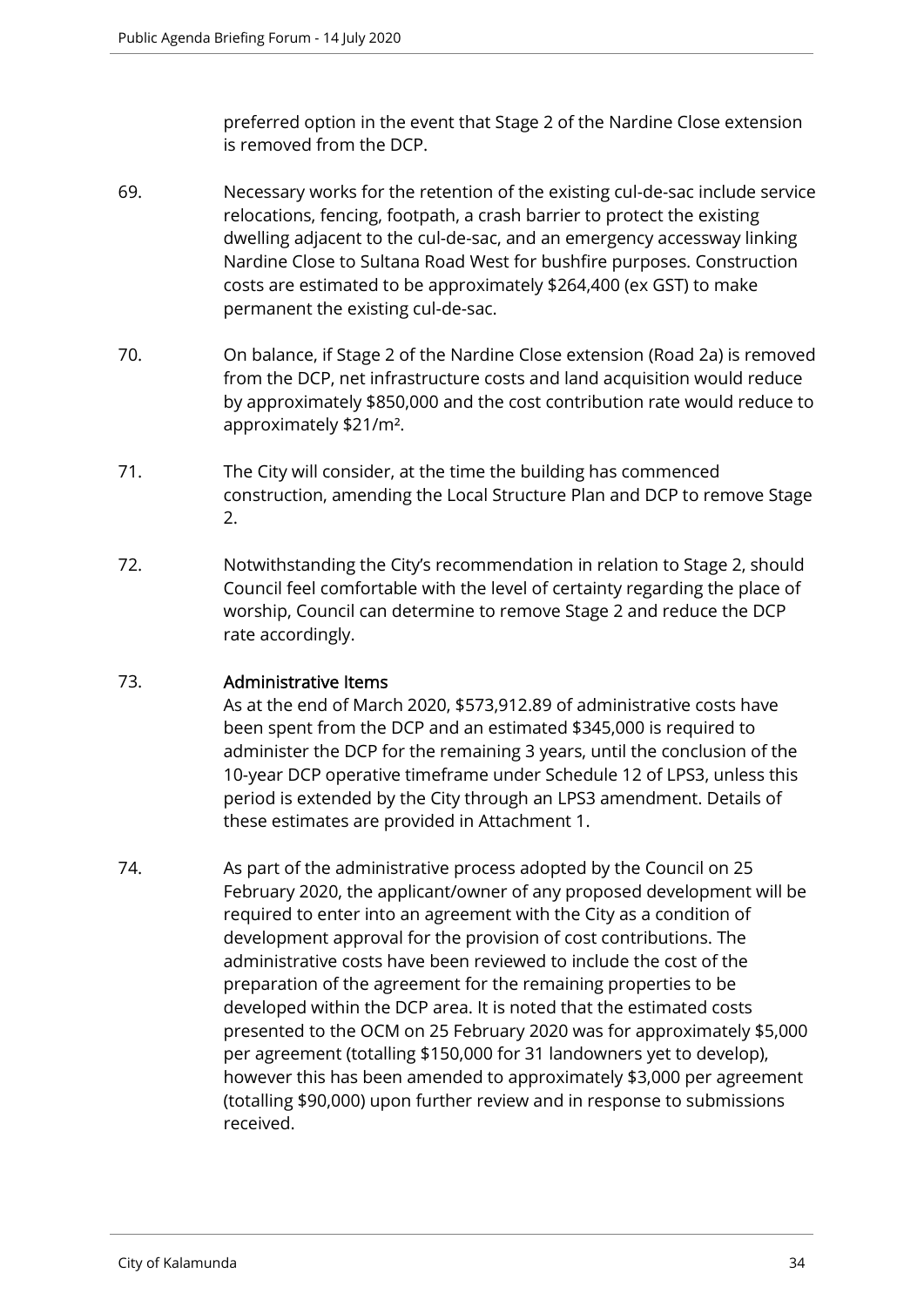#### 75. Priority of Infrastructure Works

The following items were identified as priorities in the previous DCP reviews and are either completed works or under construction:

- a) Nardine / Ashby Close design, land acquisition and construction;
- b) Nardine Close / Milner Road intersection design and construction;
- c) Ashby Close / Berkshire Road intersection design and construction;
- d) Berkshire / Milner Road intersection design and construction; and
- e) Nardine Close Extension (Road 2A: Stage 1) design and construction.
- 76. Subject to the availability of funding, the following items are now considered current priority items (listed in order of priority):
	- a) Ongoing administration costs, including designs to support detailed cost estimates;
	- b) Bonser Road (previously referred to as Road 1) is being prefunded by the landowner of Lot 547 Berkshire Road, the road was completed in June 2020. Although the construction of Bonser Road is completed, this is included in the priority list as the DCP is yet to repay the land acquisition, design and construction costs. It is further noted that this item includes a second stage which will follow the acquisition of truncations from Lots 16 and 17 Berkshire Road, upgrades to bring the Bonser Road intersections up to a standard suitable for category RAV7 vehicles;
	- c) Nardine Close Extension (Road 2A: Stage 2) design, land acquisition and construction. In the event that Stage 2 is not required given land use changes in the area, this item will be reprioritised ahead of Bonser Road and replaced with costs associated with bringing the temporary cul-de-sac up to a permanent standard, and design, land acquisition and construction of an emergency accessway on the north-west side of Lots 50 and 51 Sultana Road West;
	- d) Berkshire Road foot path and utility adjustments;
	- e) Milner Road construction;
	- f) Sultana Road West construction; and
	- g) Bush Forever Fencing.
- 77. Should Council decide to remove Stage 2 of the Nardine Close extension as an infrastructure item, the above list will be reprioritised to facilitate land acquisition and construction requirements to make good the temporary arrangements resulting from Stage 1 of the Nardine Close extension (the existing temporary cul-de-sac). In this regard, the priority of works and land acquisition will be included ahead of Bonser Road.
- 78. As noted above, development in the FF/HW Stage 1 area has occurred at a rate of approximately 50,000m² per year. At the recommended development contribution rate, and assuming development occurs at a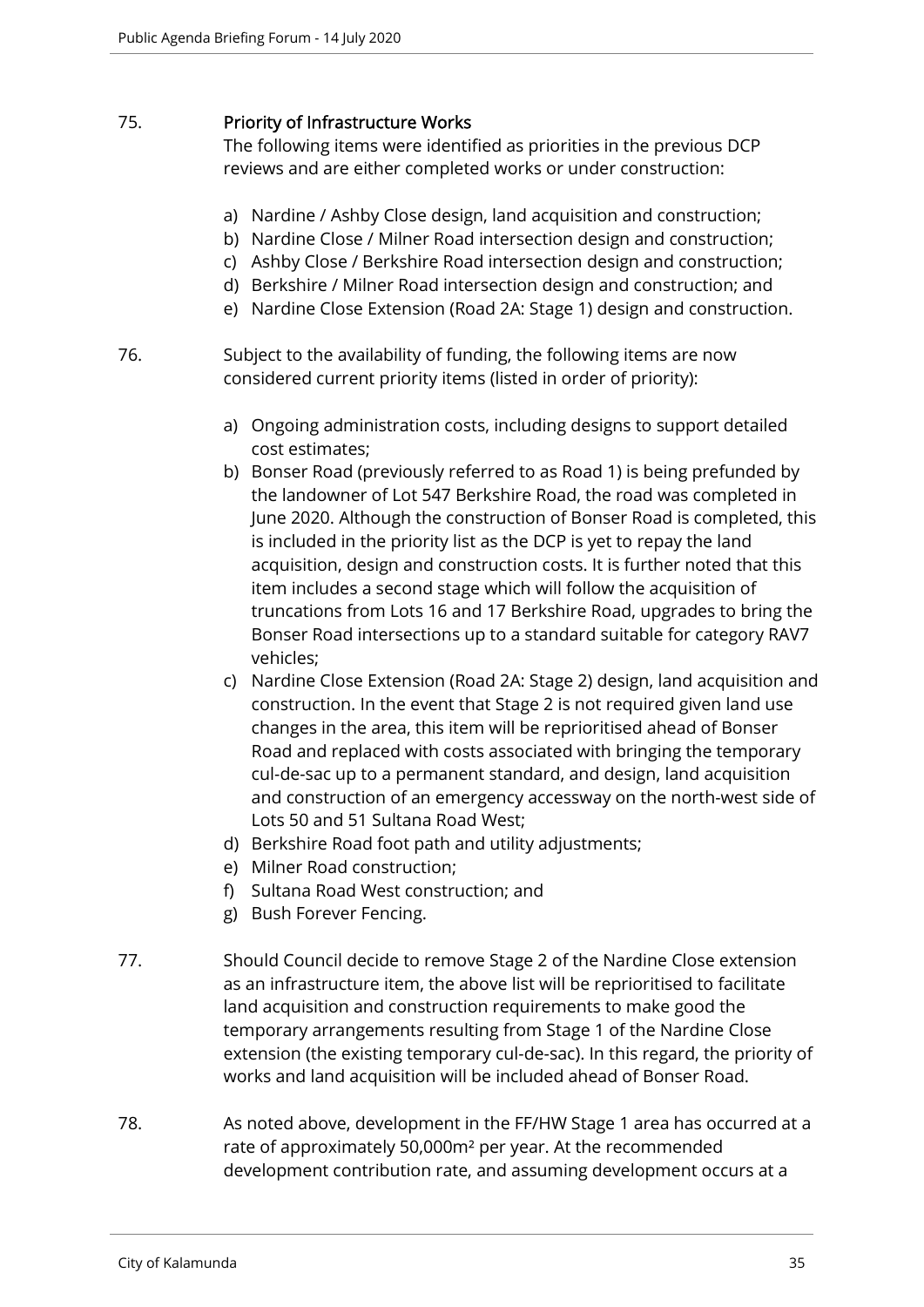rate consistent with previous years, it can be projected that \$1.1m of income will be provided per year to fund the above items. However, it is noted that the economic impacts of COVID-19 may slow rates of development.

#### APPLICABLE LAW

#### 79. Local Planning Scheme No. 3

The Cost Contributions are administered and determined in accordance with the provisions of Clause 6.5 and Schedule 12 of LPS3.

- 80. Clause 6.5.11.2 of LPS3 requires the DCP cost estimates to be reviewed at least annually.
- 81. Clause 6.5.11.4 of LPS3 requires the adjustment of Cost Contributions that are calculated on the basis of an estimated cost (and revised estimated cost) and contemplates an agreement between the City and the landowners to establish a final Cost Contribution based on estimated costs.

#### APPLICABLE POLICY

82. The review of the DCP has been undertaken in accordance with the requirements of State Planning Policy 3.6 – Development Contributions for Infrastructure.

#### STAKEHOLDER ENGAGEMENT

- 83. Following the Council's adoption of the draft DCP Report and an interim Cost Contribution rate of \$23/m², advertising was undertaken with the landowners within the Development Contribution Area in accordance with Local Planning Policy 11 – Public Notification of Planning Proposals. Specific correspondence explaining the process was issued to landowners.
- 84. During the advertising period, a total of eight submissions were received, comprising six objections with comments and two submission commenting on the proposal (Attachment 3). The key comments raised are discussed under the Details and Analysis section of this report.
- 85. Consulting engineers were engaged to undertake an independent and comprehensive review of infrastructure cost estimates, these estimates have formed the basis of unconstructed works within the DCP Report. A copy of the report containing infrastructure cost estimates is provided in Attachment 2.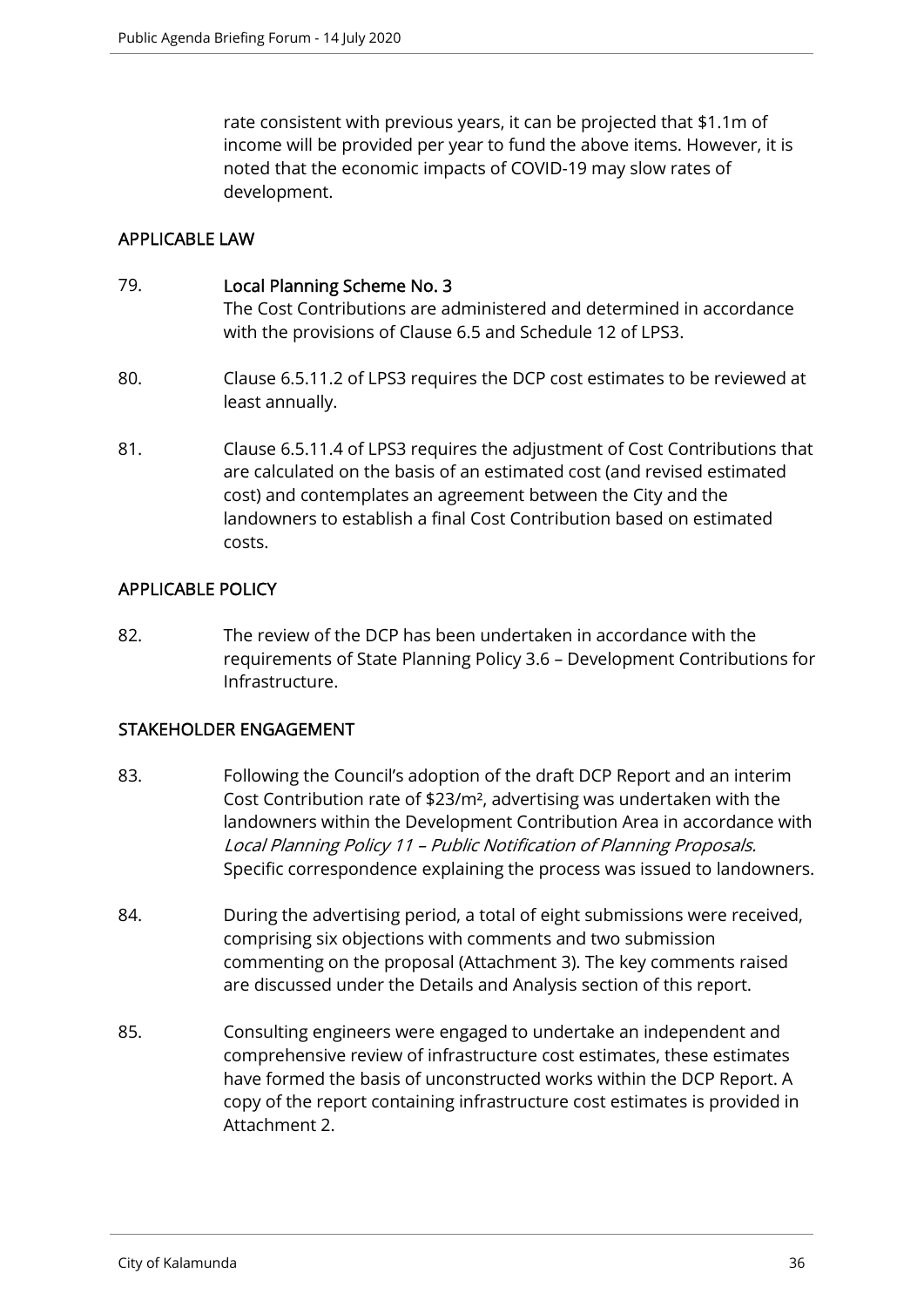- 86. Prior to undertaking the most recent annual review, the City sought advice on the interpretation of the provisions of the LPS3 and SPP 3.6 relating to the calculation and application of the DCP rate. The confidential advices are comprehensive and provide for a way forward which meets the intent and principles of the DCP, LPS3 and SPP3.6. The advices are included as a Confidential Attachment for the benefit of Council.
- 87. The most recent DCP review and procedural adjustments to the operation of the DCP have been undertaken having regard to the advices received. The Council noted the advice at its Ordinary Meeting held 25 February 2020.

#### FINANCIAL CONSIDERATIONS

- 88. The operation of the DCP presents a major administrative responsibility for the City. While the DCP is self-funded, the City has an implicit obligation to manage the revenues and works.
- 89. The remaining developable area is reliant on the DCP to provide the necessary infrastructure to facilitate development. In particular, the timely provision of roads and drainage is critical for industrial precincts as most developments rely on these improvements for suitable access. Additionally, the area wouldn't have been rezoned for industrial purposes if the necessary infrastructure was provided.
- 90. As outlined in the Details and Analysis Section of this report, the reconciliation of costs will be required once a final cost contribution rate is known or ascertained with certainty. This process will involve a credit to those landowners who have paid at a higher rate, with the funds necessary to make this credit being available in the DCP reserve account.
- 91. Additional contributions may be required from those landowners who have paid at a lower rate. Based on the proposed rate, the anticipated payments would total approximately \$300,000.
- 92. The Council will consider the reconciliation of any possible future payment at the conclusion of the operation of the DCP.

#### **SUSTAINABILITY**

#### Social Implications

93. The provision of infrastructure in a timely, coordinated and responsible manner can have a significant impact on the quality of life for both existing and future occupiers.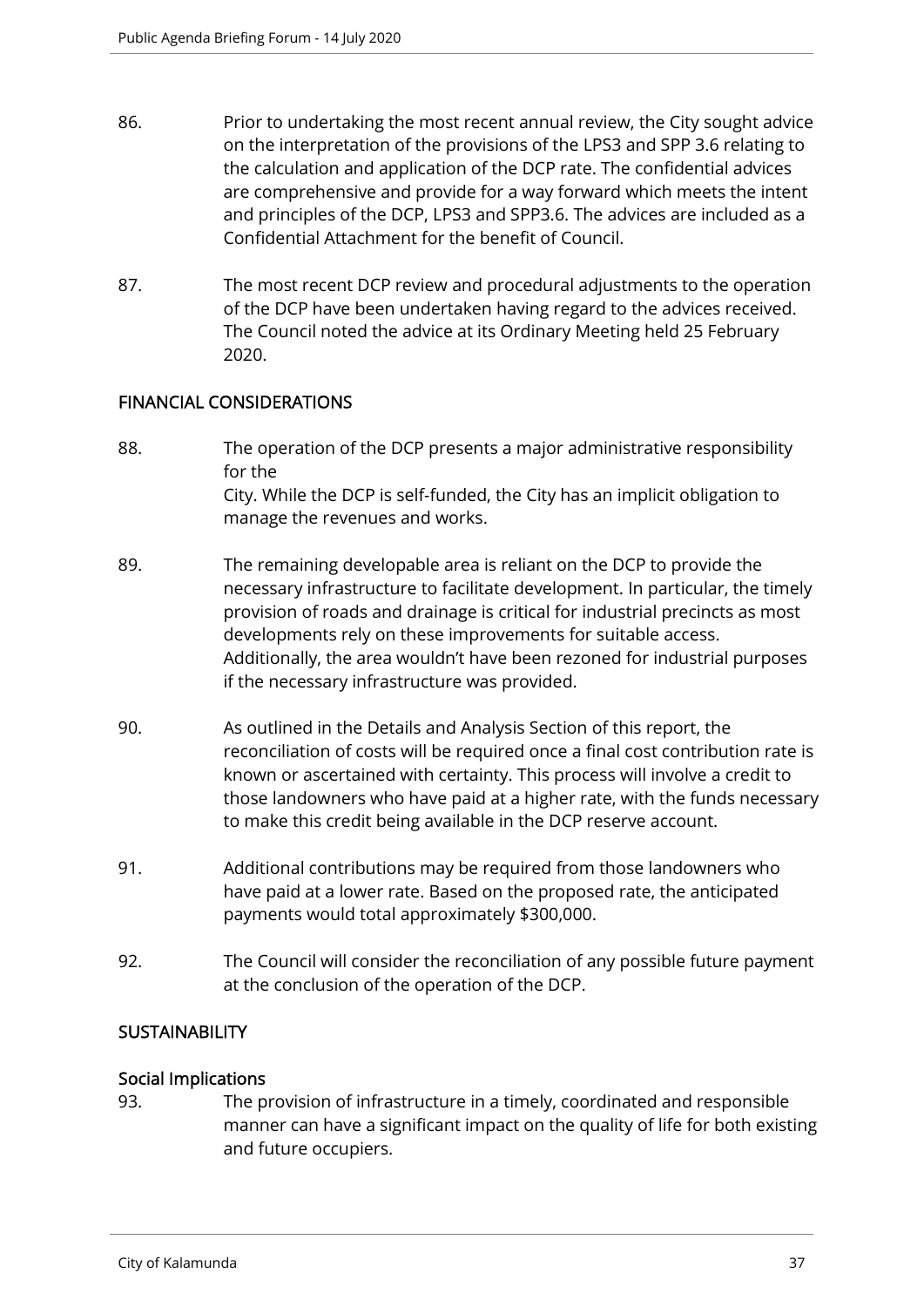94. Impacts on the quality of life need to be considered at both a micro and macro level, with infrastructure planning needing to deliver net community benefits and recognising that the expectations of not every single landowner will be able to be satisfied.

#### Economic Implications

95. The implementation of DCPs, as a basic principle, are not intended to deliver infrastructure, services or similar that would not ordinarily be provided through subdivision and development processes; as such, a DCP does not offer any direct economic benefits to an area. DCPs can, however, assist in the timely, efficient and equitable provision of infrastructure that may in turn facilitate economic growth and employment creation.

#### Environmental Implications

96. The proposed DCP infrastructure is identified in areas where vegetation is predominantly cleared. A portion of road reservation abuts a Bush Forever Reserve and during the construction phase, due consideration will have to be given to ensure impacts to this area are minimised.

#### RISK MANAGEMENT

97. Risk: The removal of Stage 2 of the Nardine Close extension before the City is certain that the place worship development at Lot 50 Sultana Road West will proceed, leaves open the possibility that the site will be developed for light industrial purposes without coordinated access to Nardine Close. The City would potentially, need to fund the road directly from Rates funding or re-introduce Stage 2 at a later review providing uncertainty in the rate and increasingly the number of landowners where additional funds would need to be collected.

| Consequence                                                          | Likelihood | Rating |  |  |  |
|----------------------------------------------------------------------|------------|--------|--|--|--|
| Major                                                                | Possible   | High   |  |  |  |
| <b>Action/Strategy</b>                                               |            |        |  |  |  |
| It is recommended that Stage 2 of the Nardine Close extension remain |            |        |  |  |  |
| in the DCP until development commences for the place of worship      |            |        |  |  |  |
| development at Lot 50 Sultana Road West. An amendment to the Local   |            |        |  |  |  |
| Structure Plan and DCP to remove Stage 2 can occur thereafter.       |            |        |  |  |  |
|                                                                      |            |        |  |  |  |

98. **Risk:** The retention of Stage 2 of the Nardine Close extension as an item in the DCP on the premise that the place worship development at Lot 50 Sultana Road West will proceed, results in the DCP continuing to collect funds for infrastructure that may not be required and result in a higher number of refunds at the conclusion of the operation of the DCP.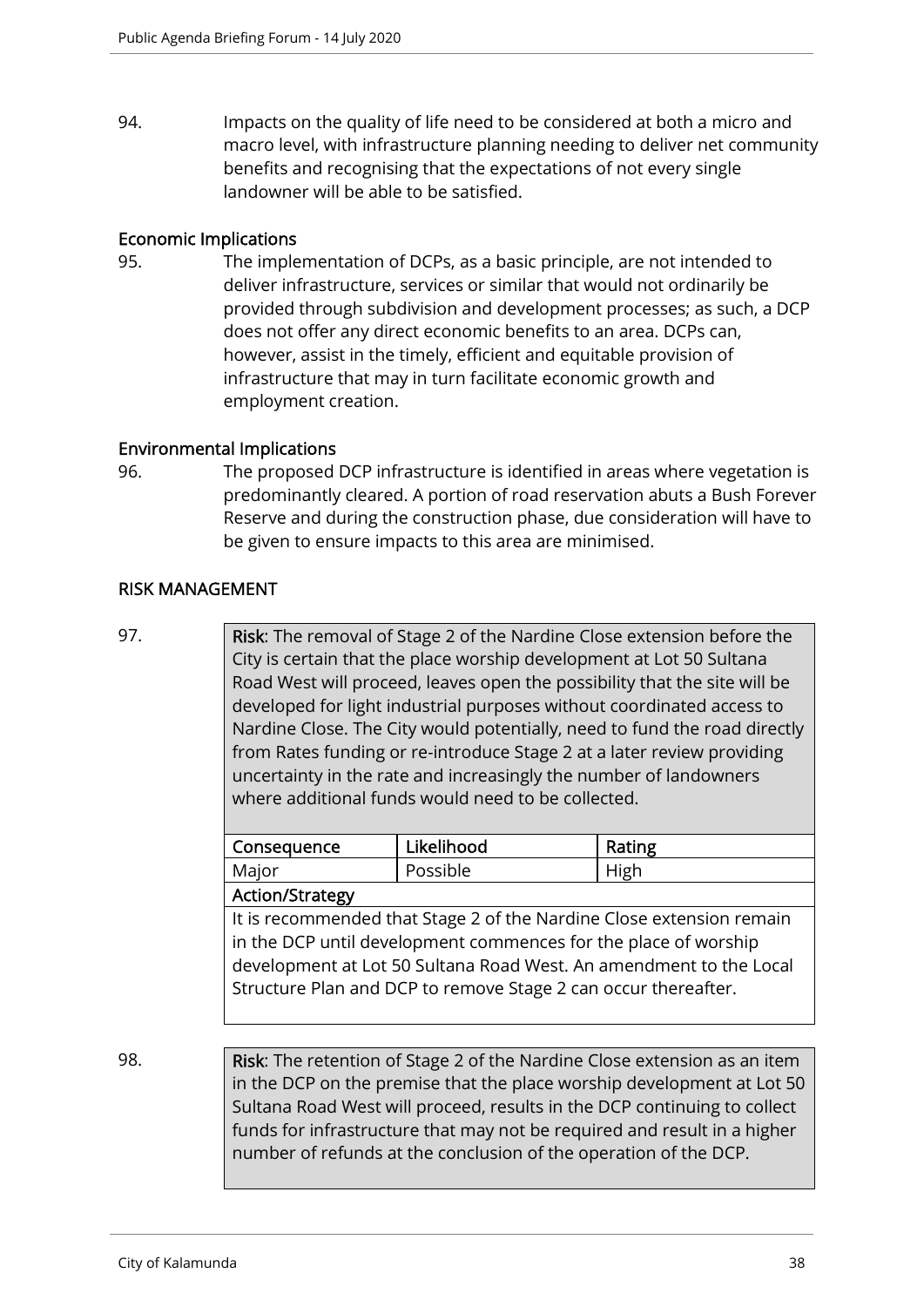|      | Consequence                                                               | Likelihood                                                            | Rating                                                                    |  |
|------|---------------------------------------------------------------------------|-----------------------------------------------------------------------|---------------------------------------------------------------------------|--|
|      | Significant                                                               | Likely                                                                | High                                                                      |  |
|      | <b>Action/Strategy</b>                                                    |                                                                       |                                                                           |  |
|      |                                                                           | The DCP is structured in a way that payments are interim until the    |                                                                           |  |
|      |                                                                           | conclusion of the DCP, and if the infrastructure costs reduce in the  |                                                                           |  |
|      |                                                                           | future through the removal of Stage 2 of the Nardine Close extension, |                                                                           |  |
|      |                                                                           | this will be reconciled to the final DCP amount and repayments made   |                                                                           |  |
|      | accordingly.                                                              |                                                                       |                                                                           |  |
|      |                                                                           |                                                                       |                                                                           |  |
|      |                                                                           |                                                                       |                                                                           |  |
| 99.  |                                                                           |                                                                       | Risk: Not undertaking the review so the Development Contribution Plan     |  |
|      |                                                                           |                                                                       | is not in alignment with current infrastructure and administrative costs. |  |
|      | Consequence                                                               | Likelihood                                                            | Rating                                                                    |  |
|      | Significant                                                               | Rare                                                                  | Medium                                                                    |  |
|      | <b>Action/Strategy</b>                                                    |                                                                       |                                                                           |  |
|      | Ensure the Council is aware that a DCP review is required to ensure the   |                                                                       |                                                                           |  |
|      | new rate is reflective of projected costs to deliver infrastructure works |                                                                       |                                                                           |  |
|      | and land purchases. Additionally, Clause 6.5.11.2 of LPS3 states that     |                                                                       |                                                                           |  |
|      | reviews should occur at least annually.                                   |                                                                       |                                                                           |  |
|      |                                                                           |                                                                       |                                                                           |  |
| 100. | Risk: There is insufficient money collected in the DCP to fund            |                                                                       |                                                                           |  |
|      | infrastructure upgrades.                                                  |                                                                       |                                                                           |  |
|      |                                                                           |                                                                       |                                                                           |  |
|      | Consequence                                                               | Likelihood                                                            | Rating                                                                    |  |
|      | Possible                                                                  | Major                                                                 | High                                                                      |  |
|      | <b>Action/Strategy</b>                                                    |                                                                       |                                                                           |  |
|      | Ensure that the City enters into agreements with landowners to ensure     |                                                                       |                                                                           |  |
|      | the adjustment of Cost Contributions at the end of the DCP's              |                                                                       |                                                                           |  |
|      | operational life. Undertake annual reviews to ensure the scope of         |                                                                       |                                                                           |  |
|      | infrastructure remains relevant and to maintain the currency of the cost  |                                                                       |                                                                           |  |
|      |                                                                           | of infrastructure, land and other DCP items.                          |                                                                           |  |
|      |                                                                           |                                                                       |                                                                           |  |
| 101. |                                                                           | Risk: The City may not be able to secure additional funds from        |                                                                           |  |

landowners who have paid at a lower amount to the final cost contribution rate.

| Consequence                                                              | Likelihood | Rating |  |  |
|--------------------------------------------------------------------------|------------|--------|--|--|
| Significant                                                              | Possible   | High   |  |  |
| <b>Action/Strategy</b>                                                   |            |        |  |  |
| Ensure landowners are advised that the cost contribution is not deemed   |            |        |  |  |
| to be final until a final cost contribution rate is known or ascertained |            |        |  |  |
| with certainty.                                                          |            |        |  |  |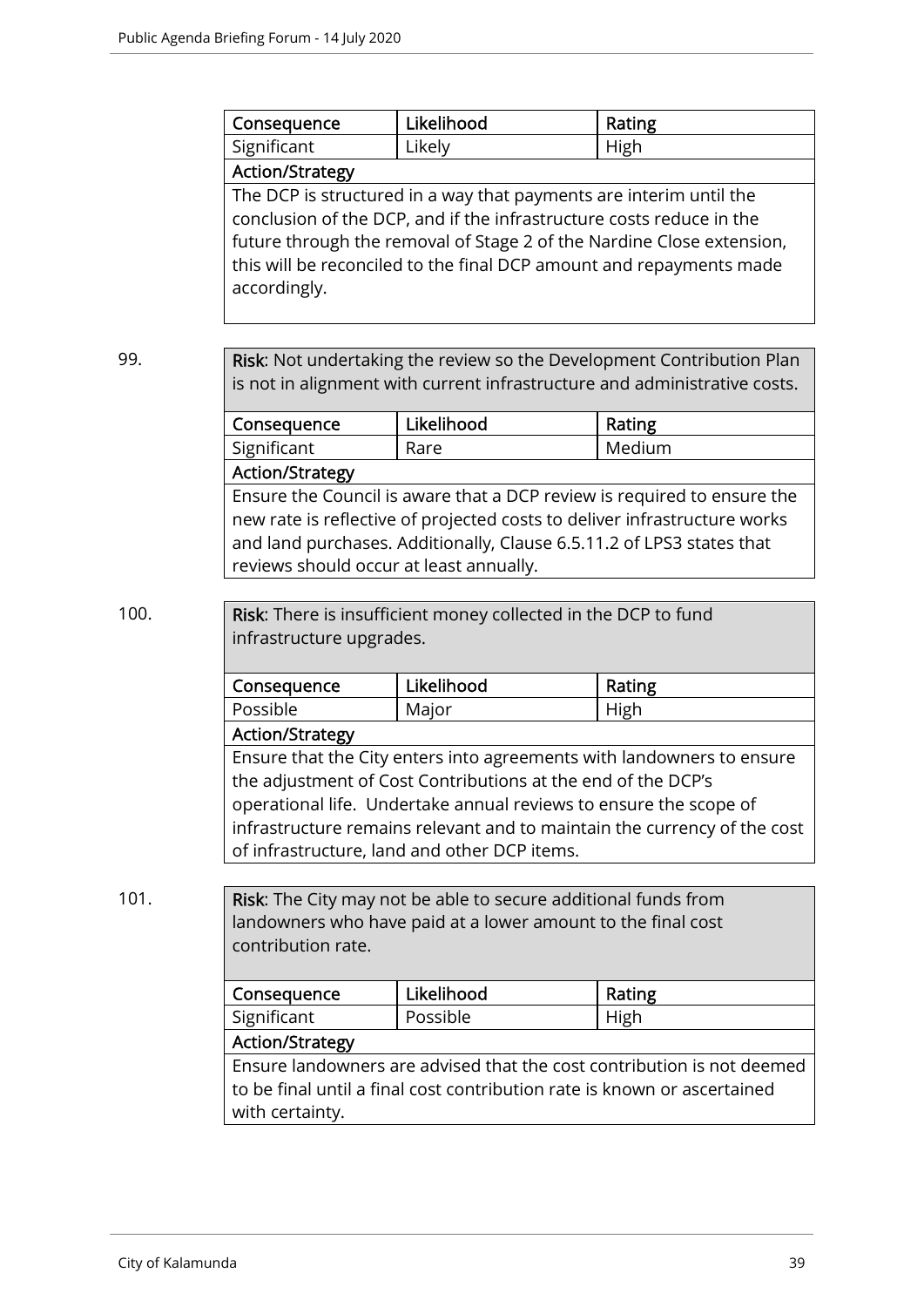102. **Risk:** Errors are contained within the DCP estimates and calculation.

| Consequence                                                       | Likelihood | Rating |  |  |
|-------------------------------------------------------------------|------------|--------|--|--|
| Major                                                             | Possible   | High   |  |  |
| <b>Action/Strategy</b>                                            |            |        |  |  |
| Ensure figures are audited and sourced from financial statements. |            |        |  |  |
| Ensure cost estimates are reviewed annually and provided by an    |            |        |  |  |
| independent consultant.                                           |            |        |  |  |

#### **CONCLUSION**

- 103. The recommendations contained within this report regarding the interpretation of the method and establishing a Cost Contribution is necessary to ensure an equitable DCP for the remainder of the DCP's operative life (until approx. 2023) or until a final cost contribution rate is known or ascertained with certainty.
- 104. A process has been proposed to reconcile Cost Contributions only once a final cost contribution is established (i.e. when all the infrastructure is built, and the actual cost of the infrastructure is known). This exercise will involve credits being issued to some landowners who made a higher contribution, and the City may seek additional Cost Contributions from other landowners who contributed at a lower rate.
- 105. The Council will consider the reconciliation of any possible future payment from these owners at the conclusion of the operation of the DCP.
- 106. Based on the recommended method and inputs for establishing the Cost Contribution discussed earlier in this report and the costs outlined in the DCP Report, the Cost Contribution Rate is determined by dividing the total cost of infrastructure and administrative items by the net lot area of the DCA. The following formula has been used in this regard:

| Cost of infrastructure items                     |   | Cost of administrative items |  |
|--------------------------------------------------|---|------------------------------|--|
| \$13,937,142.04                                  | ┿ | \$918,912.89                 |  |
| Net lot area of DCA<br>662,344.44 m <sup>2</sup> |   |                              |  |
| <b>Contribution Rate</b>                         |   | \$22.43/m <sup>2</sup>       |  |

107. Accordingly, it is recommended that the Council adopt the DCP Report and the interim Cost Contribution rate of \$22.43/m².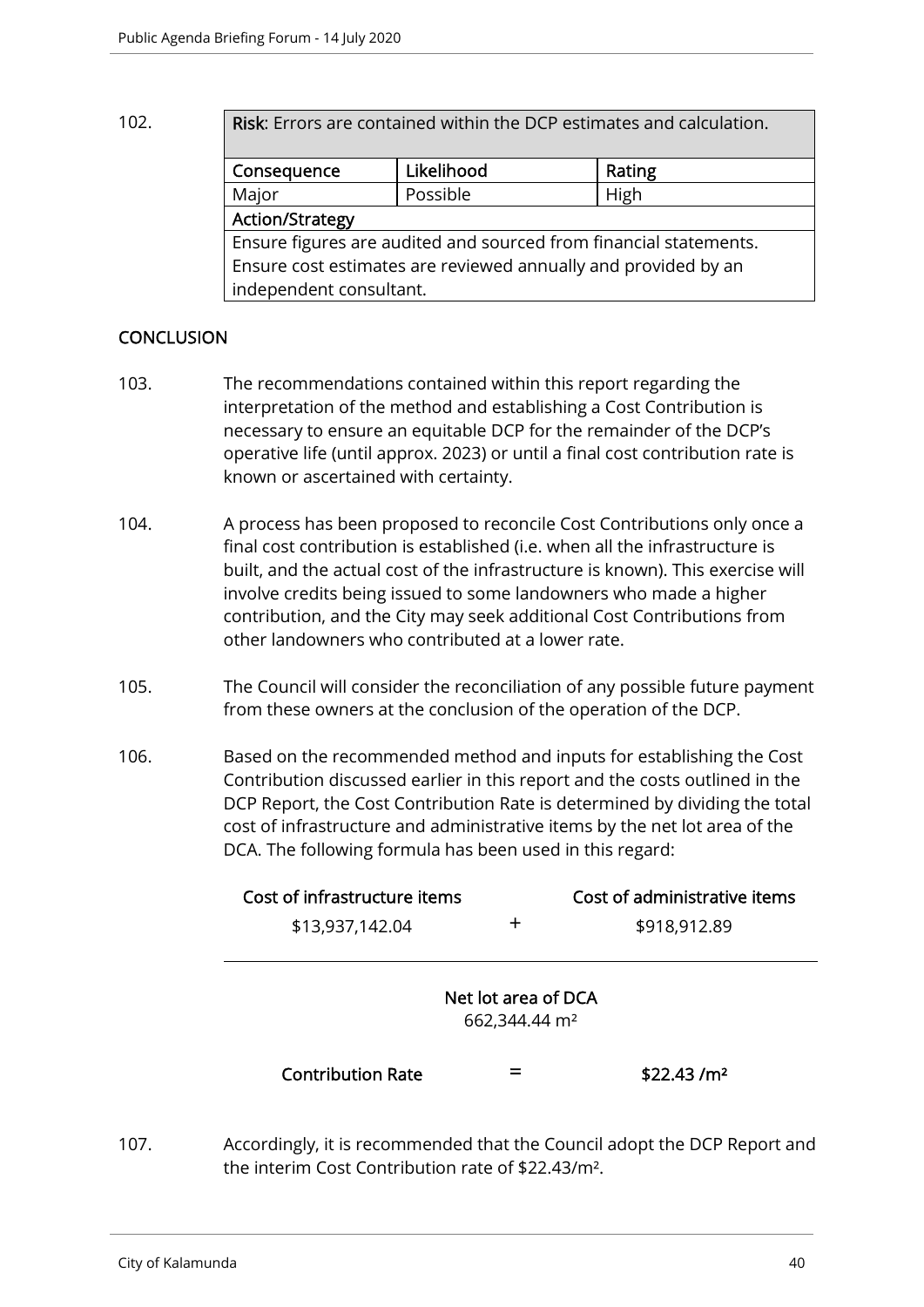#### Voting Requirements: Simple Majority

#### RECOMMENDATION

That Council:

- 1. NOTE the submissions received during advertising of the Forrestfield / High Wycombe Industrial Area – Stage 1 Development Contribution Plan Report (Attachment 3).
- 2. ADOPT the Forrestfield / High Wycombe Industrial Area Development Contribution Plan Report (Attachment 1).
- 3. ADOPT the Cost Contribution Rate of \$22.43/m² effective immediately.
- 4. AUTHORISE the Chief Executive Officer to issue correspondence to landowners advising of the adopted Cost Contribution Rate.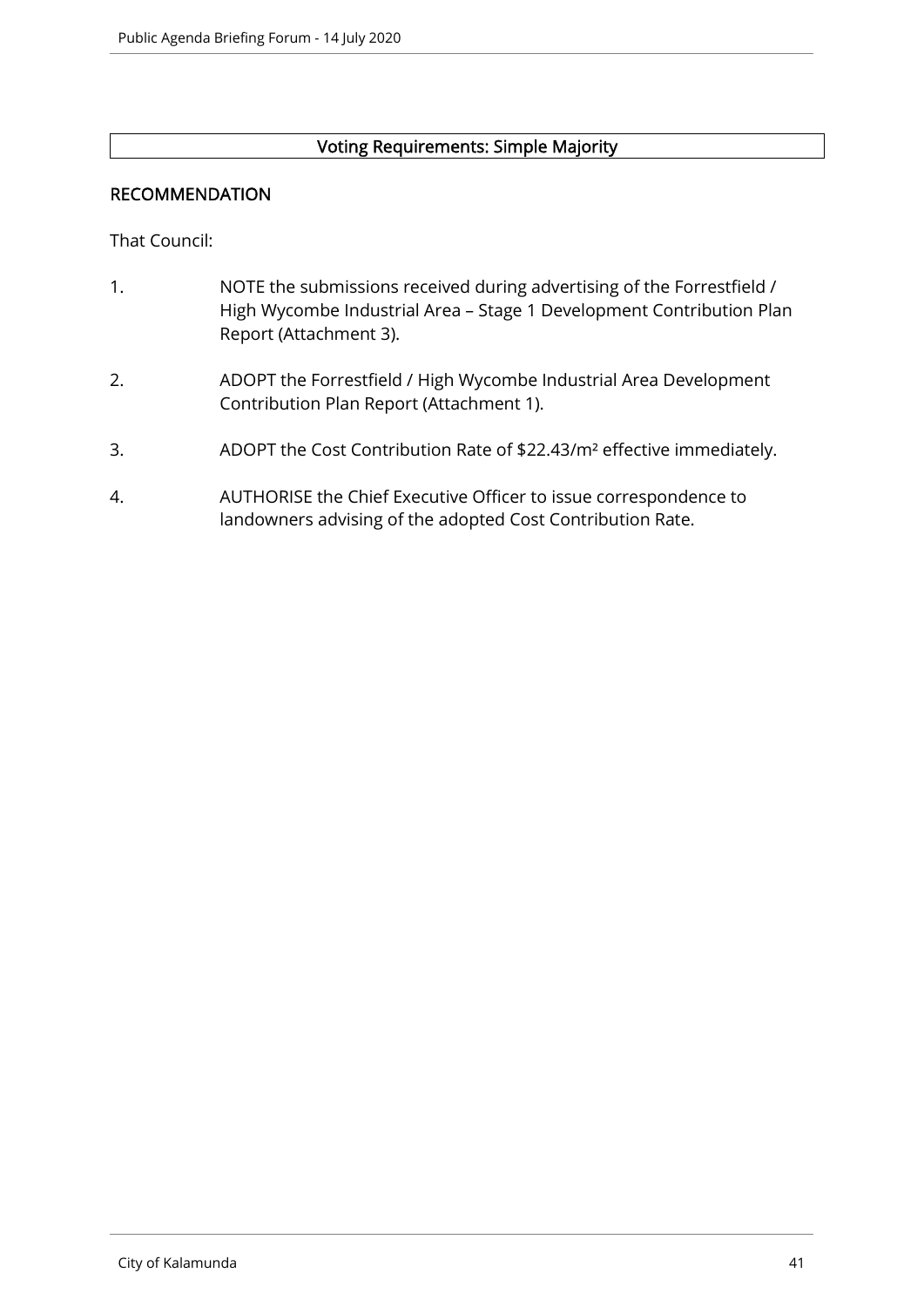#### 10.2. Asset Services Reports

# 10.2.1. Kalamunda Road Functional Review - Abernethy Road to Roe Highway Adoption

Declaration of financial / conflict of interests to be recorded prior to dealing with each item.

| Previous<br>Items                   |     | OCM 175/2019; OCM 35/2020                                                           |
|-------------------------------------|-----|-------------------------------------------------------------------------------------|
| Directorate                         |     | Asset Services                                                                      |
| <b>Business Unit Asset Planning</b> |     |                                                                                     |
| File Reference                      |     | 4.00009360                                                                          |
| Applicant                           | N/A |                                                                                     |
| Owner                               | N/A |                                                                                     |
| Attachments                         | 1.  | Kalamunda Road Stage 2 Technical Report [10.2.1.1]<br>- 131 pages]                  |
|                                     | 2.  | Kalamunda Road Section 1 Abernethy to Wittenoom<br>Concept Plan [10.2.1.2 - 1 page] |
|                                     | 3.  | Kalamunda Road Section 2 Wittenoom to Cyril<br>Concept Plan [10.2.1.3 - 1 page]     |
|                                     | 4.  | Kalamunda Road Section 3 Cyril to Roe Concept<br>Plan [10.2.1.4 - 1 page]           |
|                                     | 5.  | Kalamunda Road Final Engagement Report [10.2.1.5]<br>- 14 pages]                    |
|                                     | 6.  | Kalamunda Road Engagement Comments and<br>Responses [10.2.1.6 - 3 pages]            |

#### TYPE OF REPORT

| □      | Advocacy    | When Council is advocating on behalf of the community to<br>another level of government/body/agency                                                                                                                                                                                                                                                                                                                                |
|--------|-------------|------------------------------------------------------------------------------------------------------------------------------------------------------------------------------------------------------------------------------------------------------------------------------------------------------------------------------------------------------------------------------------------------------------------------------------|
| ⊠      | Executive   | When Council is undertaking its substantive role of direction<br>setting and oversight (e.g. accepting tenders, adopting plans<br>and budgets                                                                                                                                                                                                                                                                                      |
| □      | Information | For Council to note                                                                                                                                                                                                                                                                                                                                                                                                                |
| $\Box$ | Legislative | Includes adopting Local Laws, Town Planning Schemes and<br>Policies. When Council determines a matter that directly<br>impacts a person's rights and interests where the principles of<br>natural justice apply. Examples include town planning<br>applications, building licences, other permits or licences<br>issued under other Legislation or matters that could be<br>subject to appeal to the State Administrative Tribunal |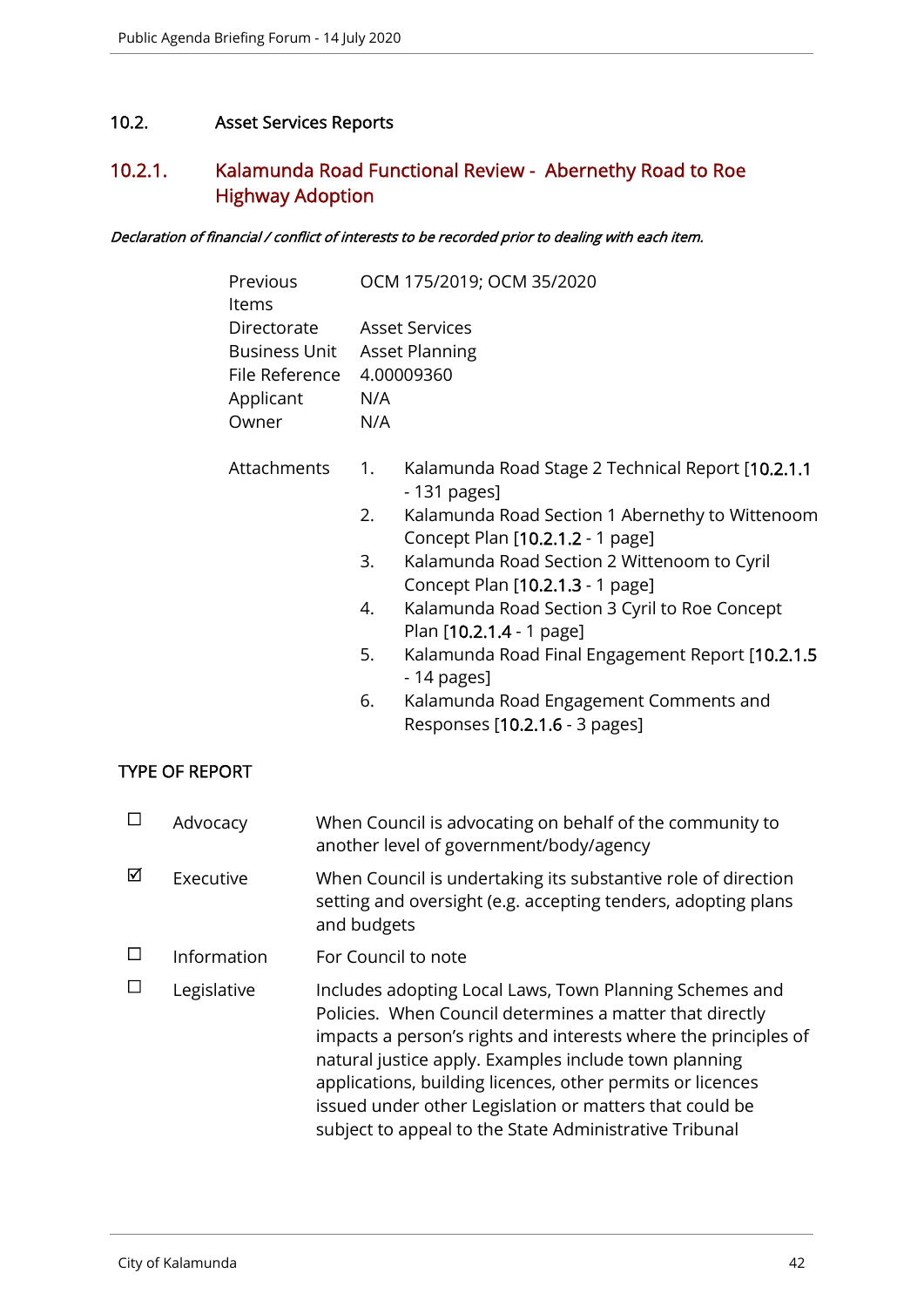#### STRATEGIC PLANNING ALIGNMENT

Kalamunda Advancing Strategic Community Plan to 2027

#### Priority 1: Kalamunda Cares and Interacts

Objective 1.2 - To provide a safe and healthy environment for community to enjoy.

Strategy - 1.2.1 Facilitate a safe community environment.

#### Priority 1: Kalamunda Cares and Interacts

Objective 1.3 - To support the active participation of local communities. **Strategy 1.3.1** - Support local communities to connect, grow and shape the future of Kalamunda.

#### Priority 3: Kalamunda Develops

Objective 3.2 - To connect community to quality amenities. **Strategy 3.2.2** - Provide and advocate for improved transport solutions and better connectivity through integrated transport planning.

#### EXECUTIVE SUMMARY

- 1. The purpose of this report is to seek Council adoption of the final Kalamunda Road Functional Review and Upgrade Plan (Plan). The Plan will then be used to inform future development activities, planning for and programming of capital works and preparation of grant submissions.
- 2. In July 2019, the Council adopted the results of a community consultation and endorsed the study to proceed on the basis of a "Lower Capacity Main Street". Subsequently in March 2020 the Council endorsed the plan for advertising to the community.
- 3. Following public advertising, feedback has been received from 29 respondents with no significant matters that would require a change to the concepts and long-term planning. Council is requested to adopt the plan.

#### **BACKGROUND**

4. The purpose of this project was to determine and plan for the optimum function of Kalamunda Road between Roe Highway and Abernethy Road into the future. The project needed to identify a preferred future vision of the functionality of the road and then to complete investigations and modelling to identify relevant costs, designs and works plans which will allow Council to make an informed judgement on the proposal.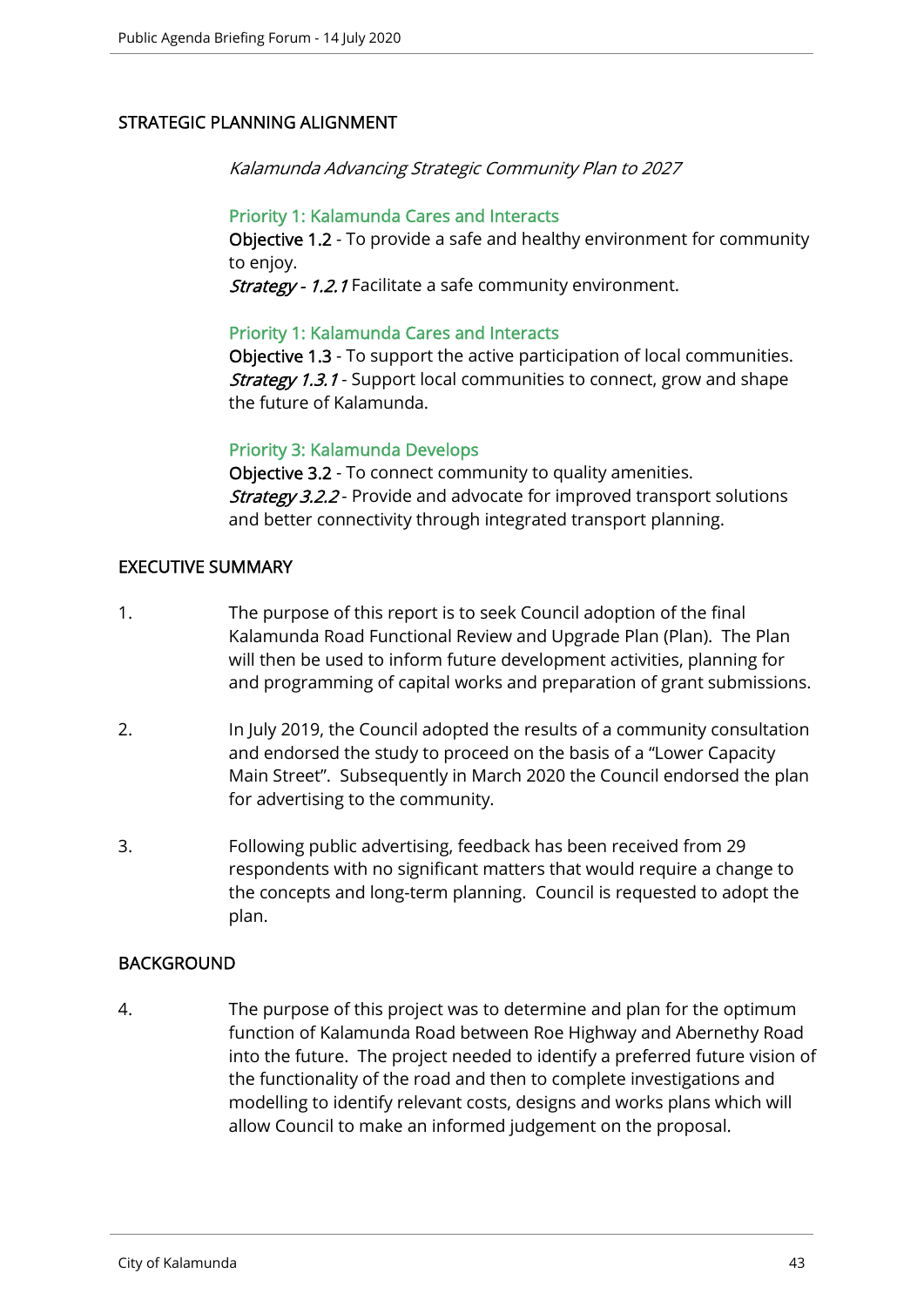- 5. The City appointed Cardno (WA) Pty Ltd in February 2019 to undertake this project in two stages.
- 6. Stage 1 of the project involved the preparation of concept plans and to undertake community consultation on these concepts. The community consultation element involved engagement with residents, business owners and other stakeholders via an online survey as well as direct engagement with the community and business owners through a series of workshops, and preliminary constraints mapping and preliminary technical analysis of low impact and high impact options.
- 7. Stage 1 was completed and reported to Council in July 2019 (OCM 175/2019). Following receipt of 224 survey responses and after considering the responses and comments, the Council adopted the recommendation to proceed with Stage 2 on the basis of a "Lower Capacity Main Street".
- 8. In March 2020, Council endorsed the Stage 2 designs of the Lower Capacity Main Street for community consultation (OCM 35/2020).

#### DETAILS AND ANALYSIS

- 9. This report focuses on two main issues for Council the proposed layout of Kalamunda Road and intersections (paragraphs 10 to 15) prepared prior to Community Consultation and the outcomes of the Community consultation on this Plan (paragraphs 16 to 27).
- 10. Stage 2 of the project, involved identifying constraints, traffic modelling, access needs, confirmation of pedestrian and cycling infrastructure needs, stakeholder consultation and preparation of concept designs.
- 11. The technical report on the investigations associated with Stage 2 is included as Attachment 1. The concept designs are also provided as separate Attachments 2, 3 and 4.
- 12. Key features of the concept designs include:
	- a) a new roundabout at the intersection of Stirling Crescent and Kalamunda Road;
	- b) closure of Fernan Road access to Kalamunda Road;
	- c) a signalised pedestrian crossing at Fernan Road (subject to Main Roads WA approvals);
	- d) retention of the roundabout at Newburn Road and Kalamunda Road;
	- e) a new roundabout at the intersection of Cyril Road and Kalamunda Road;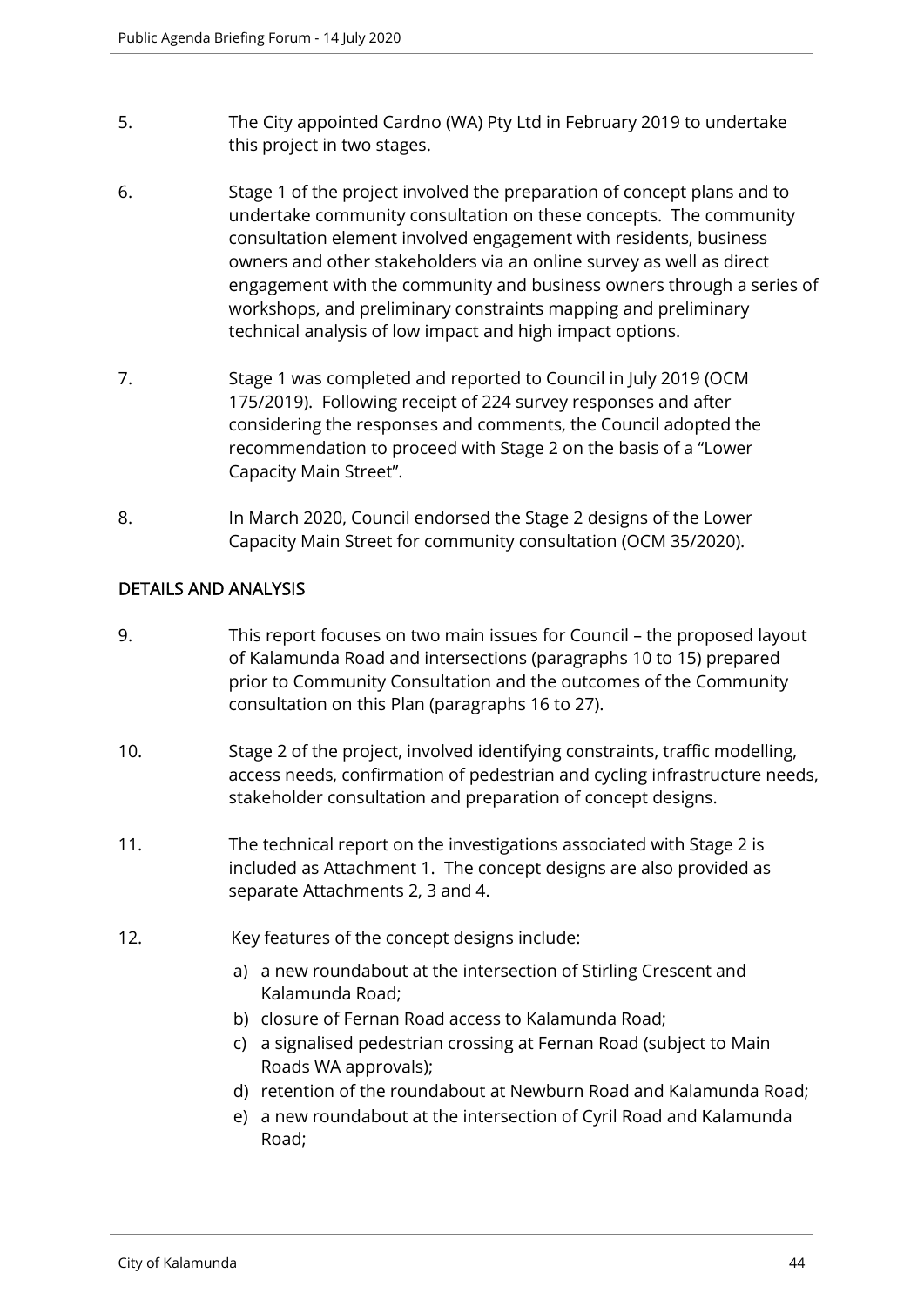- f) a new roundabout at the intersection of Range Court and Kalamunda Road;
- g) closure of the existing Range View Road access to Kalamunda Road with the opening of Range Court to align with Hawkevale Road at a new roundabout;
- h) higher quality and extent of cycling and pedestrian infrastructure; and
- i) improved streetscaping, plants, trees and lighting
- 13. Key information arising from the traffic modelling includes:
	- a) Kalamunda Road is near or at its operational capacity in the vicinity of Hawkevale Road, being 15,000 vehicles per day;
	- b) an estimated 4,823 vehicles will be diverted to the wider road networks as a result of constraining the traffic volumes on Kalamunda Road;
	- c) the types of intersection upgrades are proposed to reflect the level of service of the respective intersections. Intersections that are not proposed to be upgraded have been modelled to operate effectively within the timeframe of the study; and
	- d) there are no speed limit changes proposed as a result of this work.
- 14. The sections which are recommended to be treated with a high priority in the next few years are Section 2B, Section 2C and Section C:
	- a) Section 2B involves retaining the roundabout at Newburn Road and installing a new roundabout at Cyril Road, with streetscaping improvements in between, including at Kenneth Road (\$1.78 Million);
	- b) Section 2C involves improvements at the High Wycombe Village Shopping Centre with the closure of Fernan Road and pedestrian crossing there (\$520,000); and
	- c) Section C involves a new roundabout at the intersection of Range Court and Kalamunda Road, and the closure of Range View Road (\$2.04 Million).
- 15. The anticipated benefits of this project include the following:
	- a) determine the most feasible and preferred function for Kalamunda Road taking into consideration community feedback as well as long-term traffic and movement network demands;
	- b) ensure that the role of Kalamunda Road within the broader movement network continues to function as an effective, efficient and safe road connection for the local community;
	- c) significantly improve road safety for non-motorised road users such as pedestrians, cyclists and other vulnerable users;
	- d) significantly increase active transport and public transport use through the provision of supporting infrastructure;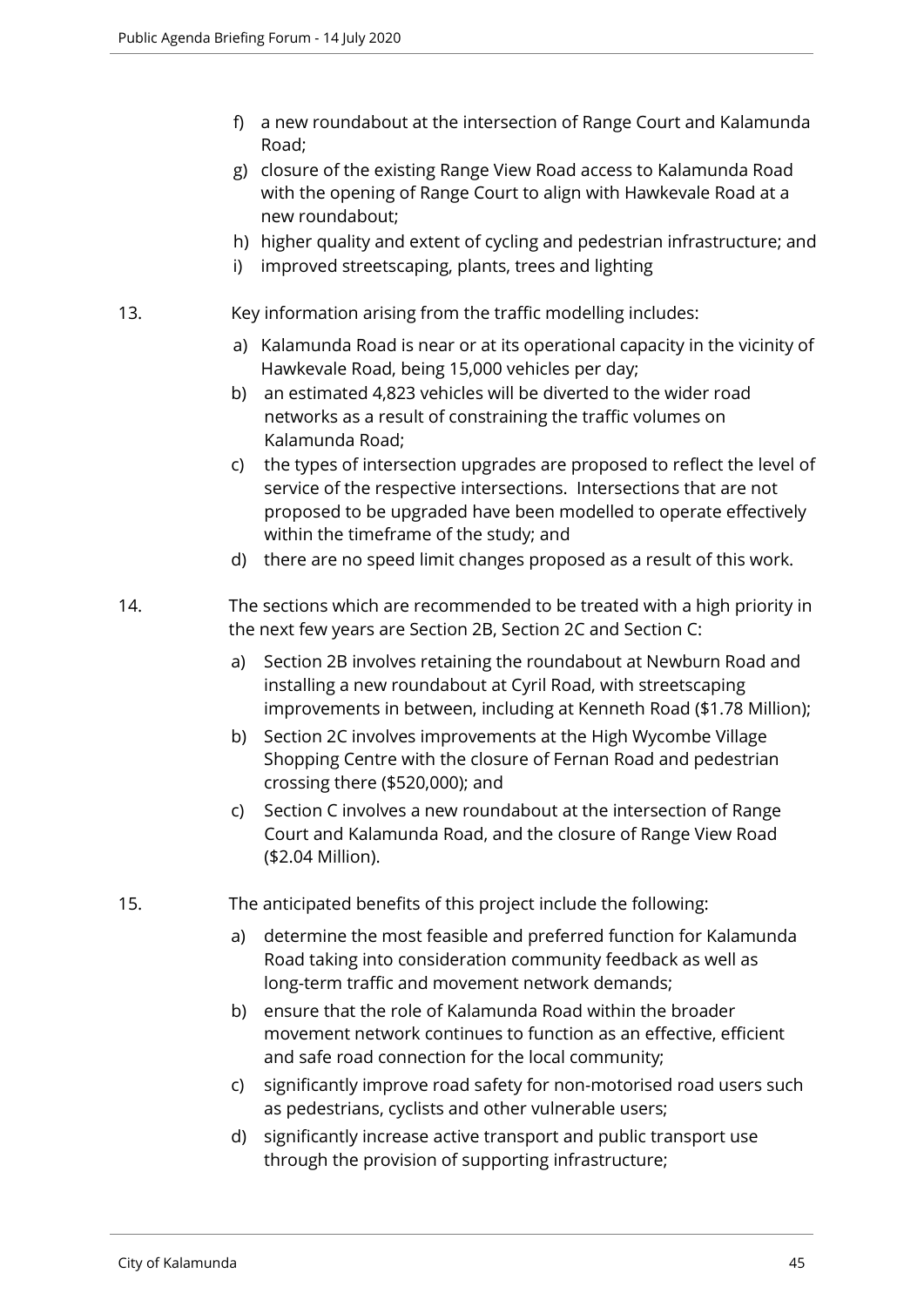- e) provide clarity for the City of Kalamunda and landowners in the area with regard to future land ownership and urban development in the context of the future function and design of Kalamunda Road;
- f) secure support from Council and relevant State Government agencies including the Department of Transport, Main Roads Western Australia, Public Transport Authority and the Department of Planning, Lands and Heritage with regard to the future function and design of Kalamunda Road; and
- g) ensure that the preferred design aligns with Council and State Government policies and strategies including the City's draft Traffic and Transport Policy, the City's future Integrated Transport Strategy and general higher order road network planning in the area.
- 16. The stakeholder consultation report for Stage 1 is available in the minutes of the July 2019 Ordinary Council Meeting.
- 17. The Kalamunda Road Functional Review and Upgrade Plan Draft Report was issued for consultation with the community from 21 April to 18 May 2020.
- 18. The consultation was delivered under a Communications and Engagement Plan that follows the International Association for Public Participation best practice principles.
- 19. 5,000 copies of the survey were issued to addresses adjacent to the proposed works, with advertising also undertaken online and responses recorded through the City's Engage website.
- 20. Details of the reach and other engagement statistics are available to view in the Community Engagement Report, provided as Attachment 5.
- 21. 29 responses were received on the survey and support for the proposed concept plans was 62.1%, consisting of:
	- a) 27.6% strongly agree;
	- b) 34.5% mostly agree;
	- c) 6.9% neutral;
	- d) 27.6% mostly disagree; and
	- e) 3.4% strongly disagree (1 respondent).
- 22. Those whom strongly and mostly agreed provided comments that reflected:
	- a) appreciation of the roundabouts in specific locations;
	- b) appreciation of the use of roundabouts to enable traffic flow, discourage heavy vehicles, and improve safety; and
	- c) appreciation of safety and aesthetics.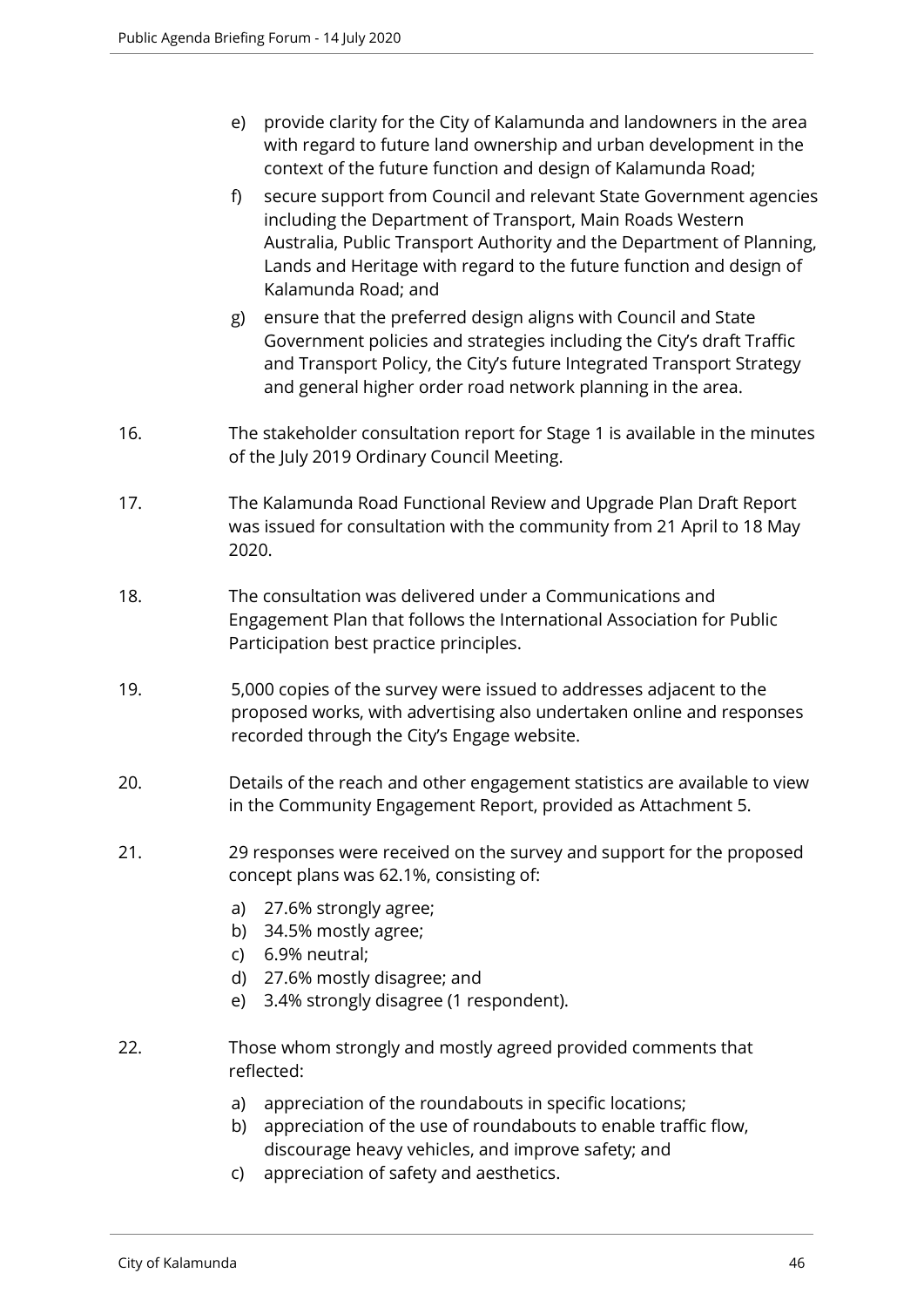- 23. Those whom disagreed and strongly disagreed provided comments relating to:
	- a) dislike of roundabouts;
	- b) concerns regarding specific intersection treatments/proposals; and
	- c) concerns that the treatments won't be effective, particularly around heavy vehicles.
- 24. Responses to specific comments are provided in Attachment 6.
- 25. Most of the concerns will be addressed as the City progresses to detailed design, which will include more detailed consultation with the local community.
- 26. It is noted that whilst only 29 submissions were received for the Stage 2 consultation, the high level of interest in the Stage 1 consultation and preference for the Local Access Road layout suggest that the community is largely satisfied with the decision made by Council in July 2019.
- 27. None of the concerns were significant enough to require a change to the concept designs and long-term planning. The Kalamunda Road Functional Review and Upgrade Plan can therefore be adopted as per Attachments 1 to 6.

#### APPLICABLE LAW

28. Local Government Act 1995.

#### APPLICABLE POLICY

29. Nil.

#### STAKEHOLDER ENGAGEMENT

- 30. The community was consulted in Stage 1 as identified in a previous report OCM 175/2019.
- 31. Community consultation was arranged to seek feedback on the draft report. This has been reported above in the detail.

#### FINANCIAL CONSIDERATIONS

32. All works identified in the Plan will be further scoped and submitted when needed to the City's Capital Works Program. The works are likely to attract State Government funding through the Metropolitan Regional Roads Group Improvement Program.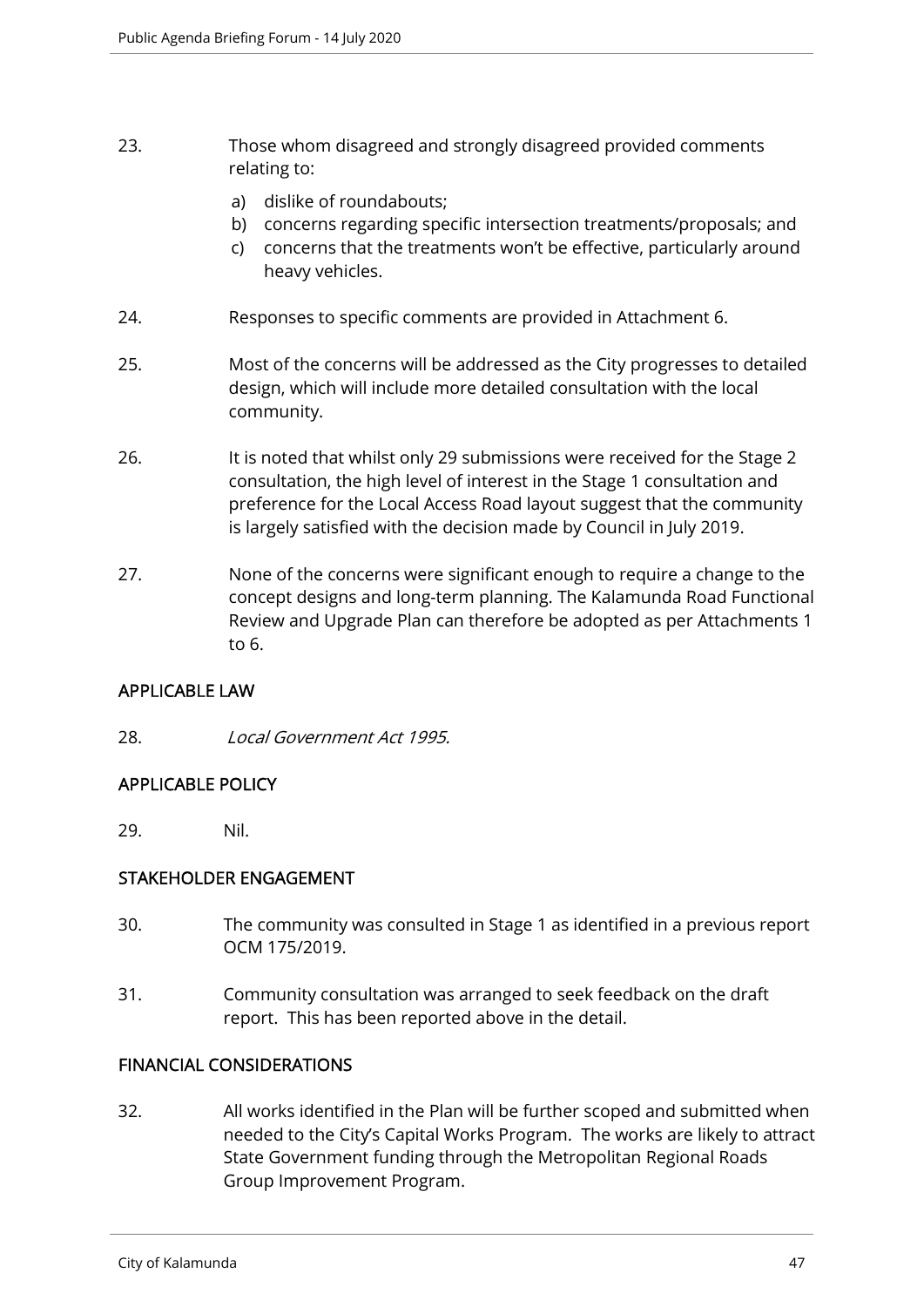#### **SUSTAINABILITY**

- 33. The planned upgrade of Kalamunda Road is expected to provide the following benefits:
	- a) ensure that the role of Kalamunda Road within the broader movement network continues to function as an effective, efficient and safe road connection for the local community;
	- b) significantly improve road safety for non-motorised road users such as pedestrians, cyclists and other vulnerable users;
	- c) significantly increase active transport and public transport use through the provision of supporting infrastructure;
	- d) provide indirect economic benefits to the community through increase in amenity and quality of living; and
	- e) provide environmental benefits by limiting emissions and noise growth from traffic and enhancing street environments.

#### RISK MANAGEMENT

| 34. | <b>Risk:</b> That the modelling and assumptions are incorrect leading to poor<br>outcomes. |            |        |  |
|-----|--------------------------------------------------------------------------------------------|------------|--------|--|
|     | Consequence                                                                                | Likelihood | Rating |  |
|     | Moderate                                                                                   | Unlikely   | Low    |  |
|     | <b>Action/Strategy</b>                                                                     |            |        |  |
|     | As this is a long-term plan, there will be ample time to review modelling                  |            |        |  |

and update over time with current data.

35. Risk: Inability to source funding for the work that results in the City not able to realise the benefits.

| Consequence                                                  | Likelihood | Rating |  |  |
|--------------------------------------------------------------|------------|--------|--|--|
| Significant                                                  | Unlikely   | Medium |  |  |
| <b>Action/Strategy</b>                                       |            |        |  |  |
| Continue to seek funding sources suited to the type of work. |            |        |  |  |
|                                                              |            |        |  |  |

#### **CONCLUSION**

36. The public has been consulted on the Kalamunda Road Functional Review and Upgrade Plan Draft Report. Only 29 responses were received,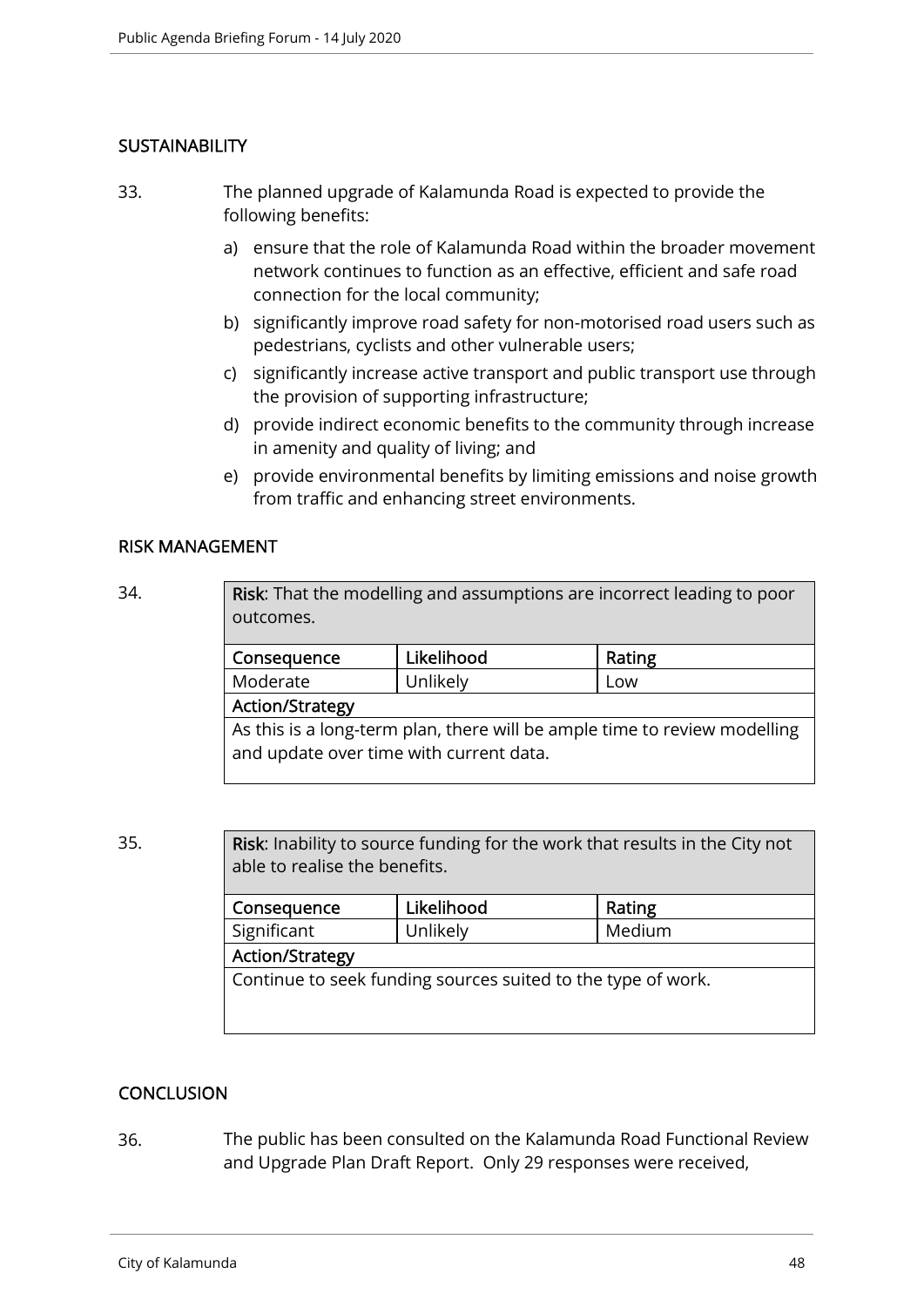suggesting that the majority of the community is accepting of the plan. Given the number of responses received during the 2019 consultation period (224), the City can be confident that the community needs have been successfully incorporated.

- 37. This Plan puts the City in a strong position of being able to plan the future upgrade of the road and take advantage of funding opportunities as they arrive.
- 38. With no impediment being identified, the plan can now be finalised and put into use.

#### Voting Requirements: Simple Majority

#### **RECOMMENDATION**

That Council ADOPT the Kalamunda Road Functional Review and Upgrade Plan as shown in Attachments 1 to 4 to this report.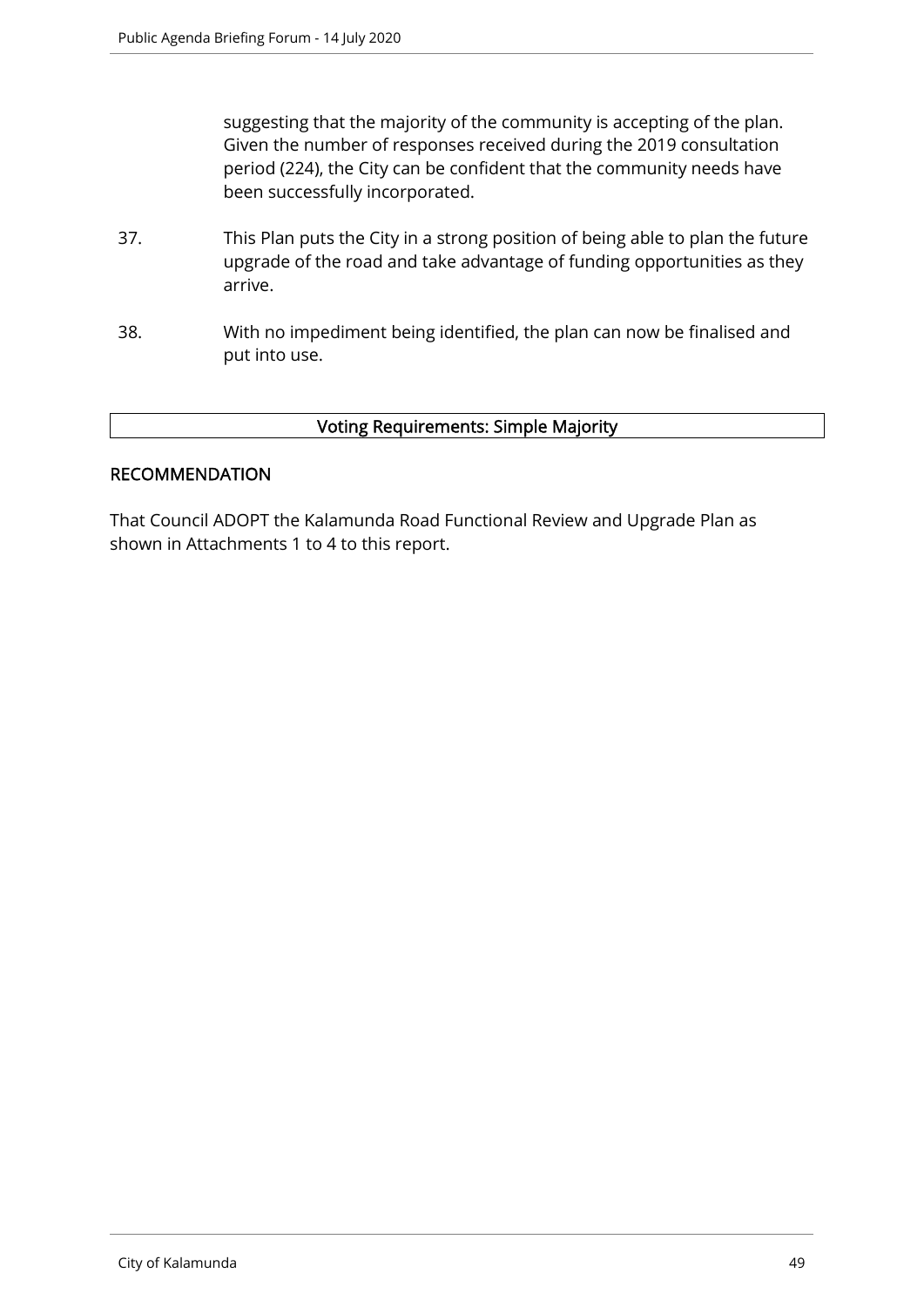# 10.2.2. Consideration of Tenders for the Supply and Laying of Asphalt Road Surfacing (RFT 2010)

#### Declaration of financial / conflict of interests to be recorded prior to dealing with each item.

| Previous Items<br>Directorate<br><b>Business Unit</b><br>File Reference<br>Applicant<br>Owner | OCM 67/2011; OCM 155/2014; OCM 86/2015<br><b>Asset Services</b><br><b>Asset Delivery</b><br>AD-TEN-005<br>N/A<br>N/A                                                                                                                 |
|-----------------------------------------------------------------------------------------------|--------------------------------------------------------------------------------------------------------------------------------------------------------------------------------------------------------------------------------------|
| Attachments                                                                                   | Nil                                                                                                                                                                                                                                  |
| Confidential<br>Attachments                                                                   | Tender Evaluation Report [10.2.1.1 - 12 pages]<br>1.<br>2. Price Schedules [10.2.1.2 - 13 pages]                                                                                                                                     |
| Provided under<br>separate cover                                                              | Reason for Confidentiality: Local Government Act 1995 s5.23<br>$\left( c\right)$<br>"a contract entered into, or which may be entered into, by the<br>local government which relates to a matter to be discussed at<br>the meeting." |
|                                                                                               |                                                                                                                                                                                                                                      |

#### TYPE OF REPORT

| Advocacy    | When Council is advocating on behalf of the community to<br>another level of government/body/agency                                                                                                                                                                                                                                                                                                                                |
|-------------|------------------------------------------------------------------------------------------------------------------------------------------------------------------------------------------------------------------------------------------------------------------------------------------------------------------------------------------------------------------------------------------------------------------------------------|
| Executive   | When Council is undertaking is substantive role of direction<br>setting and oversight (e.g. accepting tenders, adopting plans<br>and budgets                                                                                                                                                                                                                                                                                       |
| Information | For Council to note                                                                                                                                                                                                                                                                                                                                                                                                                |
| Legislative | Includes adopting Local Laws, Town Planning Schemes and<br>Policies. When Council determines a matter that directly<br>impacts a person's rights and interests where the principles of<br>natural justice apply. Examples include town planning<br>applications, building licences, other permits or licences<br>issued under other Legislation or matters that could be<br>subject to appeal to the State Administrative Tribunal |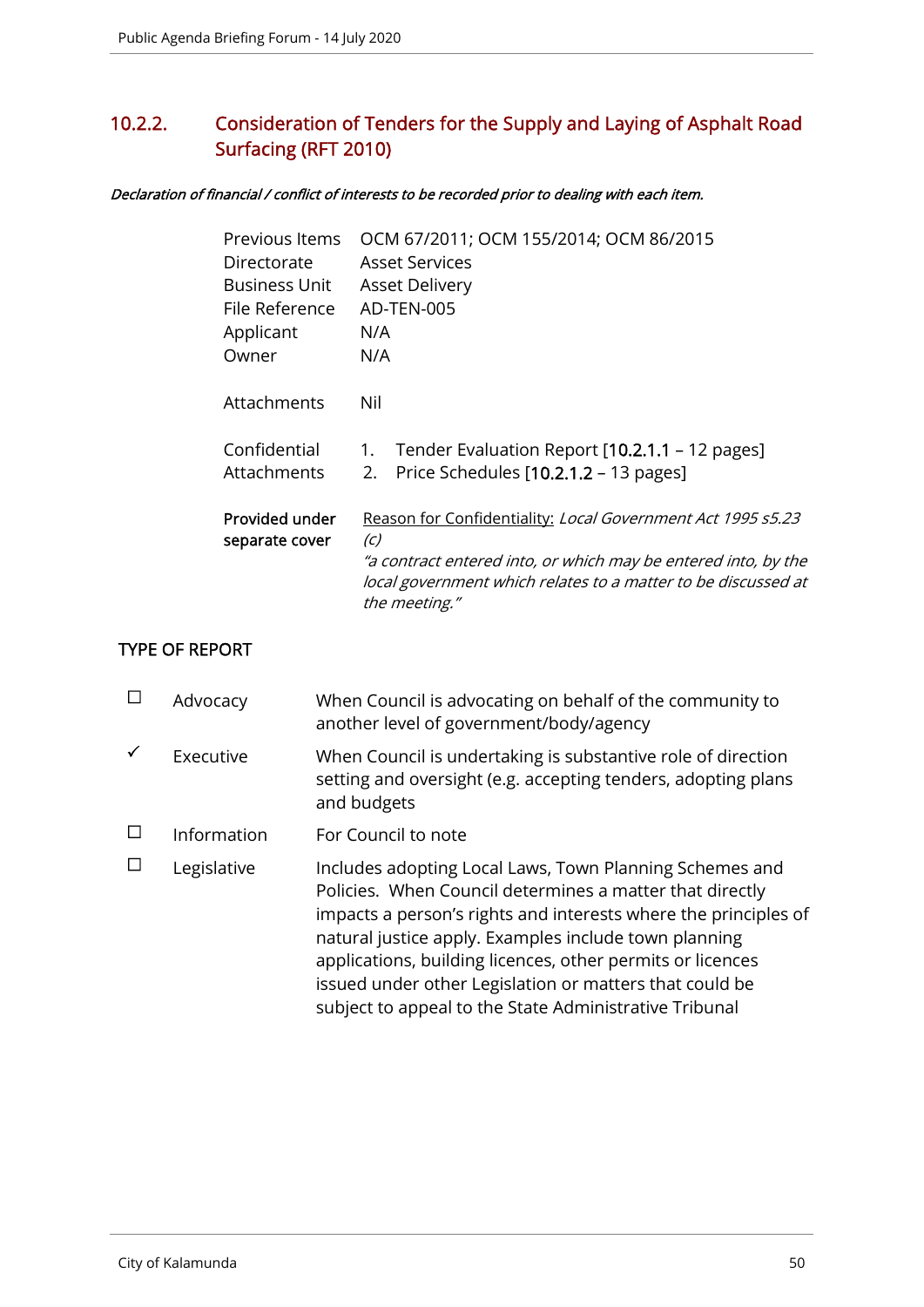#### STRATEGIC PLANNING ALIGNMENT

Kalamunda Advancing Strategic Community Plan to 2027

Priority 3: Kalamunda Develops Objective 3.2 - To connect community to quality amenities. Strategy 3.2.1 - Optimal management of all assets. **Strategy 3.2.2** - Provide and advocate for improved transport solutions and better connectivity through integrated transport planning.

#### EXECUTIVE SUMMARY

- 1. The purpose of this report is to consider the acceptance of a tender for the supply and laying of asphalt road surfacing for the City of Kalamunda (City).
- 2. The City issued a Request for Tender seeking to engage a contractor for Supply and Laying of Asphalt Road Surfacing (RFT 2010).
- 3. It is recommended Council accept the schedule of rates tender from Fulton Hogan Industries (ACN 000 538 689) for a three-year period, with one single year option for extension.

#### **BACKGROUND**

- 4. The supply and laying of asphalt road surfacing is currently undertaken under Contract 1505 which commenced on 27 July 2015 and is due to expire on 27 July 2020.
- 5. The scope of works for this tender is for the supply and laying of asphalt road surfacing for a period of three years with an option to extend by one year as per specification and drawings, to areas directed by the City for both operational (maintenance) and capital works.
- 6. It would not be as cost effective for the City to undertake these works inhouse given the specialist plant required and the 'ad hoc' nature of the works.

#### DETAILS AND ANALYSIS

7. The City issued RFT 2010 seeking to engage a suitably experienced and qualified Civil Contractor to undertake the supply and laying of asphalt road surfacing to areas directed by the City. Tenders closed on 18 May 2020, with six tenders received by the closing date.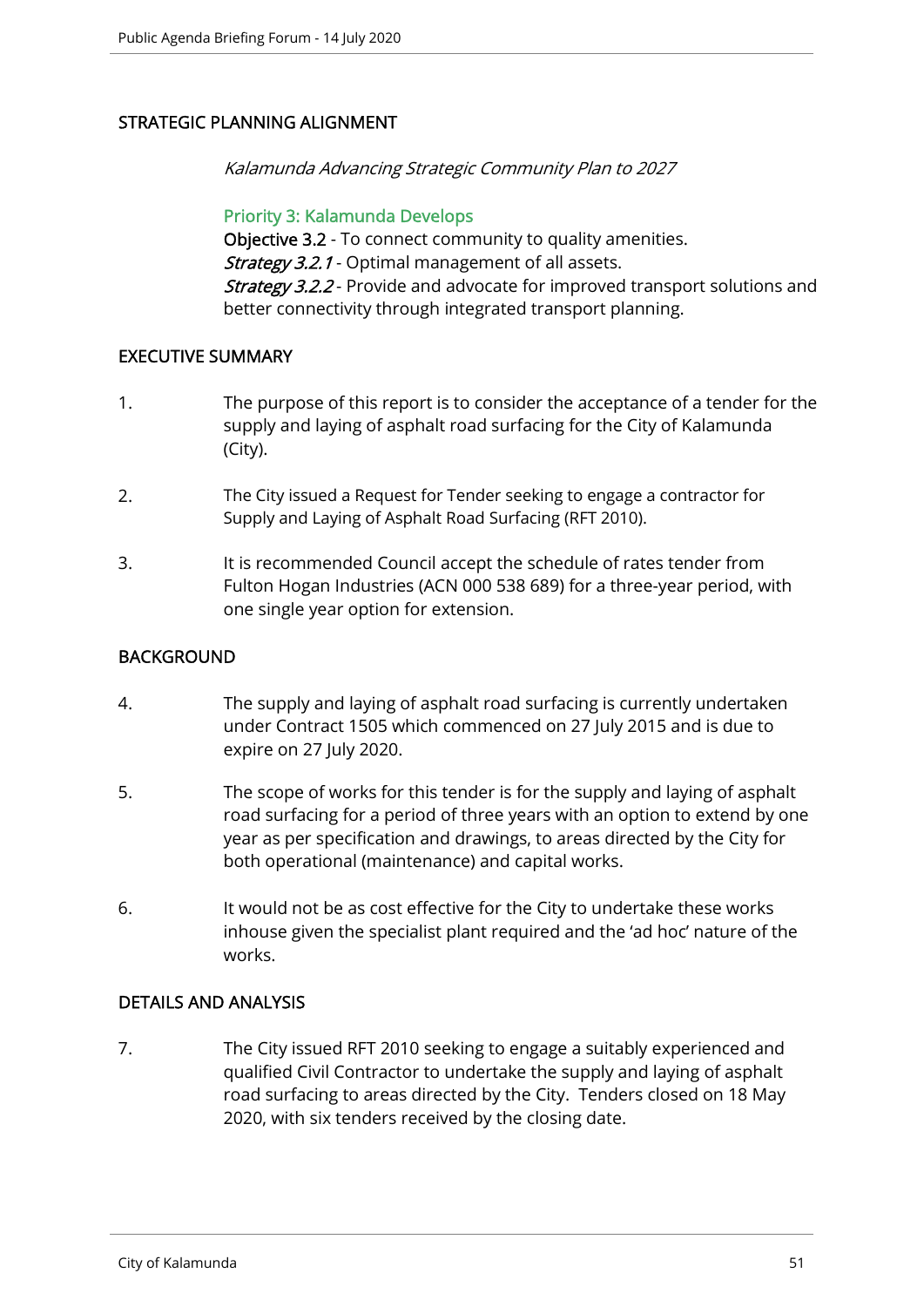- 8. Tenders received by the closing date were from the following companies (in alphabetical order):
	- a) Asphaltech Pty Ltd;
	- b) Civcon Civil Project Management Pty Ltd;
	- c) Downer EDI Works Pty Ltd;
	- d) Fulton Hogan Industries;
	- e) Kee Surfacing Pty Ltd; and
	- f) Roads 2000 Pty Ltd.
- 9. An Evaluation Panel was convened of suitable qualified City Officers to assess the tenders received.
- 10. Tenders were assessed in a staged process of firstly checking for compliance to matters set out in the tender invitation. Compliant tenders were then assessed against qualitative criteria (again set out in the tender invitation). The Qualitative Criteria and weighting were determined as follows:

| Qualitative Criteria                              | Weighting |
|---------------------------------------------------|-----------|
| Relevant Experience                               | 30%       |
| Tenderer's Resources                              | 20%       |
| Key Personnel Skills & Experience                 | 20%       |
| Demonstrated Understanding of the<br>Requirements | 30%       |

- 11. Compliant tenders which met or exceeded the qualitative pass mark of 60% were then assessed for price.
- 12. The six compliant tenders were ranked as follows regarding the Qualitative Criteria:

| <b>Tenderer</b>                         | Score | Rank |
|-----------------------------------------|-------|------|
| Asphaltech Pty Ltd                      | 70%   |      |
| Fulton Hogan Industries                 | 64%   |      |
| Roads 2000 Pty Ltd                      | 61%   | ੨    |
| Downer EDI Works Pty Ltd                | 60%   |      |
| Civcon Civil Project Management Pty Ltd | 50%   |      |
| Kee Surfacing Pty Ltd                   | 41%   |      |

13. Four tenders achieved the required minimum of 60% as a Qualitative Pass Mark (QPM). The remaining two tenderers below the required QPM were eliminated from further assessment.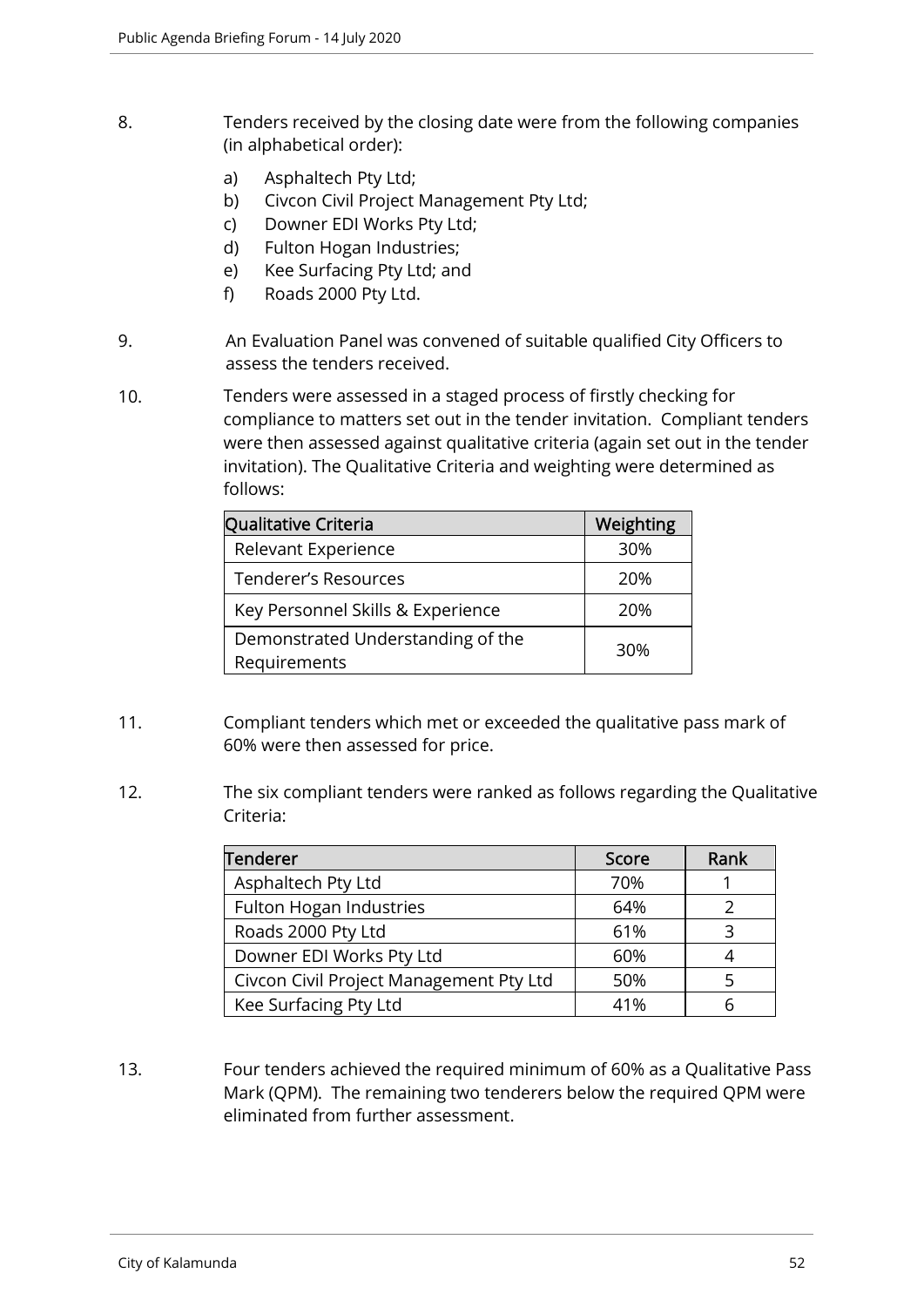- 14. A price assessment was then undertaken for the remaining four tenders to determine the best value for money outcome for the City.
- 15. The Tender Evaluation Report is provided as Confidential Attachment 1 to this report.
- 16. The recommended tender best satisfied the City's requirements in terms of:
	- a) meeting or exceeding the qualitative assessment benchmark;
	- b) proven capacity and capability to the undertake the work;
	- c) satisfying reference checks from previous clients;
	- d) satisfying independent financial reference checks of the proposed contractor; and
	- e) providing the best value for money outcome.
- 17. The Evaluation Panel has recommended Fulton Hogan Industries as the preferred Tenderer based on having best satisfied all criteria in the Evaluation Process and having submitted the most competitive pricing for their services.
- 18. The basis of the contract is to engage the Contractor on an agreed set of rates to undertake works as needed and within budget provisions. As such, given the effort in scoping the necessary works from year to year, this is the preferred and most efficient way of undertaking works.
- 19. The contract is proposed to be for an initial term of three years with a further one-year extension option at the discretion of the City. Prices submitted in the Schedule for Rates price schedule remain fixed for the periods specified, except for the adjustment in contract price based on the rise and fall of bitumen prices, which shall be calculated as per the formula given in the Specifications and Scope of Services.

#### APPLICABLE LAW

20. Section 3.57 of *Local Government Act 1995*. Part 4 of the *Local* Government (Functions and General) Regulations 1996.

#### APPLICABLE POLICY

21. Policy C-PP01 – Purchasing, has been followed and complied with.

#### FINANCIAL CONSIDERATIONS

22. It is estimated that the annual spend on asphalt services will be in the order of \$700,000 depending on the approved capital works infrastructure program and the extent of asphalt maintenance works. This cost forms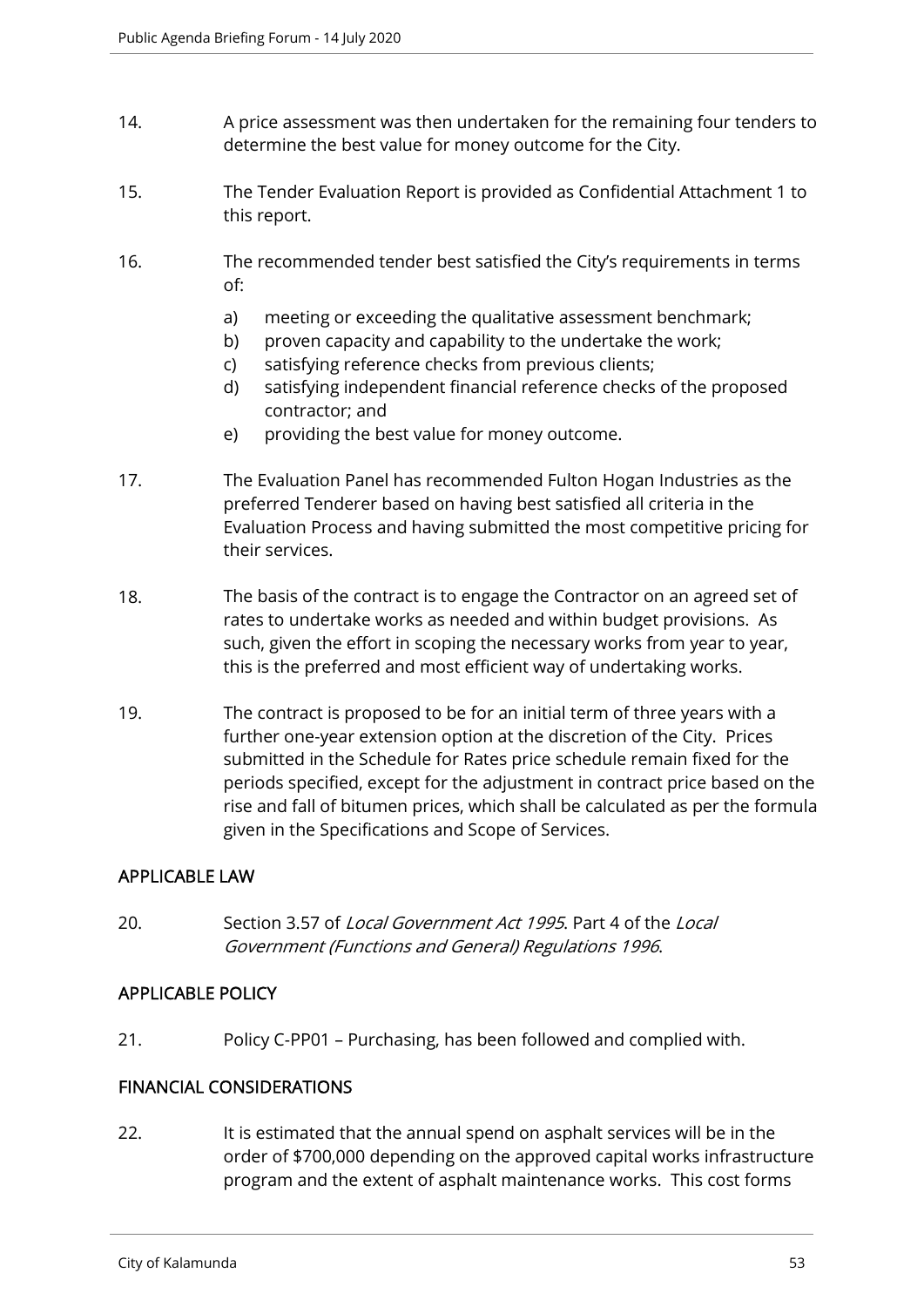part of the overall annual budget for both operational (maintenance) and capital works.

#### **SUSTAINABILITY**

23. Nil.

#### RISK MANAGEMENT

# 24. Risk: That the Contractor fails to provide the services to the satisfaction of the City requiring the time and cost expense of re-tendering the services Consequence Likelihood Rating Unlikely Moderate Low Action/Strategy Corporate scorecard demonstrates financial viability of the Contractor, reference checking has shown good performance elsewhere and the City's tendering documents are explicit in service standards required.

#### **CONCLUSION**

25. Setting in place a contract with known costs for asphalt services for a potential four-year period is an effective and efficient process which overcomes the administrative burden of having to seek quotes on an ongoing basis for both ad hoc and programmed works.

#### Voting Requirements: Simple Majority

#### RECOMMENDATION

That Council ACCEPT the tender for the Supply and Laying of Asphalt Road Surfacing (RFT 2010) from Fulton Hogan Industries ACN 000 538 689 as per the schedule of rates set out in Confidential Attachments 1 and 2 for a three-year period from 28 July 2020, with the option of a one-year extension at the City of Kalamunda's discretion.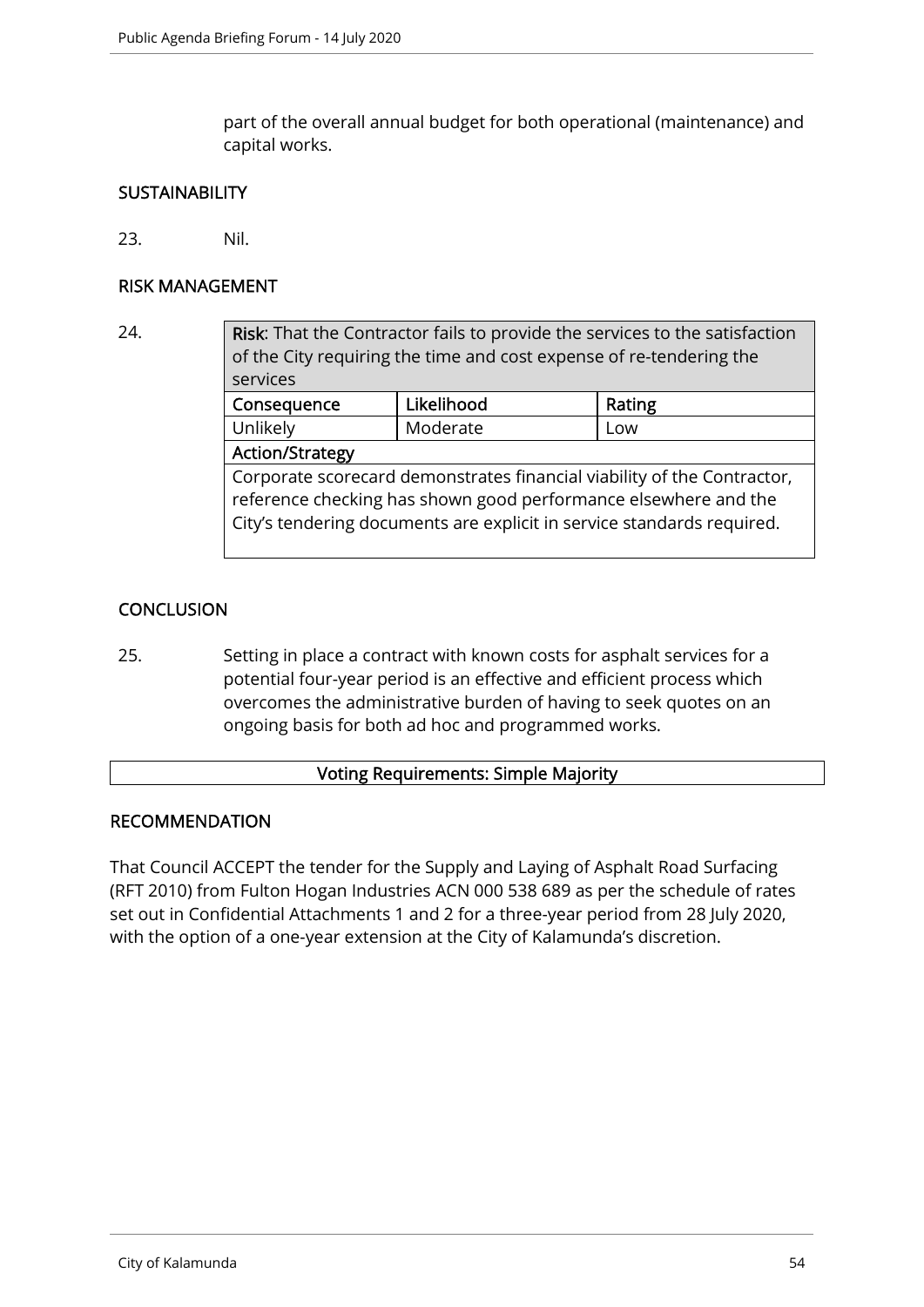10.3. Corporate Services Reports

No Reports Presented.

- 10.4. Office of the CEO Reports
- 10.4.1. Community Sporting and Recreation Facility Funding Program Small Grants Applications August 2020

Declaration of financial / conflict of interests to be recorded prior to dealing with each item.

| Previous             | N/A               |
|----------------------|-------------------|
| ltems                |                   |
| Directorate          | Office of the CEO |
| <b>Business Unit</b> | Leisure Planning  |
| File Reference       |                   |
| Applicant            | City of Kalamunda |
| Owner                | City of Kalamunda |
|                      |                   |

Attachments Nil

#### TYPE OF REPORT

| Advocacy    | When Council is advocating on behalf of the community to<br>another level of government/body/agency                                                                                                                                                                                                                                                                                                                                |
|-------------|------------------------------------------------------------------------------------------------------------------------------------------------------------------------------------------------------------------------------------------------------------------------------------------------------------------------------------------------------------------------------------------------------------------------------------|
| Executive   | When Council is undertaking is substantive role of direction<br>setting and oversight (eg accepting tenders, adopting plans<br>and budgets                                                                                                                                                                                                                                                                                         |
| Information | For Council to note                                                                                                                                                                                                                                                                                                                                                                                                                |
| Legislative | Includes adopting Local Laws, Town Planning Schemes and<br>Policies. When Council determines a matter that directly<br>impacts a person's rights and interests where the principles of<br>natural justice apply. Examples include town planning<br>applications, building licences, other permits or licences<br>issued under other Legislation or matters that could be<br>subject to appeal to the State Administrative Tribunal |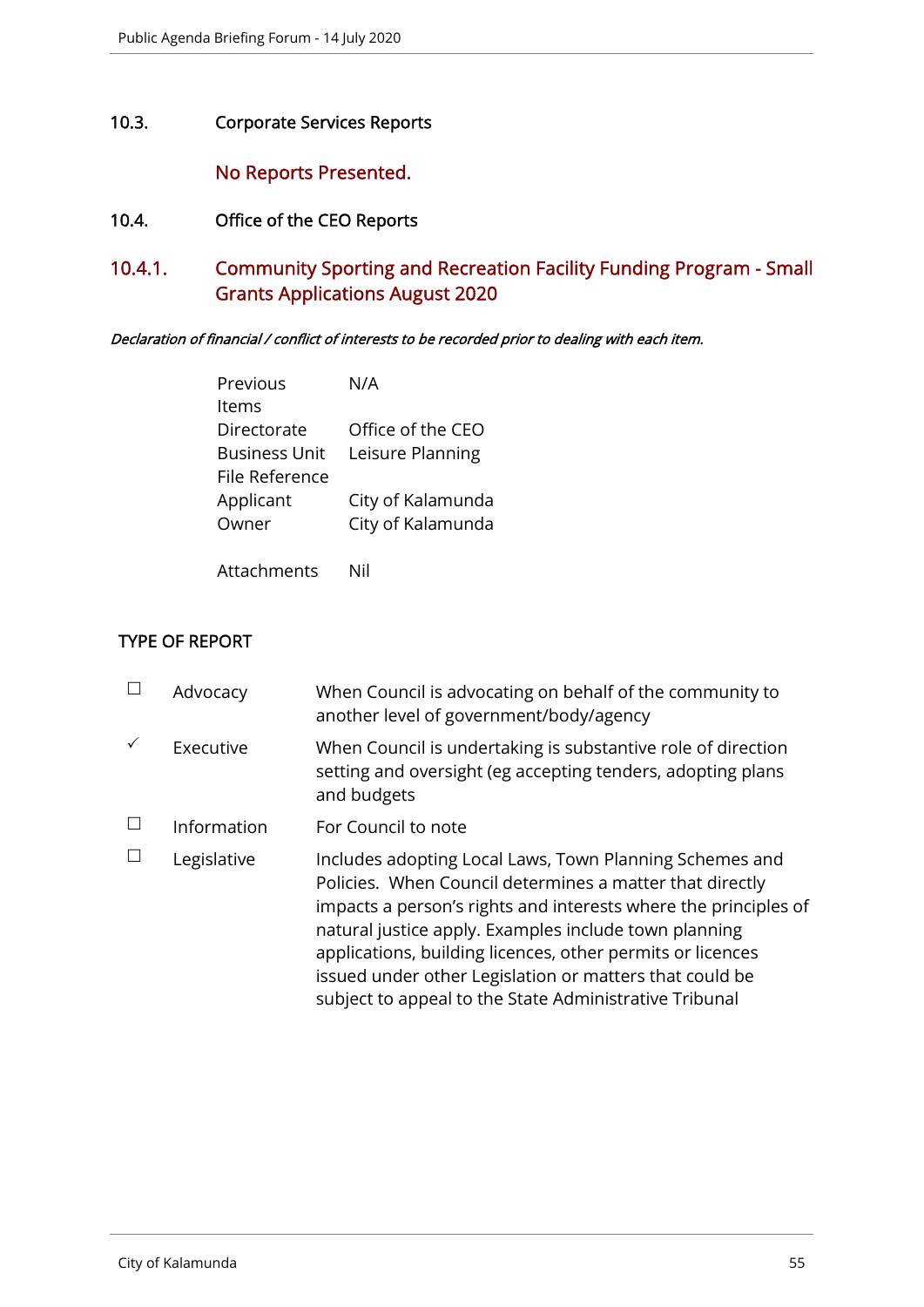#### STRATEGIC PLANNING ALIGNMENT

Kalamunda Advancing Strategic Community Plan to 2027

#### Priority 1: Kalamunda Cares and Interacts

Objective 1.2 - To provide a safe and healthy environment for community to enjoy.

**Strategy** - 1.2.3 Provide high quality and accessible recreational and social spaces and facilities.

Strategy - 1.2.1 Facilitate a safe community environment.

#### Priority 1: Kalamunda Cares and Interacts

Objective 1.3 - To support the active participation of local communities. **Strategy 1.3.1** - Support local communities to connect, grow and shape the future of Kalamunda.

#### Priority 3: Kalamunda Develops

Objective 3.2 - To connect community to quality amenities. Strategy 3.2.1 - Optimal management of all assets.

#### EXECUTIVE SUMMARY

- 1. The purpose of this report is to seek Council endorsement and rank in priority order two funding applications through the Department of Local Government, Sport and Cultural Industries (DLGSC) Community Sporting and Recreation Facilities Fund (CSRFF) August 2020 Small Grants round.
- 2. The two CSRFF funding applications being considered are:
	- a) Kalamunda Lesmurdie Little Athletics Club (KLLAC) Storage area extension.
	- b) Kalamunda Cricket Club (KCC) Synthetic cricket wicket installation.
- 3. It is recommended that Council:
	- a) ENDORSE the submission of two CSRFF funding applications in the August 2020 Small Grants Round and rank them in the priority order of:
		- i. Kalamunda Lesmurdie Little Athletics Club Extension of the storage area within Pat Moran Pavilion at Kalamunda Sporting Precinct.
		- ii. Kalamunda Cricket Club Installation of a new synthetic cricket wicket in the Northern Oval at Kalamunda Sporting Precinct.
	- b) NOTE an amount of \$38,000 has been included within the City's 2020/21 Budget for the KLLAC storage area extension project.

#### BACKGROUND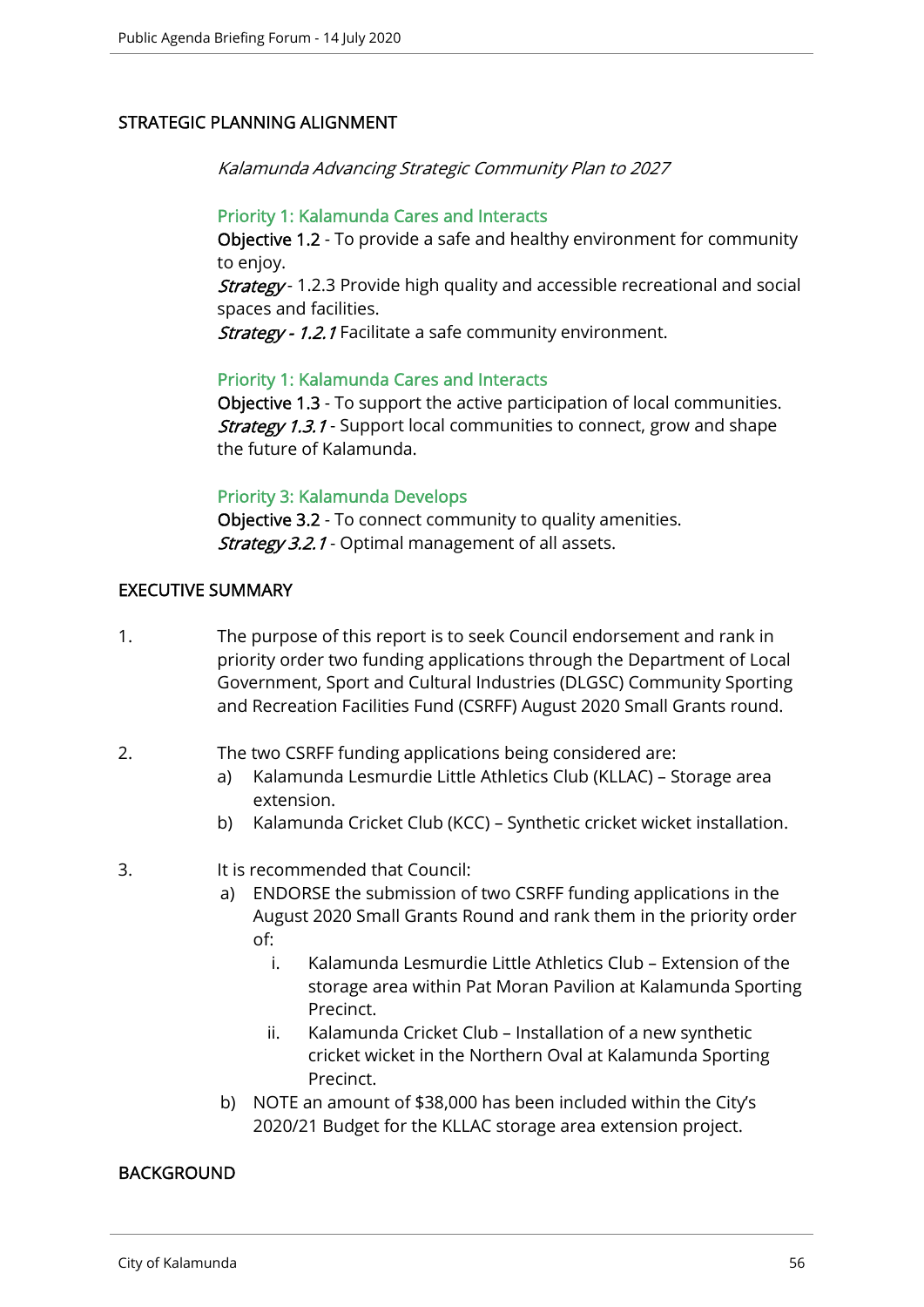- 4. Through the CSRFF program, the State Government provides financial assistance to community groups and local governments to develop basic infrastructure for sports and recreation.
- 5. The CSRFF program aims to increase participation in sports and recreation with an emphasis on increasing physical activity through the provision of well-planned facilities.
- 6. The maximum CSRFF grant available will be no greater than one third of the total estimated project cost.
- 7. The DLGSCI requires the City to assess CSRFF applications and rank each application in priority order for funding.
- 8. All CSRFF applications for the August 2020 Small Grants Round are to be submitted to DLGSC by 4pm on the 14th August 2020.
- 9. It is anticipated that successful applicants will be advised in October 2020, with funds to be expended by 15 June 2021.
- 10. The timeline for the CSRFF application process has been brought forward by three weeks in order to approve successful projects sooner, in the anticipation of them providing an immediate economic stimulus, in support of recovery efforts from COVID-19.

#### DETAILS AND ANALYSIS

#### KLLAC – Storage Area Extension

- 11. The KLLAC in partnership with KCC and Kalamunda Districts Junior Football Club (KDJFC) submitted a Capital Grants Application in September 2019 requesting City funding support for the extension of the storage area within Pat Moran Pavilion at Kalamunda Sporting Precinct.
- 12. The KLLAC currently operate their training programs at the Kalamunda Sporting Precinct in the summer season and store all their athletics equipment in a sea container based on Department of Education ground at Kalamunda Senior High School (KSHS), therefore they are unable to guarantee long term tenure. The sea container is currently located in a position that it is very difficult for children and club volunteers to carry heavy equipment to and from the sports field.
- 13. The extension of the storage area within Pat Moran Pavilion will provide KLLAC with a permanent storage solution and resolve the need for additional storage from KCC and KDJFC. The project will facilitate KLLAC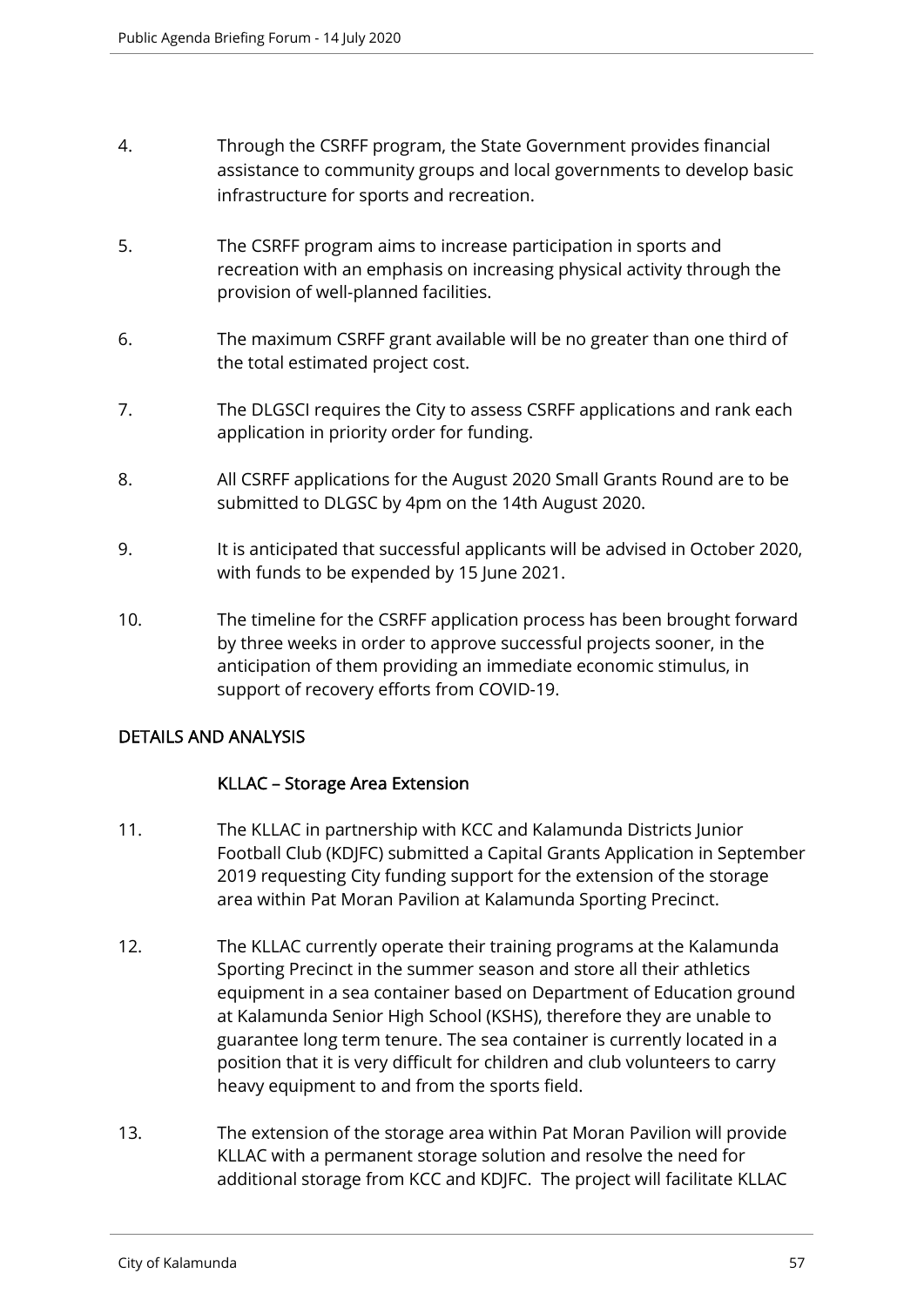becoming a co-tenant of Pat Moran Pavilion, which will provide a further benefit by allowing them to have permanent access to kitchen and toilet facilities. This project is considered a good example of facility colocation and prevents potentially costly facility duplication on the site.

- 14. Combined, the three user groups are estimated to have a total of 740 members, who will benefit from the project.
- 15. The Strategic Sport and Recreation Committee (SSRC) supported the need for the project and recommended that Council consider an amount of \$38,000 towards this project in the 2020/21 budget and submit a CSRFF Small Grants Application. The SSRC ranked the project 1 of 2.
- 16. The total estimated project cost is \$100,500. The CSRFF programs allows the project to receive up to one third of the total estimated project cost.

#### KCC – Synthetic Cricket Wicket Installation

- 17. The KCC are seeking to install a new synthetic cricket wicket in the northern oval at the Kalamunda Sporting Precinct. KCC are currently utilising multiple Reserves across the City for their home games, which is not ideal from a player retention, volunteer management and social connectivity perspective. KCC currently has a total membership of 192.
- 18. KCC has identified that having a new synthetic cricket wicket will provide significant benefits to their club including:
	- a) Being able to host two senior or three junior cricket matches concurrently at the one site. This will enhance player retention and reduce volunteer management issues that are associated with operating sports across multiple venues.
	- b) A cricket wicket being located directly adjacent to Pat Moran Pavilion will provide viewing facilities for players and spectators. This will enable the club to enhance its financial viability as it will retain its existing membership base and enable an expanded kiosk operation.
- 19. A Deed of Agreement between the City and KCC is currently being developed based on the agreed project principles workshopped with the Reserve stakeholders.
- 20. The total estimated project cost is \$18,612. KCC has agreed to fully fund the capital installation costs and associated annual operational expenses, however, is seeking external capital funding opportunities to reduce its financial outlay.
- 21. The two projects have been ranked in the above order due to the:
	- a) SSRC assessment and prioritisation process; and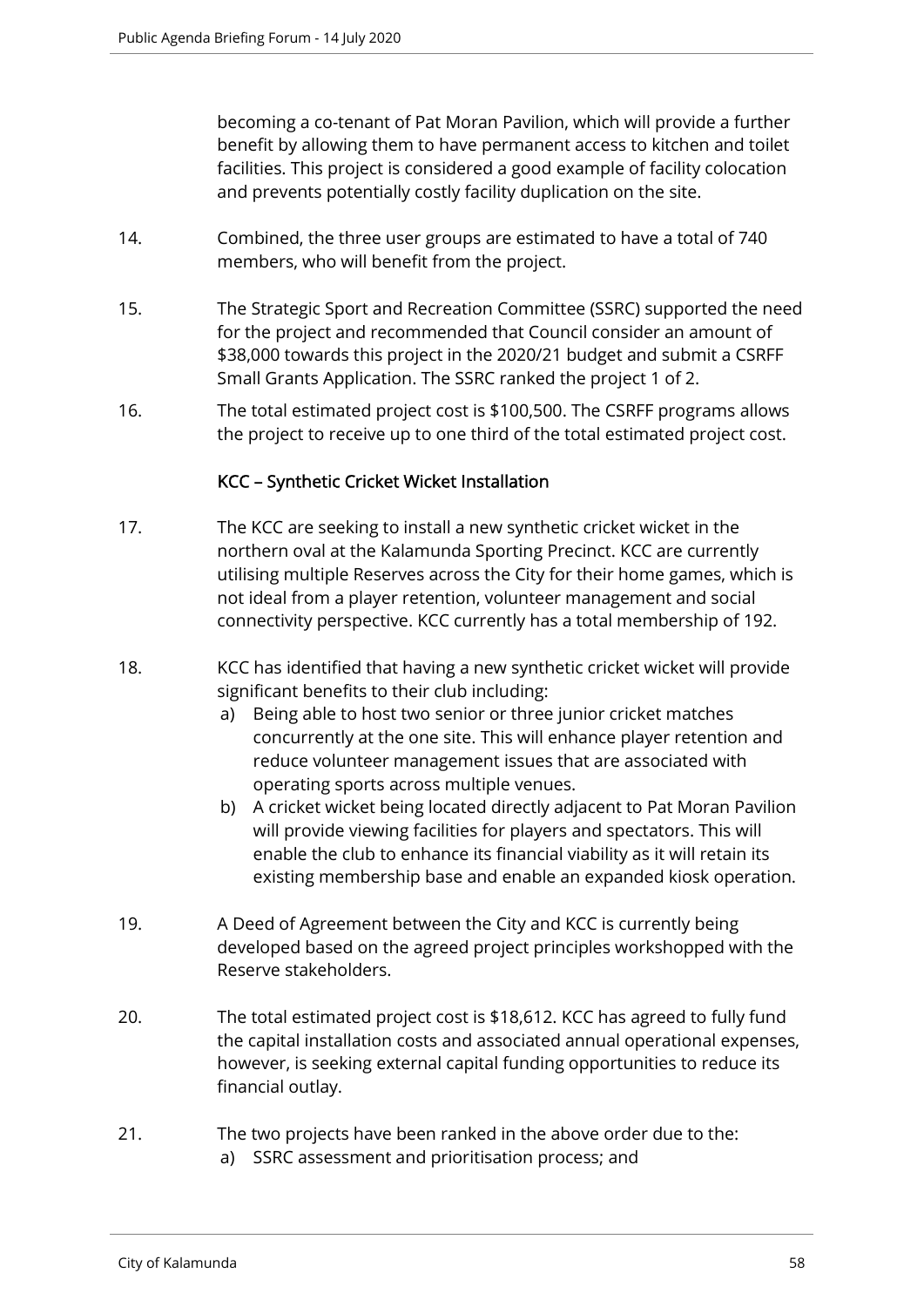b) Level of community benefit for the projects given the number users affected.

#### APPLICABLE LAW

22. Section 5.56 of the Local Government Act 1995 (WA) requires that the local government plan for the future of the district.

#### APPLICABLE POLICY

23. Capital Grants Clubs & Community Groups (GOV11) provides key principles, priorities, needs and assessment criteria for future upgrades or new community and recreation infrastructure.

#### STAKEHOLDER ENGAGEMENT

- 24. KLLAC Extension of the storage area within Pat Moran Pavilion has been reviewed by the relevant City's Technical Officers and then assessed by the SSRC. This project has been endorsed by the KLLAC, KDJFC and KCC.
- 25. KCC Installation of a new synthetic cricket wicket has been reviewed by the City's Technical Officers and has been endorsed by the KLLAC, KSHS and KDJFC.
- 26. Should the CSRFF funding be successful with DLGSC, further consultation will be undertaken with the relevant site stakeholders.

#### FINANCIAL CONSIDERATIONS

27. The City of Kalamunda's contribution towards the proposed projects will be dependent on the outcome of the CSRFF applications.

#### 28. KLLAC – Storage area extension

As resolved at the 30 June 2020, Special Council Meeting, Council adopted the 2020/2021 budget including funding support of up to \$38,000 for the extension of the storage area within Pat Moran Pavilion.

The total estimated project cost is \$100,500. The project is proposed to be funded through the following sources: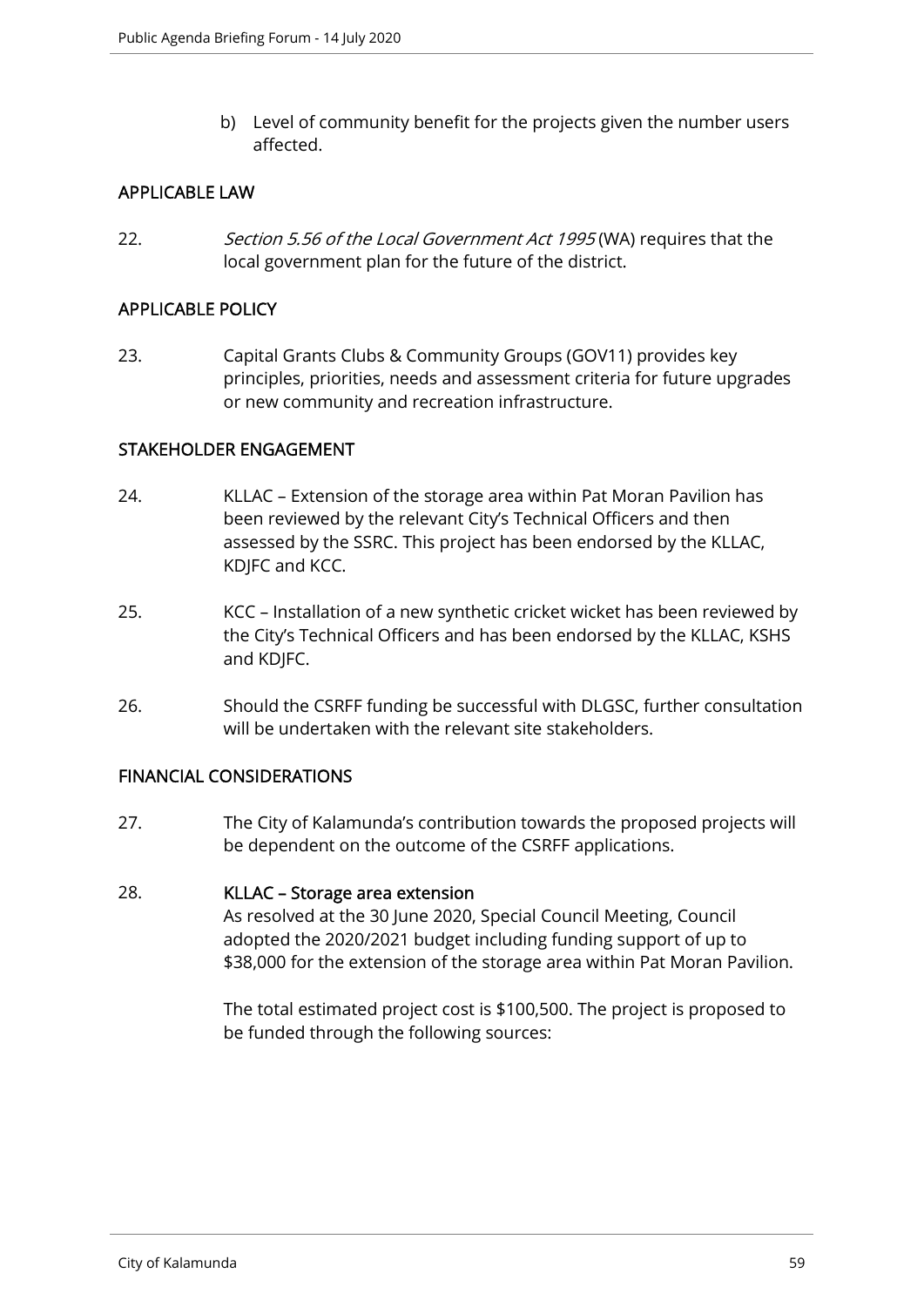| Organisation                        | Funding Contributions ex GST<br>and City overheads |
|-------------------------------------|----------------------------------------------------|
| <b>CSRFF</b>                        | \$33,500                                           |
| City of Kalamunda                   | \$38,000                                           |
| KLLAC, KDJFC and KCC                | \$29,000                                           |
| <b>Total Estimated Project Cost</b> | \$100,500                                          |

- 29. If a CSRFF grant application is successful, then the grant must be acquitted by 15 June 2021.
- 30. If a CSRFF application is unsuccessful then, Council would need to consider whether to:
	- a) fund the full amount of the shortfall (potentially an additional \$33,500 exclusive GST):
	- b) require the relevant sporting clubs to fund the full amount of the shortfall;
	- c) agree to jointly fund the full amount of the shortfall with the relevant sporting clubs;
	- d) not to progress the project this financial year (2020/21) and seek to reapply for funding through CSRFF at the next opportunity being February 2021. Should his occur, funding would not be available until the 2021/22 financial year.

#### KCC – Synthetic Cricket Wicket Installation

31. KCC did not seek funding through the City of Kalamunda Capital Grants program as they have agreed to fully fund the capital installation costs and annual operational expenses themselves. The project is proposed to be funded through the following sources:

| Organisation                        | <b>Contributions ex GST</b> |  |
|-------------------------------------|-----------------------------|--|
| <b>CSRFF</b>                        | \$6,204                     |  |
| City                                | Nil                         |  |
| <b>KCC</b>                          | \$12,408                    |  |
| <b>Total Estimated Project Cost</b> | \$18,612                    |  |

- 32. If a CSRFF grant application is successful, then the grant must be acquitted by 15 June 2021.
- 33. If a CSRFF grant application is unsuccessful then, KCC would need to consider its funding options.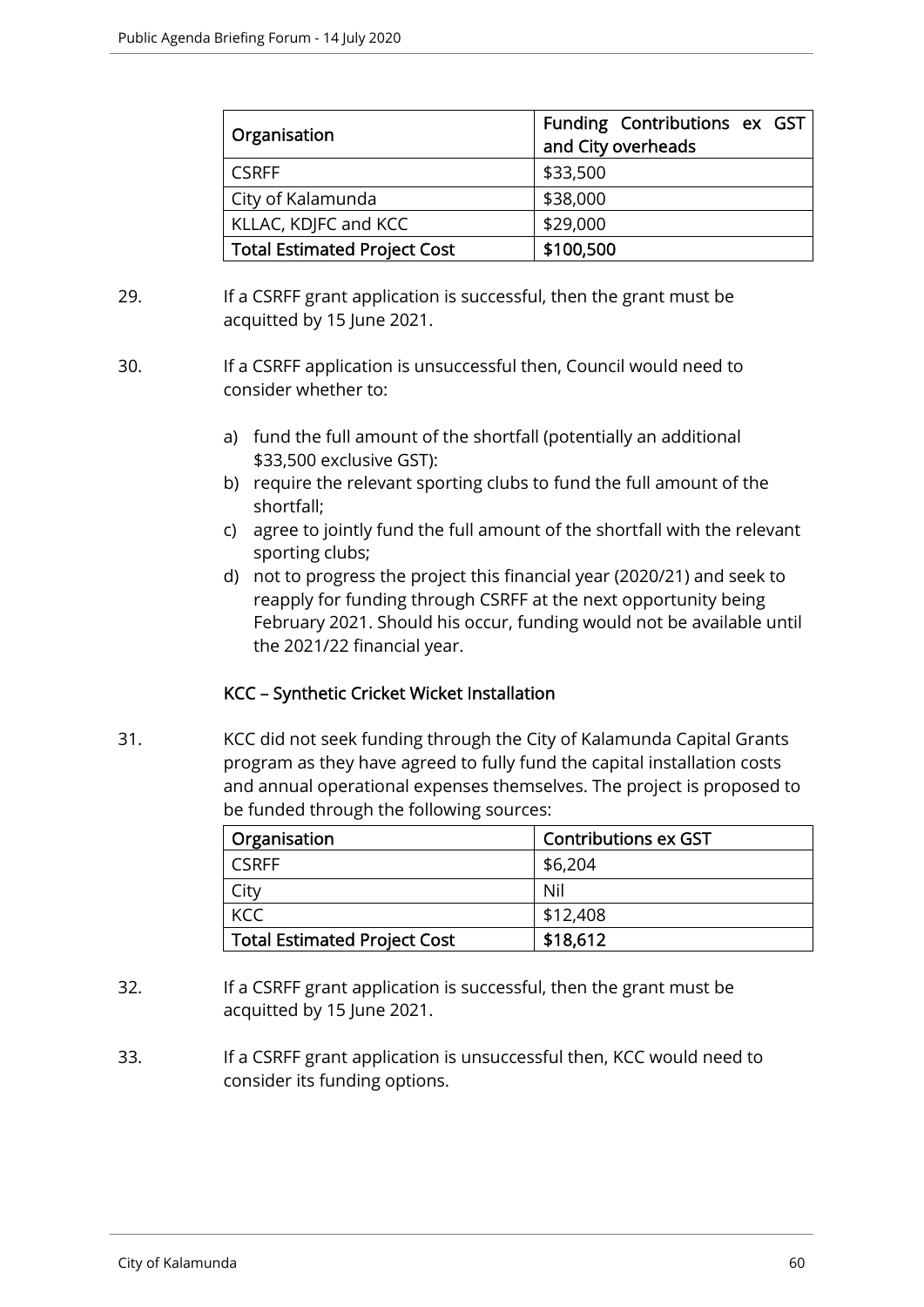#### **SUSTAINABILITY**

#### Social Implications

34. The provision of high-quality community sport and recreation facilities is essential in developing a positive sense of community and health wellbeing.

#### Economic Implications

35. The implementation of the two applications will likely provide local job opportunities and provide increase economic activity to the local community during the construction phase.

#### Environmental Implications

36. No environmental implications have been identified for either of the two Applications.

#### RISK MANAGEMENT

37. Risk: That the CSRFF applications are unsuccessful.

| Consequence                                                                 | Likelihood | Rating |  |  |
|-----------------------------------------------------------------------------|------------|--------|--|--|
| Moderate                                                                    | Possible   | Medium |  |  |
| <b>Action/Strategy</b>                                                      |            |        |  |  |
| Council and / or the relevant sporting clubs may decide to contribute       |            |        |  |  |
| the full amount of the total estimate project cost, or potentially consider |            |        |  |  |
| reapplying in a future CSRFF funding round.                                 |            |        |  |  |

#### **CONCLUSION**

- 38. Two funding applications are being considered through the DLGSC CSRFF August 2020 Small Grants round being:
	- a) KLLAC Extension of the storage area within Pat Moran Pavilion at Kalamunda Sporting Precinct.
	- b) KCC (Applicant) Installation of a new synthetic cricket wicket in the Northern Oval at Kalamunda Sporting Precinct.
- 39. The two projects have been ranked in the above order due to the:
	- a) SSRC assessment and prioritisation process; and
	- b) Level of community benefit for the projects given the number users affected.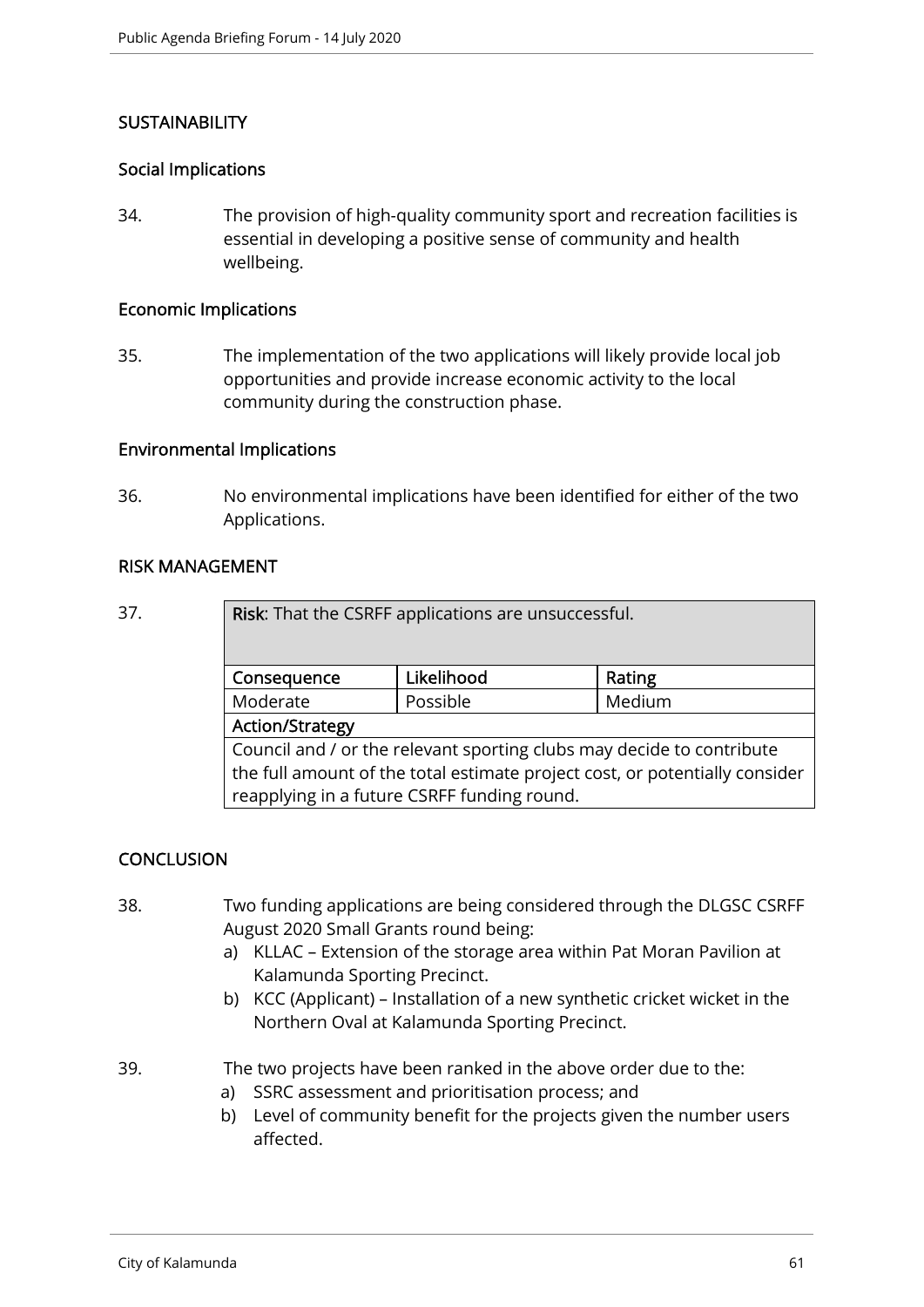40. It is anticipated that successful applicants will be advised in October 2020, with funds to be expended by 15 June 2021.

> In summary, it is recommended that Council endorse the submission of two CSRFF applications in the August 2020 Small Grants Round.

#### Voting Requirements: Simple Majority

#### RECOMMENDATION

That Council:

- 1. ENDORSE the submission of two Department of Local Government, Sport and Cultural Industries Community Sporting and Recreation Facilities Fund applications in the August 2020 Small Grants Round and rank them in the priority order of:
	- a) Kalamunda Lesmurdie Little Athletics Club Extension of the storage area within Pat Moran Pavilion at Kalamunda Sporting Precinct.
	- b) Kalamunda Cricket Club Installation of a new synthetic cricket wicket in the Northern Oval at Kalamunda Sporting Precinct.
- 2. NOTE an amount of \$38,000 has been included within the City of Kalamunda's 2020/21 Budget for the extension of the storage area within Pat Moran Pavilion at Kalamunda Sporting Precinct.